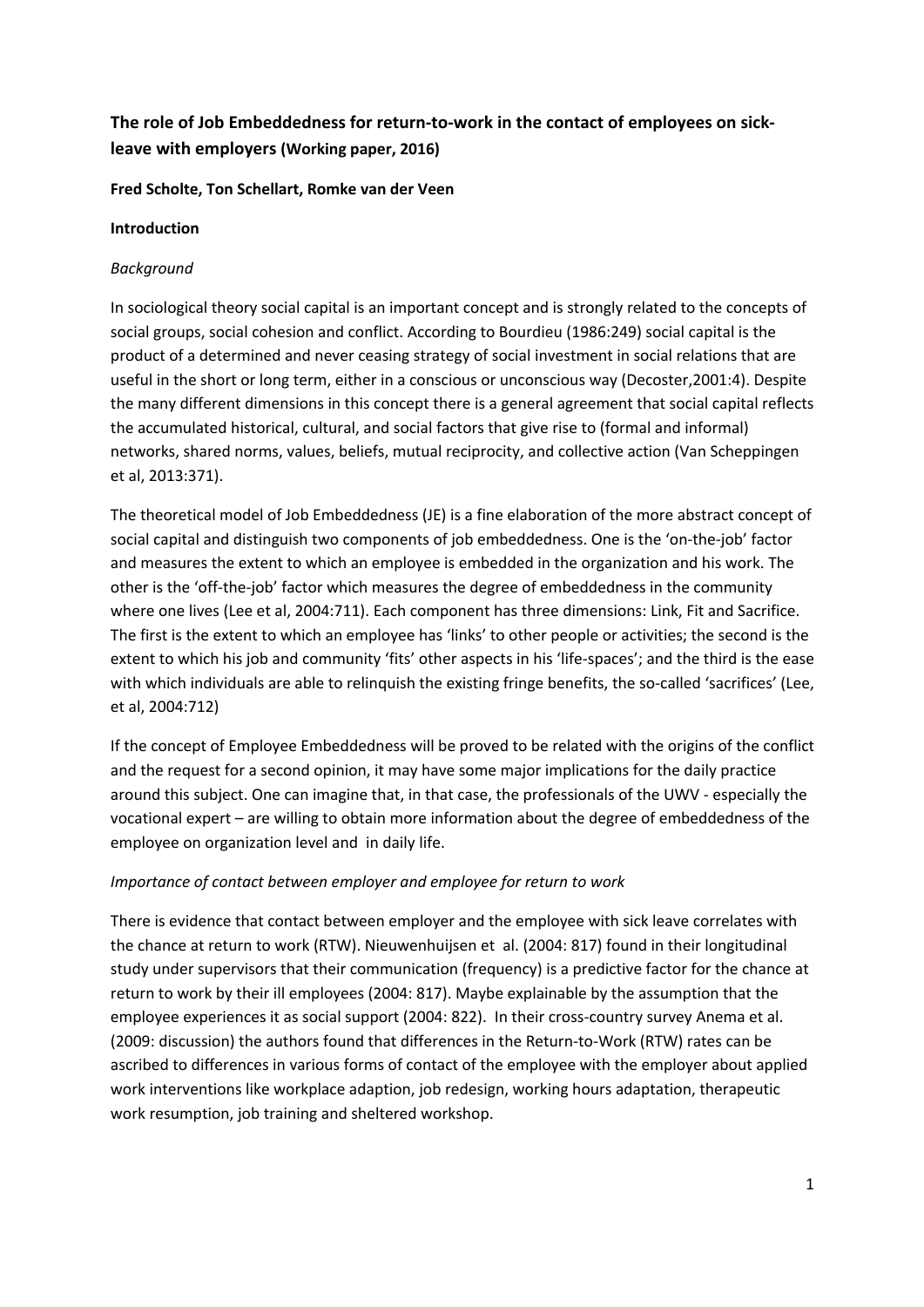From the social capital perspective (Scholte et al, 2015a) this contact between supervisor and employee is an good example of the meaningfulness of the potential power of social capital and more specific of positive vertical dimensions of social capital (Van Scheppingen et al., 2013:371) as mentioned in our theoretical article.

## *Dispute or conflict about sick leave*

The goal in our earlier theoretical study (Scholte 2015a) was to find a sociological explanation for the fact that some of the employees in the same situation, namely their sick leave, whether or not come into conflict with the employer about their sickness absence and want to make a request for a second opinion by the Dutch national Social Security Association. An important condition for the SSA to take up the request is that employer and employee really are having a dispute about this sick leave. What causes that the employee decides to call in a third party?

Aubert raised a similar question and wondered why clients do go to court (Aubert, 2010: 43), because he was convinced that 'where the stakes are overwhelmingly on his *(i.e. client's,* Authors *)* side, it cannot normally be in the interests of both (*i.e. accuser/client and defendant*, Authors) to have a judicial tribunal deal with the case'. He supposed that it was because the applicant overestimated his chance of winning (Aubert, 2010: 44). For Aubert, this was probably explainable by the idea that the applicant is better acquainted with his own favoring arguments than those favoring the other party (Aubert, 2010: 44). From the perspective of social capital this can be seen as a example of a vertical relationship, as mentioned above (Van Scheppingen et al., 2013:371), that is weakly developed. Both parties are apparently not capable to argue in a positive, constructive way. However the second opinion is not a legal instrument and the outcome can be neglected we see some parallels with the discussion above. In our theoretical article (Scholte et al; (2015a: ) we mentioned that the results of earlier research, carried out by the insurance physicians and the Dutch Foundation 'de Ombudsman' (2011:41), showed that after a second opinion many employees did not return to their job or quit working for their employer altogether. So the price is quiet high for these employees.

Beside the sociological explanations mentioned above, also social psychological ones may contribute to the fact that some people are more inclined to follow a legal, juridical route than others. People may have different attitudes towards opposite meanings, dispute and possible conflicts: differences in personality tendency, in terms of avoiding a conflict, or to start a dispute and enter into a possible conflict (Kilmann and Thomas, 1977).

## *Dutch situation*

In our theoretical study (Scholte et al 2015a) we have depicted the possible factors in the employee's background, which may shed some light at the origins of the dispute of the employee with his employer about his sick leave and his considerations to make a request for a second opinion. For that reason, it is relevant to spent some words on the Dutch system of sick leave of an employee in relation to the opportunity to ask for a second opinion.

With the introduction of the Dutch Work and Income (Capacity for Work) Act (in Dutch: WIA) a major change took place in the Act on Sick Leave (in Dutch: ZW) in 2004. Since that time, the employer was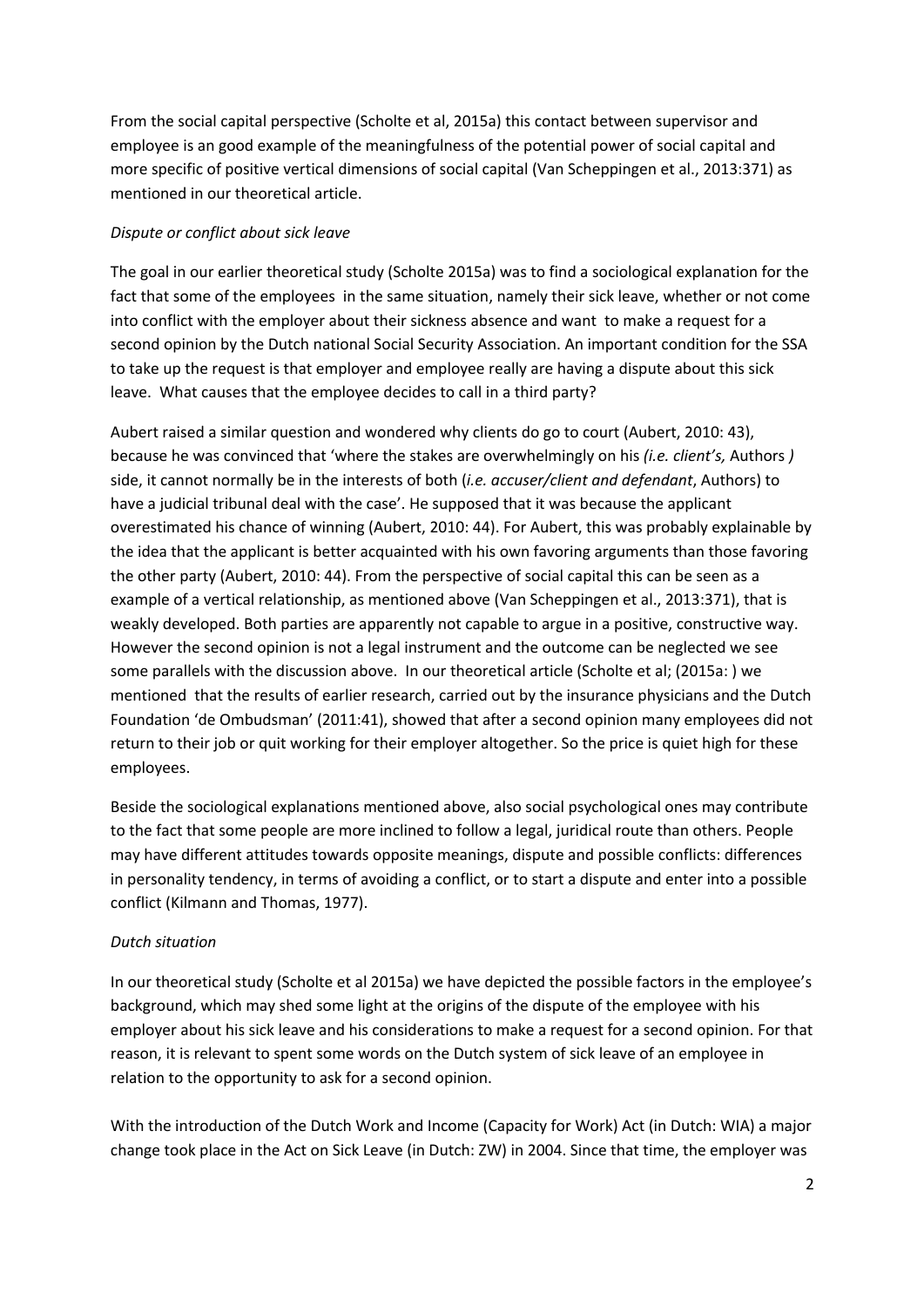responsible for paying salary until a maximum of two years. In these two years employer as well as employee are both responsible for the reintegration of the sick employee, advised by a occupational physician, who is an employee of the company or is hired by the company. In these years UWV – the Dutch national Social Security Association - is standing aside of this process of rehabilitation. Only at the end of these two years UWV comes into action when the employee is still ill and files a claim with UWV for a benefit according to the WIA. But there are some exceptions. If the employer and employee disagree about the illness of the employee as a valid reason for his absence from work during the first two years, the employer and the employee both have the possibility to make a request for a second opinion by an insurance physician and/or by a vocational expert of UWV. According to the Dutch Code of Civil Law, an employee runs the risk of getting a reduction in salary or even being fired on the ground of being unrightfully absent at work. The Dutch parliament wanted to protect the employee because of his weak position in this dispute. Therefore, it was laid down in the law that the employee has the right to ask for a second opinion by the professionals of UWV.

### *Goal, research questions, and hypotheses*

In an earlier article (Scholte et al 2015b) we investigated with a first order measurement model the measures for on-the-job embeddedness and off-the-job embeddedness. In addition, in that article (Scholte 2015b) we investigated with a second order measurement model if on-the-job embeddedness and off-the-job embeddedness was loaded by a higher theoretical concept, employee-embeddedness (Scholte 2015a). Indeed, we found in a good fitting second order measurement model, employee-embeddedness could be a central theoretical concept behind onthe-job embeddedness and off-the-job Embeddedness. Unfortunately, these findings were only valid under certain constraints, which had to be implemented because of technical, statistical reasons. Thus, the results of that study (Scholte 2015b) had a limited value concerning the concept of employee-embeddedness. For that reason, we focus us in this study further on on-the-job embeddedness and off-the-job embeddedness , and not on employee-embeddedness.

Our goal is to investigate the role of on-the-job embeddedness and off-the-job embeddedness concerning the conflict, the contact between employer and employee, and RTW of employees at sick leave who are in a dispute or conflict. Our research is partly explorative and partly hypotheses testing. On basis of this goal we formulated the following research questions :

What is the relation of on-the-job embeddedness and off-the-job embeddedness with the attitude of employees with sick leave concerning a dispute or conflict? Has on-the-job embeddedness and offthe-job Embeddedness mitigating role in this attitude?

What is the relation of on-the-job embeddedness and off-the-job embeddedness concerning the contact of the employer with the employee and vice versa, and for RTW? Has on-the-job embeddedness and off-the-job Embeddedness a stimulating role, directly and/or indirectly on RTW?

How does the employees with sick-leave who asked for a second opinion, differ in these mentioned relations from employees with sick-leave who did'n asked for a second opinion, taking possible differences of background variables into account?

Herewith, our hypotheses are: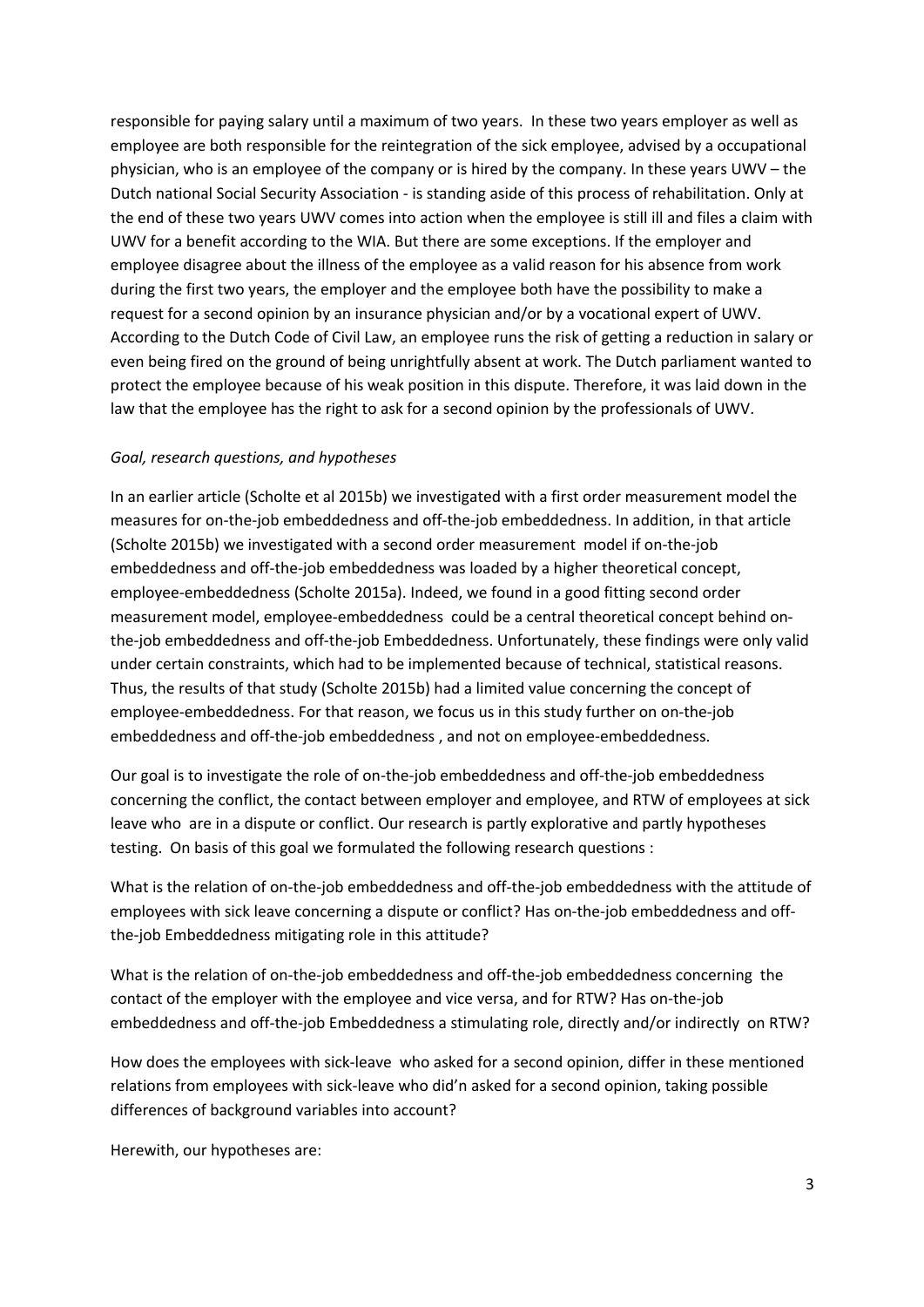- there are positive associations of on-the-job embeddedness and off-the-job Embeddedness with the two forms of contact and with RTW;

- the two forms of contact between employer and employee have, in turn, positive associations with RTW

- on average, the group of employees with sick-leave who asked for a second opinion scores lower on on-the-job embeddedness and off-the-job embeddedness, have a higher 'conflict minded' attitude, have less contact with the employer, and their RTW is less than the group of employees with sickleave who did not ask for a second opinion.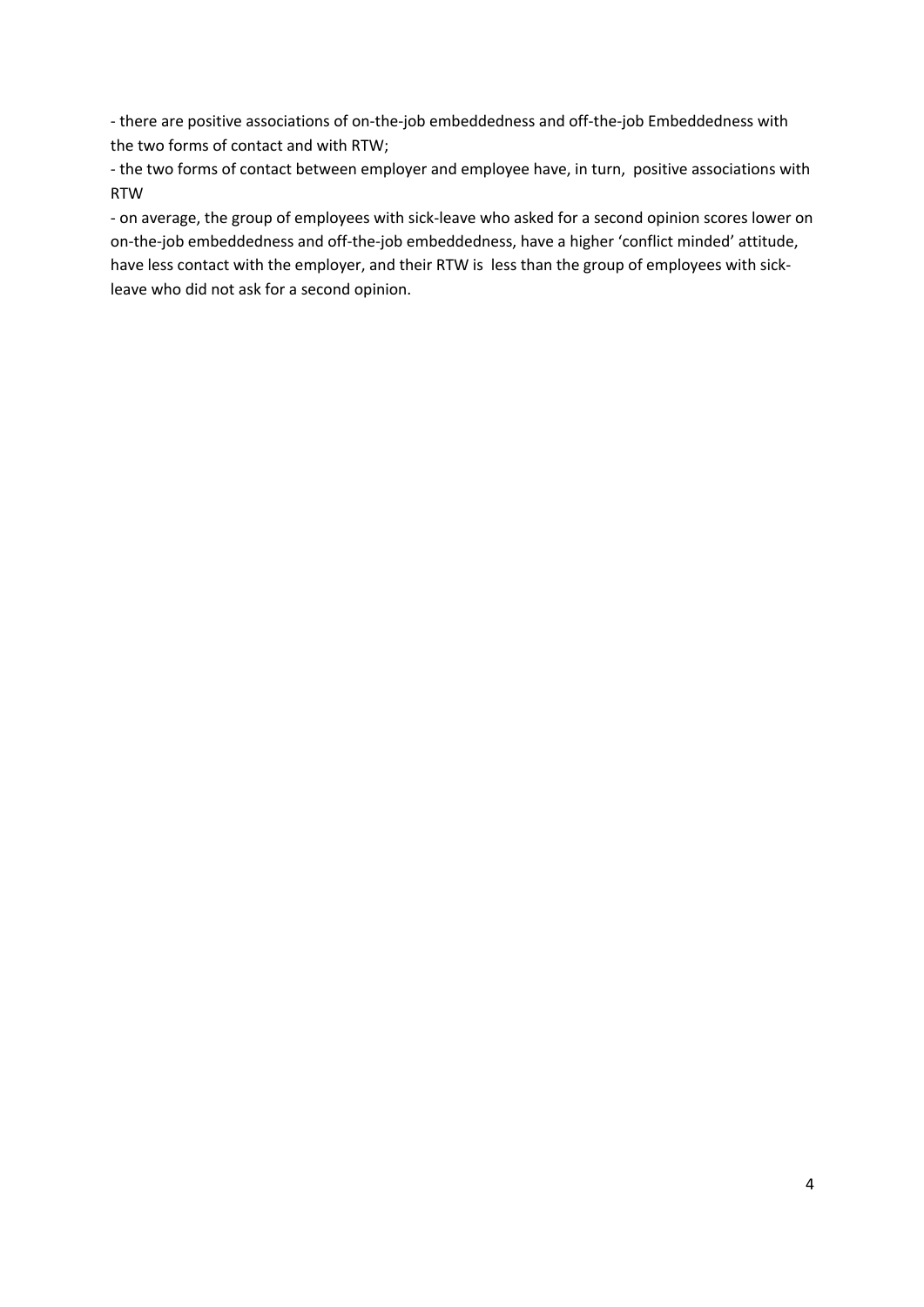### **Method**

### **Design, procedure and representativeness**

We will treat study design and procedure shortly , because it was reported elsewhere more extensively (Scholte et al 2015b).

The study design was a cross section, non-matched case-control survey study. Cases were employees who applied for a second opinion. On average, second opinions were asked at 307 days (about 44 weeks) after the first day of sick leave. Controls were employees who were 294 days (42 weeks) with sick leave and who haven't applied for a second opinion.

In august 2012, we got from the SSA names, addresses, date of birth and sex of employees of whom the files of their second opinion request were closed in the months May 2012 up to July 2012 (three months). From the from the 1277 cases, 127 cases were excluded leaving 1150 cases included. These included cases were sent an introduction letter and of an added questionnaire at the end of august 2012. Anonymity was emphasized In the letter. After about three weeks (mid of September 2012), a recall letter was sent to all included persons. The last questionnaires were received at the end of September 2012, i.e. which is about six months from the first second opinion request in our research population. This length is acceptable with regard to recall bias (Middel et al 2006) concerning a salient event (Garon 2013), such as a second opinion. The response was 326 cases (28,3%), of which 20 cases were excluded for various reasons, which resulted in 306 cases for the case group.

Because we wanted the control group being larger as the case group and expected the same response for the control group as the case group (about 30%), in November 2012 we sampled 1500 persons from 5615 employees who were reported as with 42 weeks with sick leave in October 2012 and who lived in the Netherlands. This sample of employees got nearly the same letter with nearly the same kind of questionnaire as the case group at the beginning of December 2012. A recall letter was sent after three weeks. The response was 639 cases (42,6%) of which 53 cases were excluded for various reasons, leaving 586 cases included for the control group, sufficiently for a non-matched case-control study (Rose, Van der Laan, 2009).

All letters and the two questionnaire were piloted for clarity and comprehensibility by seven persons who were members of the official clients council of the SSA.

We compared age and gender of the response group with those of the population under study for the case group and control group separately. Age and gender were the only variables for which this comparison was possible in this study. For the case group and for the control group, respectively (see Table 1) the response group was some older than the population under study. The percentage of women was nearly the same for response group and for the population under study, in the case group, as well in the control group, respectively.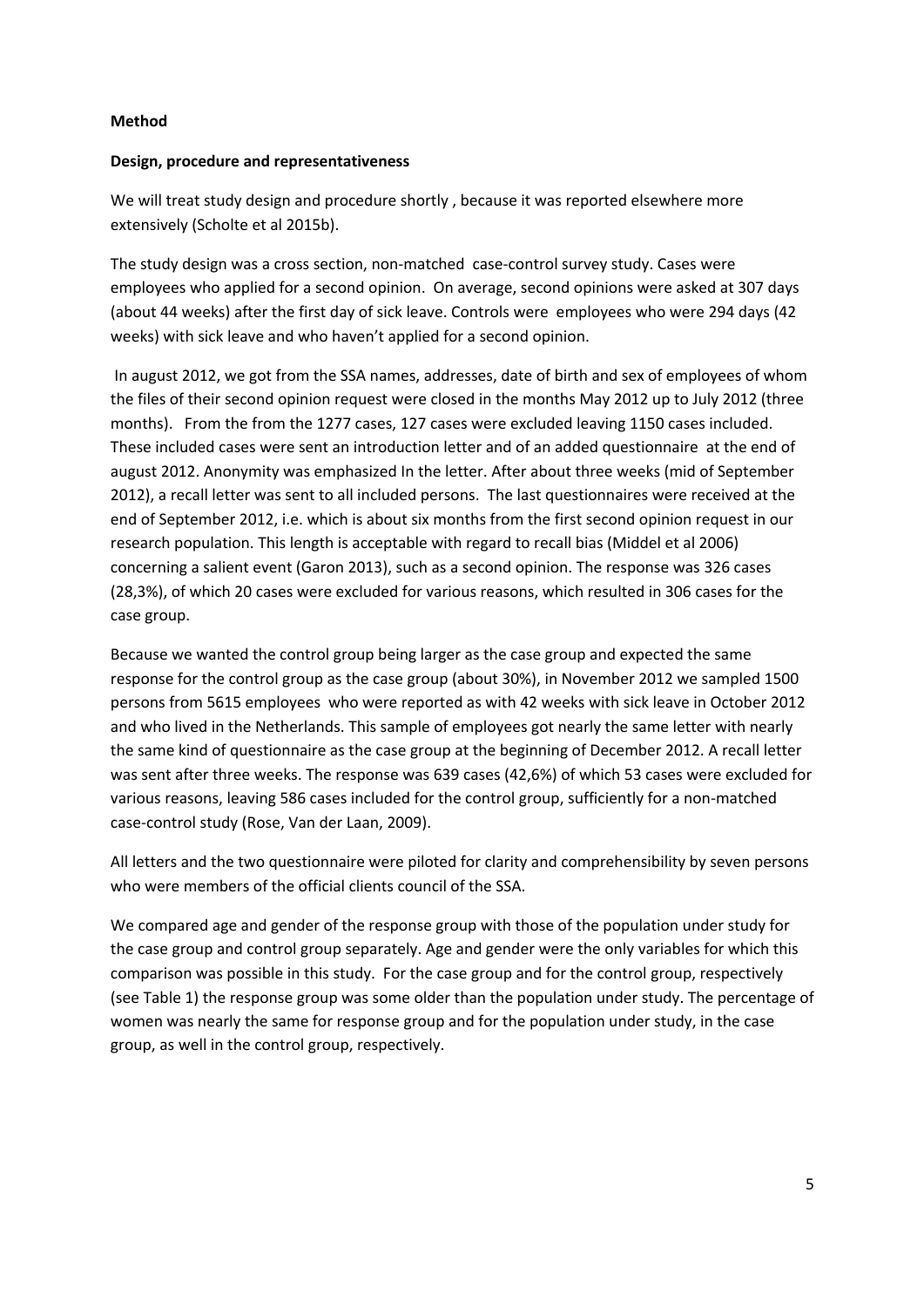**Table 1** Age and gender of the population under study and of the response group, for the case group and the control group, respectively

|                         | Case group        | Case group         | Control group     | Control group      |
|-------------------------|-------------------|--------------------|-------------------|--------------------|
|                         | Age, years        | Gender, female (%) | Age, years        | Gender, female (%) |
|                         | mean (median; sd) |                    | mean (median; sd) |                    |
| <b>Population under</b> | 43.9 (44.0; 10.7) | 52.1%              | 47.1 (48.0; 10.6) | 59.7%              |
| study                   | $(n=1150)$        | $(n=1150)$         | $(n=1500)$        | $(n=1500)$         |
| Response group          | 46.5 (48.0; 10.3) | 51.6%              | 49.9 (52.0; 9.8)  | 58.5%              |
|                         | $(n = 306)$       | $(n = 306)$        | $(n=586)$         | $(n=586)$          |

### **Content of blocks of questions in the questionnaires**

The questionnaire of the case group consisted of fourteen blocks of questions and that for the control group of thirteen blocks of questions, of which twelve blocks were the same as for the case group. A block of questions about the sick leave differed slightly between the case group and control group.

The kernel of the questionnaire consisted of three blocks of questions for On-the-Job (Link, Fit, Sacrifice) and three blocks of questions for Off-the-Job (Link, Fit, Sacrifice). These questions were mainly derived from items and questions in previously applied and validated questionnaires (Gründemann et al 1991; Mitchell et al 2001a; Mitchell et al 2001b; Lee et al 2004; Vendrig 2005; Holtom et al 2006; Felps et al 2009; Hooftman et al 2010). The questions for On-the-job factors and Off-the-Job factors were reported in Scholte et al (2015b).

Another block of questions was about the attitude of the respondents concerning their personal styles in case of a conflict. The questions were in the form of propositions with which one could agree or disagree. These propositions were based on a instrument developed by Thomas and Killman (1977). These authors derived five conflict styles from two dimensions: assertiveness : "the extent to which the person attempts to satisfy his own concerns", and cooperativeness: "the extent to which the person attempts to satisfy the other person's concerns" (Thomas, Killman 2008). The five conflict styles are: competing (assertive and uncooperative), accommodating (unassertive and cooperative), avoiding (unassertive and uncooperative), collaborating (assertive and cooperative), compromising (moderate in both assertiveness and cooperativeness)

The other six blocks of questions in the questionnaire were derived from existing questionnaires (Gründemann et al. 1991, Vendrig 2005, Hooftman et al. 2010), which we considered as possible relevant for our study. These questions were about 1) demographic variables (e.g. age, gender and born in the Netherlands) , 2) the job in which the sick leave started (e.g. the number of years working in the job, number of hours working, irregular work, industrial sector, necessary level of education for the job, number of employees in company/plant), 3) the sick leave (e.g. date of starting sick leave, kind of complaints, the duration of the complaints before the sick leave, contact during sick leave at initiative by the employer, and idem by the employee), 4) opinions about the sick leave and/or (non-)recovery (e.g. of the occupational physician and of the employer, the existence of a dispute, 5) former important changes in the work (e.g. kind of organizational changes, work aspects which changed, economic capacity occupancy of the organization), and the situation in the relevant part of the labour market (e.g. demand for same kind of work, expectation concerning the possible necessity to move to another region, expectation concerning a change in travelling time), 6) the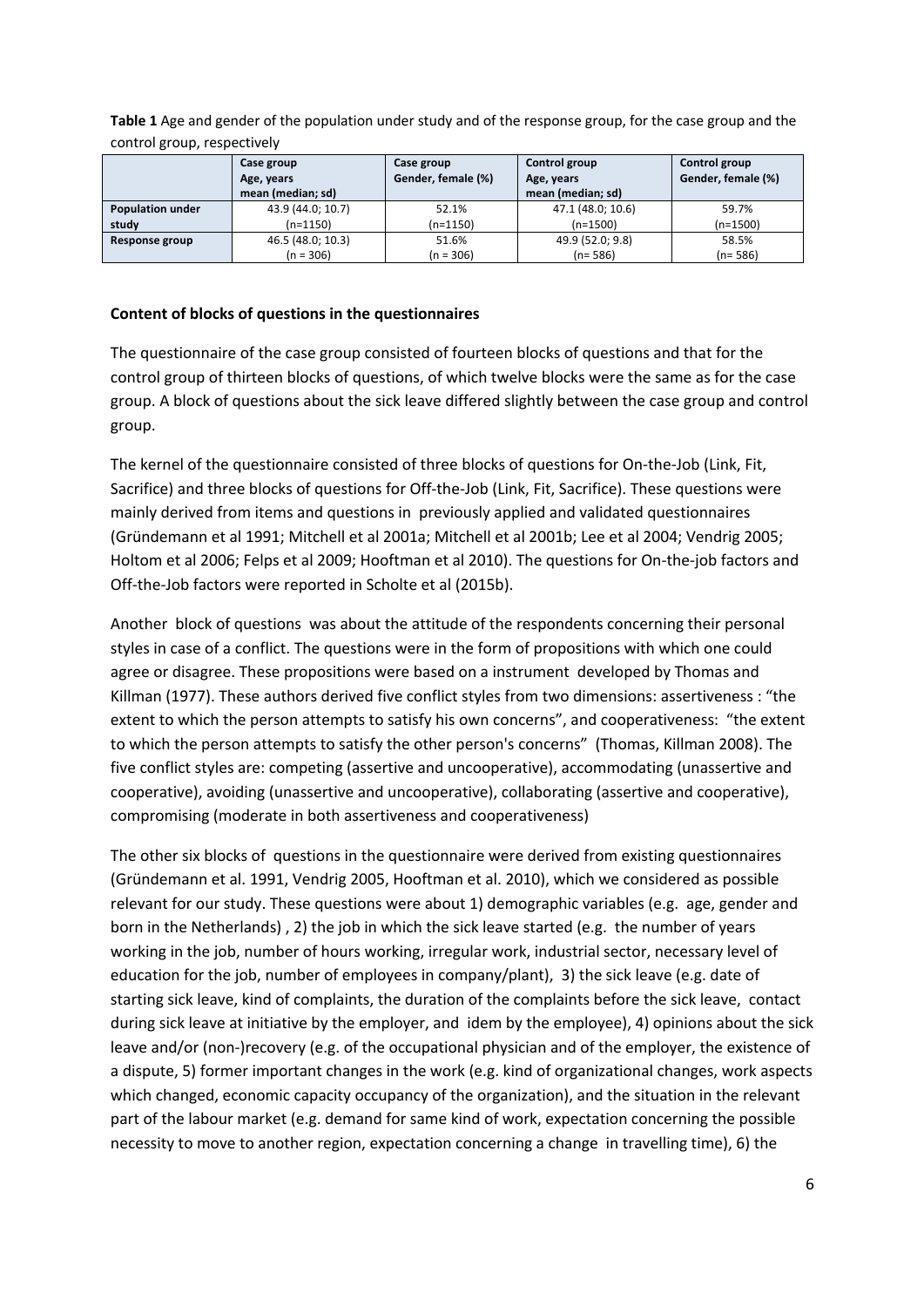actual work situation (e.g. being at work now, at work at the same or at another employer, adaptation of actual work to one's functional capacity).

## **Construction and selection of variables and the estimation of structural models**

We explain shortly how the construction and selection of variables and the estimation of the structural models took place. In Appendix 1 we do this more extensively.

We imputed missings on logical grounds, or by mean substitution or by means of the estimates of the variable on basis of regression models with relevant variables of the same block together with demographic variables. We inspected variables before and after the imputation for the case group and control group separately.

We performed factor analyses on the answers of all respondents – case group and control group - for each of the six blocks of questions about On-the-Job and Off-the-Job separately (i.e. for Link, Fit and Sacrifice, respectively). We analyzed factor scores in a measurement model as loadings of two postulated theoretical latent variables: On-the-job and Off-the-Job, about which we reported extensively elsewhere (Scholte et al. 2015b). In this study, we used the factor scores of these two latent variables, On-the-job and Off-the-Job.

Also, we performed factor analysis on the answers of all respondents on the questions about the conflict styles. We concluded to four dimensions which were well interpretable. With the variables of the four dimensions we performed reliability analyses and calculated additive scale. The resulting four styles in case of a possible conflict were: 1) avoiding stress, 2) persevering for one's own interest, 3) playing a waiting game, and 4) going for a common interest and solution.

We sampled 50% of the respondents of the case group and the controls, respectively, in order to do a cross validation. This resulted in a file of 447 respondents, 155 of the case group and 292 of the control group.

The variables from the block of questions concerning the opinions of the respondents about the sick leave and/or (non-)recovery were not selected, because of the contamination with the variable (case- or control) group.

We divided variables in exogenous and endogenous variables, mainly on basis of our theoretical model, about which we reported elsewhere (Scholte 2015a). The following 10 variables were considered as endogenous: case/control group, the four conflict styles, On-the-job, Off-the-Job, and contact during sick leave at initiative by the employer and that by the employee, respectively, and the actual work situation. All other 34 variables were considered as exogenous variables.

Because 34 exogenous variables together with 10 endogenous variables gives more parameters in a structural model than the number of 447 observations, we selected possible confounding exogenous variables. An exogenous variable was considered as possible confounding if it had a significant (p<0.05) or weakly significant (0.05< p<0.10) bivariate relation with the variable for the case- of control group.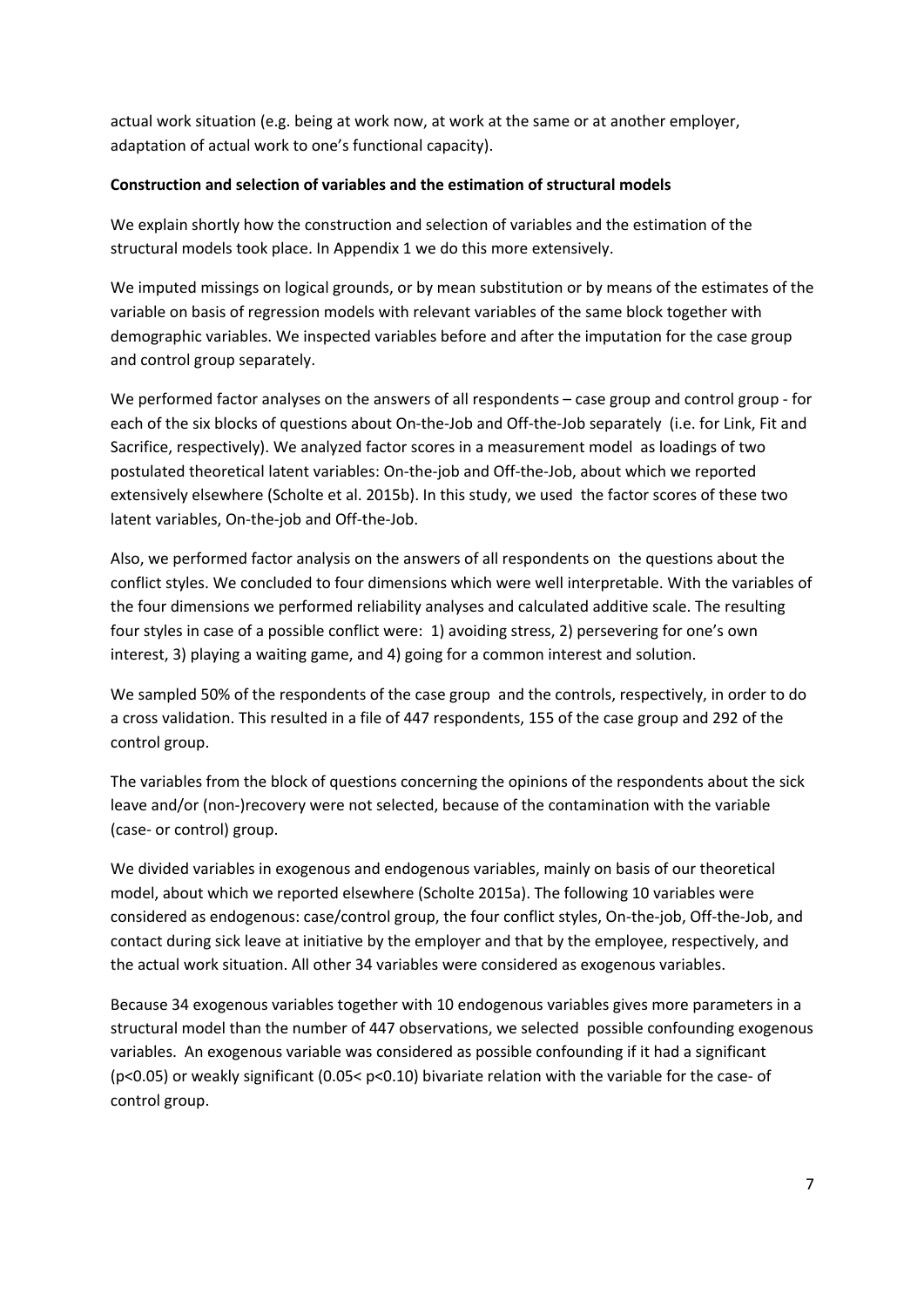Next, with our theoretical model (Scholte 2015a) as global starting point, we analyzed a basic model with the associations as depicted in Figure 1: lines with arrows in one direction indicate a direct effect of exogenous or endogenous variables on other endogenous variables. Associations of disturbance terms (i.e. unexplained variances) between endogenous variables, are indicated in Figure 1 by a line with an arrow in double direction.



From the basic model we selected significant coefficients, then, the final model was fitted. The basic and final structural relations model were analyzed with Lisrel-8.72 (Jöreskog & Sörbom, 2004). We inspected the model fit for the structural model (Hooper et al. 2008).

## **Cross validation**

For the cross validation we used the second sample of 445 respondents: 151 of the case group and 294 of the control group. We started the cross validation with the structure of fitted measurement model from the first sample (Scholte et al 2015b) and fitted this measurement model to a final measurement model for the second sample. The results of this final measurement model were used in a structural relations model according to the structure of the final structural relations model of the first sample. Again, we fitted this structural relations model of the second sample into a final model of the second sample.

The estimated parameters of the final measurement models and those of the final structural relations models, respectively, of the first and second sample were compared if they had the same direction, with the parameters of the final measurement model and the final structural relations model of the first sample as basis. We used for this comparison globally two categories: - confirmed: parameter of second sample has same direction and (more or less) significance as in first sample;

- not confirmed: result is quite different in of second sample compared to first sample.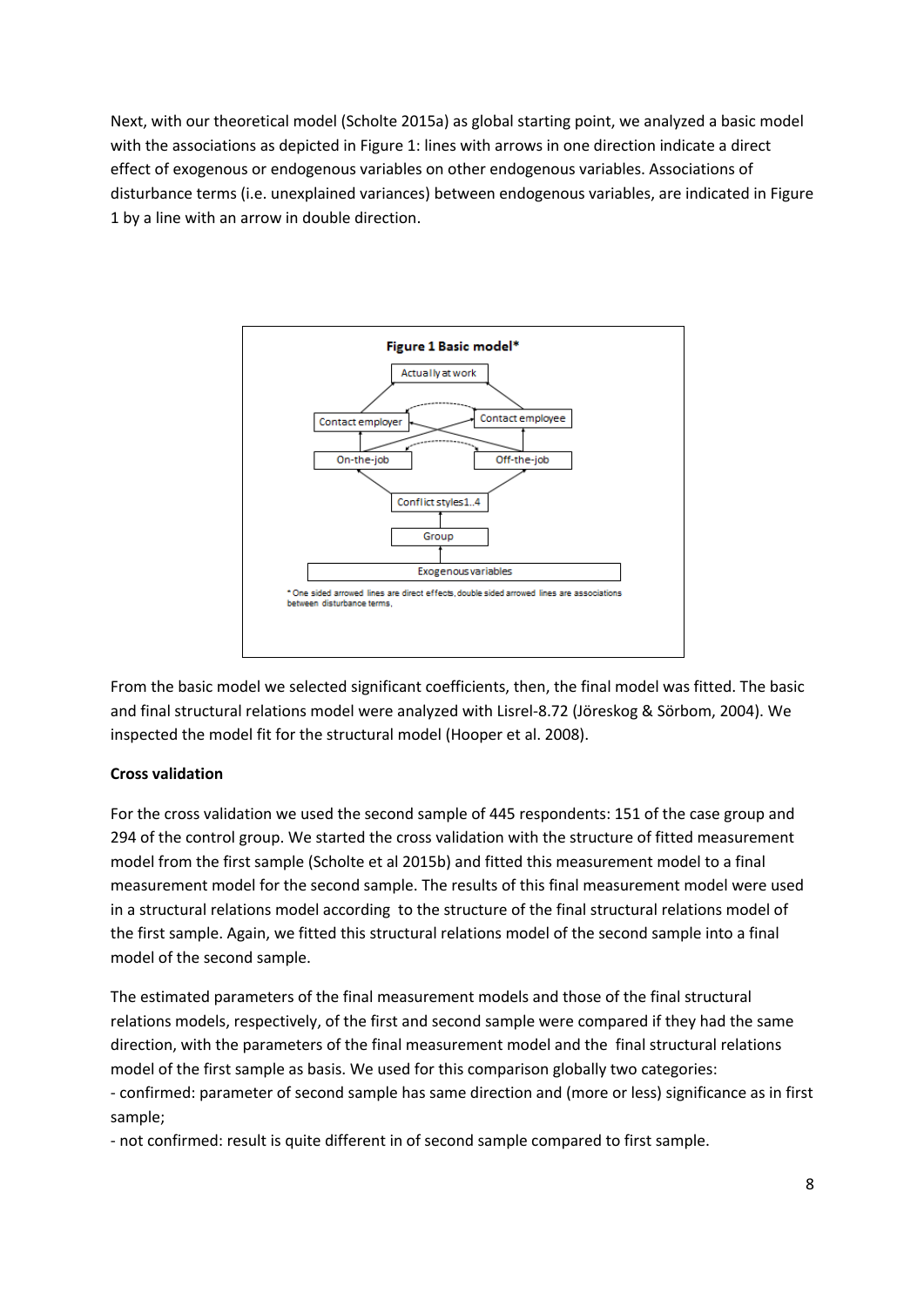#### **Results**

#### *Characteristics of case and control group in the analyses*

In Table 2 the exogenous and the endogenous variables in our analyses are shown for the case group (N=155) and the control group (N=292), and the significance of their difference. The respondents in the control group were older, consisted of more females, were more born in the Netherlands. Also, the control group had a longer job tenure, worked more in commercial business , health care and welfare sector and less in the sector with 'other' business , worked in larger companies and had some less travel time.

| <b>Exogenous variables</b>             | Case group (1)              | Control group (2)               | Significance (P) | Variable type |
|----------------------------------------|-----------------------------|---------------------------------|------------------|---------------|
|                                        | $N = 155$<br>mean (sd) or % | $N = 292$                       |                  | (in Lisrel)   |
| Age (scale $20-64$ years; + = more)    | 45.21 (10.431)              | mean (sd) or %<br>49.65 (9.648) | P < 0.000        | Continuous    |
|                                        |                             |                                 |                  |               |
| Gender $(+)$ = female) (%)             | 51.0%                       | 62.0%                           | $P = 0.025$      | Nominal       |
| Couborn ( $+=$ not born in NL) (%)     | 16.8%                       | 9.9%                            | $P = 0.036$      | Nominal       |
| Jtleng (scale $1-8$ ; + = longer)      | 3.91 (1.509)                | 4.50 (1.468)                    | P < 000          | Ordinal       |
| Sector4 $(+=$ yes $)$ (%)              | 3.2%                        | 8.6%                            | $P = 0.032$      | Nominal       |
| Sector6 (+=yes) (%)                    | 16.8%                       | 29.8%                           | $P = 0.003$      | Nominal       |
| Sector8 $(+=yes)$ $(\%)$               | 28.4%                       | 19.2%                           | $P = 0.026$      | Nominal       |
| Numbempl, (scale 1-4; +=more)          | 3.61 (1.564)                | 4.44 (1.662)                    | P<0.000          | Ordinal       |
| Travtim, scale (scale 1-5; +=more)     | 2.92(1.31                   | 2.71(1.291)                     | $P = 0.094$      | Ordinal       |
| Psychco $(+=yes)$ (%)                  | 57.4%                       | 30.5%                           | P<0.000          | Nominal       |
| Neuroco $(+=yes)$ $(%$                 | 12.3%                       | 21.2%                           | $P = 0.019$      | Nominal       |
| Labconfl $(+=$ yes $)$ (%)             | 29.0%                       | 1.4%                            | P<0.000          | Nominal       |
| Workrela (+=yes) (%)                   | 23.9%                       | 7.2%                            | P<0.000          | Nominal       |
| Othcom $(+=$ yes $)$ (%)               | 12.3%                       | 28.4%                           | P<0.000          | Nominal       |
| Numcom, (scale 0-5; +=more)            | 1.98 (1.060)                | 1.47 (0.770)                    | P < 0.000        | Ordinal       |
| Durcomp, (scale 1-4; +=longer)         | 2.66(1.198)                 | 2.44 (1.284)                    | $P = 0.084$      | Ordinal       |
| Labdem, (scale 1-3; - =more)           | 2.14(0.760)                 | 1.88 (0.793)                    | $P = 0.001$      | Ordinal       |
| Ctravtim, (scale 1-5; +=more)          | 3.37 (1.088)                | 3.61(1.048)                     | $P = 0.028$      | Ordinal       |
|                                        |                             |                                 |                  |               |
| <b>Endogenous variables</b>            |                             |                                 |                  |               |
| Conflst1 (scale 23-40; -=more agree)   | 28.15 (3.293)               | 28.27 (3.459)                   | $P = 0.732$      | Ordinal       |
| Conflst2 (scale 13-26; -=more agree)   | 17.60 (3.003)               | 17.39 (2.935)                   | $P = 0.476$      | Ordinal       |
| Conflst3 (scale 6-12; -=more agree)    | 10.25 (1.403)               | 10.38 (1.299)                   | $P = 0.333$      | Ordinal       |
| Conflst4 (scale 14-26; -=more agree)   | 17.99 (2.282)               | 17.63 (2.284)                   | $P = 0.116$      | Ordinal       |
| Onjob (scale -4.936 to 1.484; +=more)  | $-1.453(1.064)$             | $-0.844(0.943)$                 | P < 0.000        | Continuous    |
| Offiob (scale -4.084 to 1.754; +=more) | $-0.619(1.029)$             | $-0.298(0.969)$                 | $P = 0.001$      | Continuous    |
| Contcomp $(+)$ = sufficient) (%)       | 22.6%                       | 71.6%                           | P < 0.000        | Nominal       |
| Contempl $(- = regular)$ (%)           | 71.0%                       | 34.9%                           | P < 0.000        | Nominal       |
| Actwork, $(+=$ yes $)$ $(\%)$          | 24.5%                       | 62.7%                           | P < 0.000        | Nominal       |
|                                        |                             |                                 |                  |               |

**Table 2** Characteristics of response group: case group and control group (N=447)

#### **Exogenous variables**:

Age= age in years at 2012 ; Gender = Gender of respondent Couborn= country born;

JTleng= job tenure length ; Sector4= commercial business ; sector 6= Health Care and Welfare ;

Sector 8 = 'other' business ; Numbempl= number of employees at the plant/ company ;

Travtim= travelling time between work and home ; Psychco= psychic complaint as cause of sick leave ;

Neuroco= neurologic complaint as cause of sick leave ; Labconfl= labour conflict as cause of sick leave ;

Workrela= work related complaint as cause of the sick leave; Othcom = 'other' complaint as cause of sick leave ;

Numcom= number of complaints as causes of the sick-leave; Durcom= the duration of the same complaints before sick-leave;

**Endogenous variables**: Group= case/control group; Conflst1= avoiding stress; Conflst2= persevering for one's own interest; Conflst3= playing a waiting game; Conflst4= going for common interest and solution; Onjob= on-the-job embeddedness; Offjob= off-the-job embeddedness; Contcomp = contact from employer with employee during sick-leave; Contempl = contact from employee with company during sick-leave; Actwork= actually at work.

Further, the control group had less psychic, more neurologic complaints, less labour conflict and work related complaints, and more 'other' complaints work related complaints as causes of their

Labdem= labour market demand for same skills/ profession ; Ctravtim = change in travelling time after job change.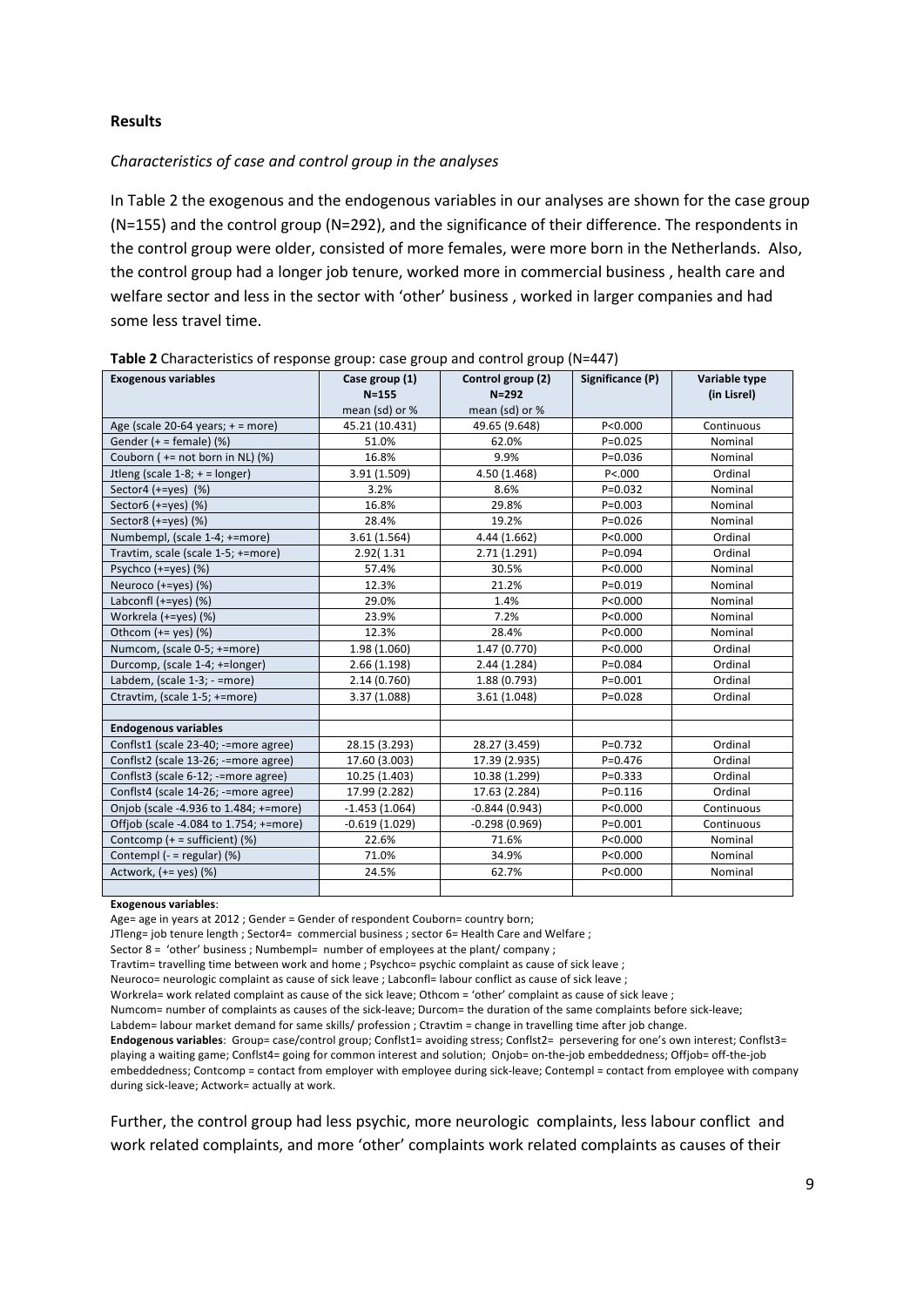disease. The control group had a lower number of complaints and their complaints arised some shorter in time before the sick-leave than those of the case group. The control group estimated the labour demand for their job as higher than that of the case group, and in case of another job, the control group estimated that the change in travel time would become longer than that of the case group.

Concerning the endogenous variables, there were no significant differences in conflict styles between case group and control group. The greatest difference was that with the conflict style 'going for common interest and solution'; the control group agreed some more with this conflict style. The control group was more on-the-job and off-the-job embedded, perceived the contact at initiative of the employer during the sick-leave more as sufficient, took less regular initiative by themselves to contact the company, and were more actually at work.

## *Results of the linear structural relations in the basic model*

In the Appendix 2 a full description including tables with the coefficients are given for the basic model and the final model.

In Table 3 (see Appendix 2) the direct effects of the exogenous variables on the endogenous variable Group (case group=1; control group = 2) in the basic model are shown. Of the 18 direct effects, only seven were significant at the 95%-confidence level and three at the 90%- confidence level; eight direct effects were not significant (P>0.10).

In Table 4 (see Appendix 2) the direct effects between the endogenous variables in the basic model are shown. Direct effects on the first three conflict styles (see Table 4 in the Appendix 2) were not significant. Also, the direct effect of the third conflict style on on-the-job embedded, and the direct effects of off-the-job embedded on the labour market demand for same skills/profession and on change in travelling time after job change, were not significant. The other presupposed direct effects were significant or weak significant. However, the model fit parameters indicated that the basic model did not have a good fit (see Table 4 in Appendix 2). Furthermore, modification indices showed that coefficients that important improvements were possible.

## *Results of the final model: direct effects between exogenous and endogenous variables*

In Table 5 (see Appendix 2) the associations between the exogenous and the endogenous variables are shown. Two exogenous variables which were in the basic model were not included in the final model, because various reasons: "other" complaint as cause of the sick-leave and number of complaints as causes of the sick-leave.

Elder employees were some more represented in the control group, were some more off-the-job embedded. Also, elder employees had less contact with the company during sickness-leave at own initiative and were some less frequently at work. With regard to gender, women were more represented in the control group and agreed more with the conflict style 'going for common interest and solution. In the control group we found also more employees who were born in the Netherlands.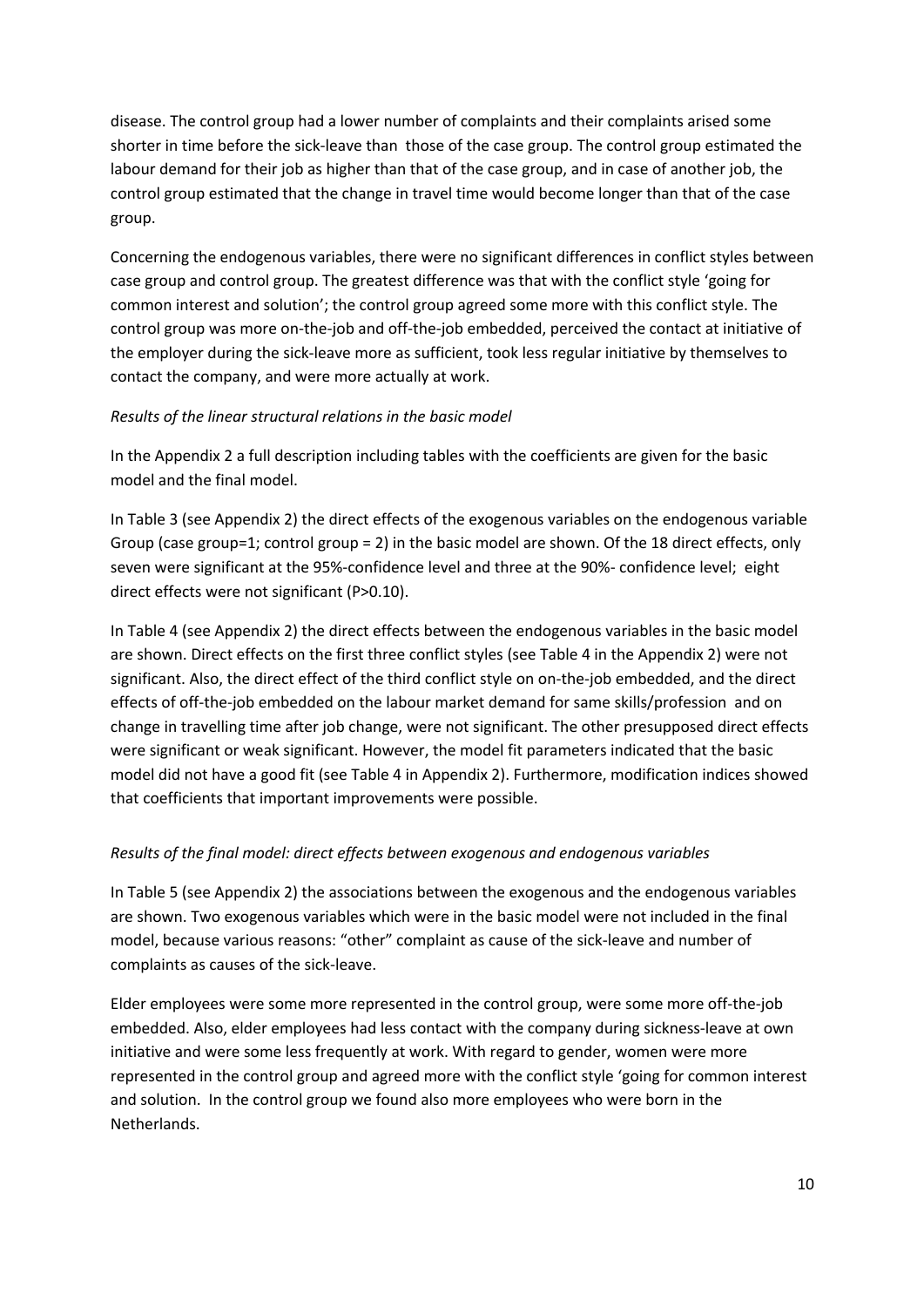If people were not born in the Netherlands they agreed more with the conflict style 'playing a waiting game'. Also, employees who were not born in the Netherlands were less off-the-job embedded.

In the control group more employees had a longer job tenure and employees with a longer job tenures were more on-the-job embedded. Some more employees in the control group were working in the commercial business. Employees in the health care and welfare sector experienced more that the employer kept contact during their sickness absence sufficiently. Employees in 'other' business agreed some less with the conflict styles 'persevering for one's own interest' and with 'going for common interest and solution'. In 'other' business the employees had more contact at own initiative with the company. Employees from companies with a greater number of employees were more represented in the control group. If the company had a greater number of employees, more sickleaved employees agreed less with the conflict styles 'avoiding stress', and agreed some more with the conflict style 'persevering for one's own interest', and less with the conflict style 'playing a waiting game'. Employees with more travel time were less off-job-embedded.

Employees with psychic complaints as cause of sickness absence were more represented in the case group and agreed less with conflict style 'persevering for one's own interest'. Employees with psychic complaints are les on-job-embedded, as well less off-job-embedded. Employees with neurologic complaints experienced some more that their employer had sufficient contact with them during sickness absence. Employees with a labour conflict as cause of the disease were more represented in the case group. Employees with a labour conflict agreed more with the conflict style 'persevering for one's own interest'. Employees who's cause of the sickness absence was work related were more represented in the case group, and were more at work. Employees who's complaints already existed longer before sick-leave agreed some more with the conflict style 'avoiding stress'.

Employees who estimated the demand at the labour market for their job as low were more represented in the case group. Employees who estimated that the travelling time between work and home would be longer in case of a job change, were more in the control group and more on-the-job embedded.

## *Results of the final model: direct effects between endogenous variables*

For the direct effects between endogenous variables (see Table 6 in the Appendix 2, the not-Italic coefficients ) we found the following results. In the control group employees were more on-the-job embedded and were some more off-the-job embedded. Employees of the control group experienced strongly more that the employer was keeping sufficient contact with them during sick-leave. It also appeared that the employees in the control group took strongly less initiative to have contact with their company. Employees in the control group appeared to be strongly more at work during their sickness absence.

Employees who disagreed more with the conflict style 'playing a waiting game' took less frequently initiative to have contact with the company.

The employees who were more on-the-job embedded appeared more to agree with the conflict style 'going for a common interest and solution'. Also, they experienced more frequently that the employer had sufficient contact with them. These employees themselves kept less frequently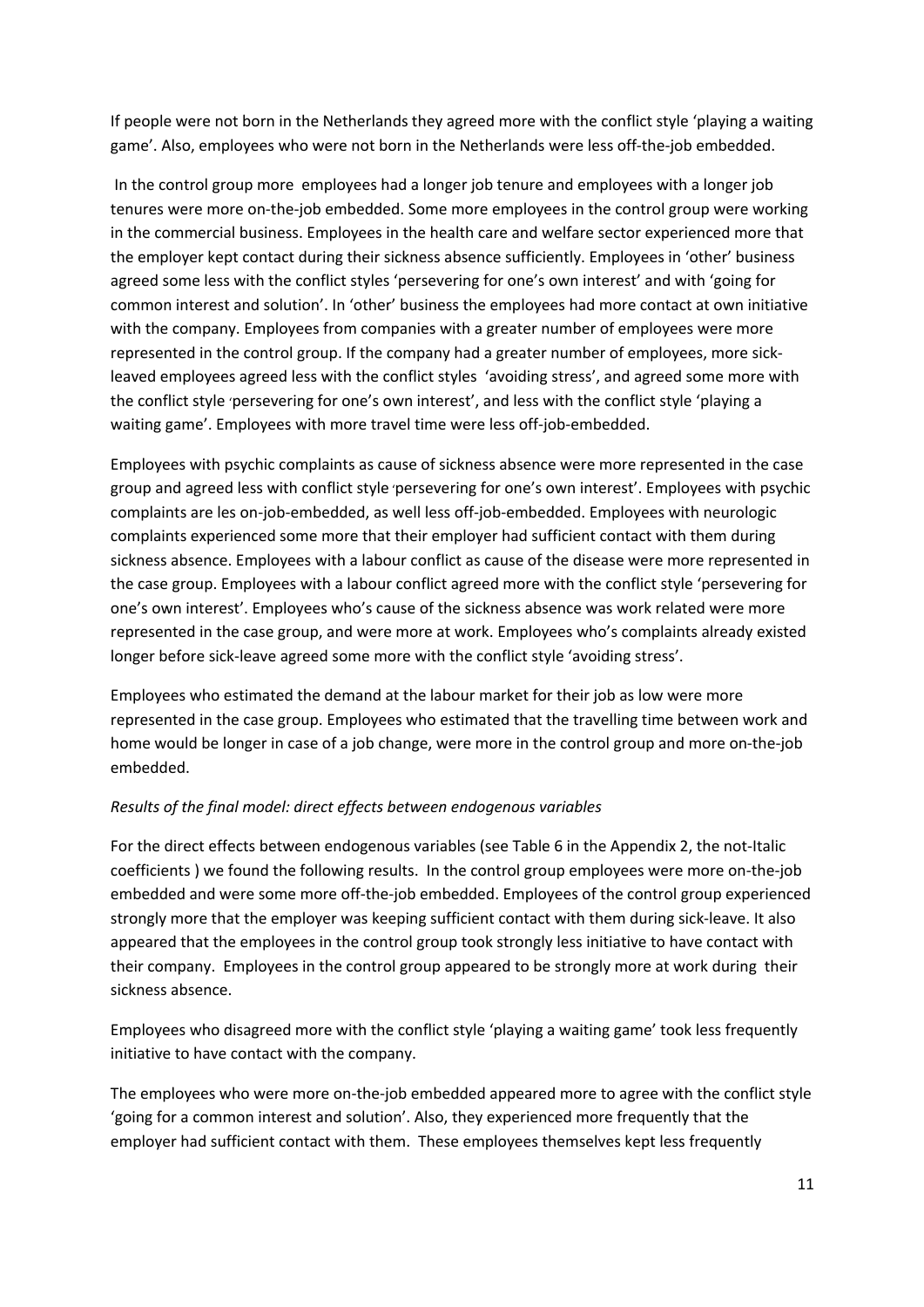contact at own initiative with the company . The more 'off-the-job embedded' employees appeared to agree more with the conflict style 'avoiding stress', and to agree more with conflict styles 'persevering for one's own interest and' and 'going for common interest and solution'.

The employees who experienced that the employer had sufficiently contact with them during their sickness absence were more actually at work. The employees who kept less contact with the company during sickness absence at own initiative were actually more at work.

## *Results of the final model: associations between disturbance terms of endogenous variables*

We found some associations between disturbance terms of endogenous variables (see Table 6 in the Appendix 2, the Italic coefficients), making the structural model non-recursive (Jöreskog & Sörbom 2001).

Between the four conflict styles we found significant associations, of which two negative ones: between 'avoiding stress' and 'playing a waiting game', on the one hand, and, at the other hand, 'persevering for one's own interest Between the disturbance terms of on-the-job embedded and offthe-job embedded was a positive association. Sufficient contact from employer with employee during sick-leave was associated with less contact from employee with company during sick-leave.

Furthermore, we found in the final model negative associations of the disturbance terms of three variables with the disturbance term of the variable Group, while this last variable had also significant positive direct effects on these three variables. The employees who experienced the contact from the employer as sufficient and those who kept less contact with the company during sickness absence at own initiative and those who were actually at work were more associated with the case group.

Model-fit-parameters (see last row of Table 6 in Appendix 2) and residuals (Q-plot, not shown here) showed that the final model had a very good fit.

## *Results of the cross validation*

In Appendix 3 the results are given for the cross validation of the measurement model. Of the fifteen parameters of the measurement model for the first sample, three parameters were not confirmed, and twelve were (more or less) confirmed.

In Appendix 4 the results are given for the cross validation of the structural relations model. For the exogenous variables in the structural relations model:

- 17 parameters of second sample had the same direction as in first sample.

- 18 parameters of second sample were zero, but not in first sample.

- 22 parameter were zero in first sample but not in second sample

Overall: of the 35 parameters of first sample, 17 (49%) were confirmed, and 18 not (51%). For the endogenous variables in this model:

- 19 parameters of the second sample had the same direction as in first sample;
- 6 parameters of the second sample were zero, but not in first sample;
- 7 parameters of first sample were zero but not in second sample.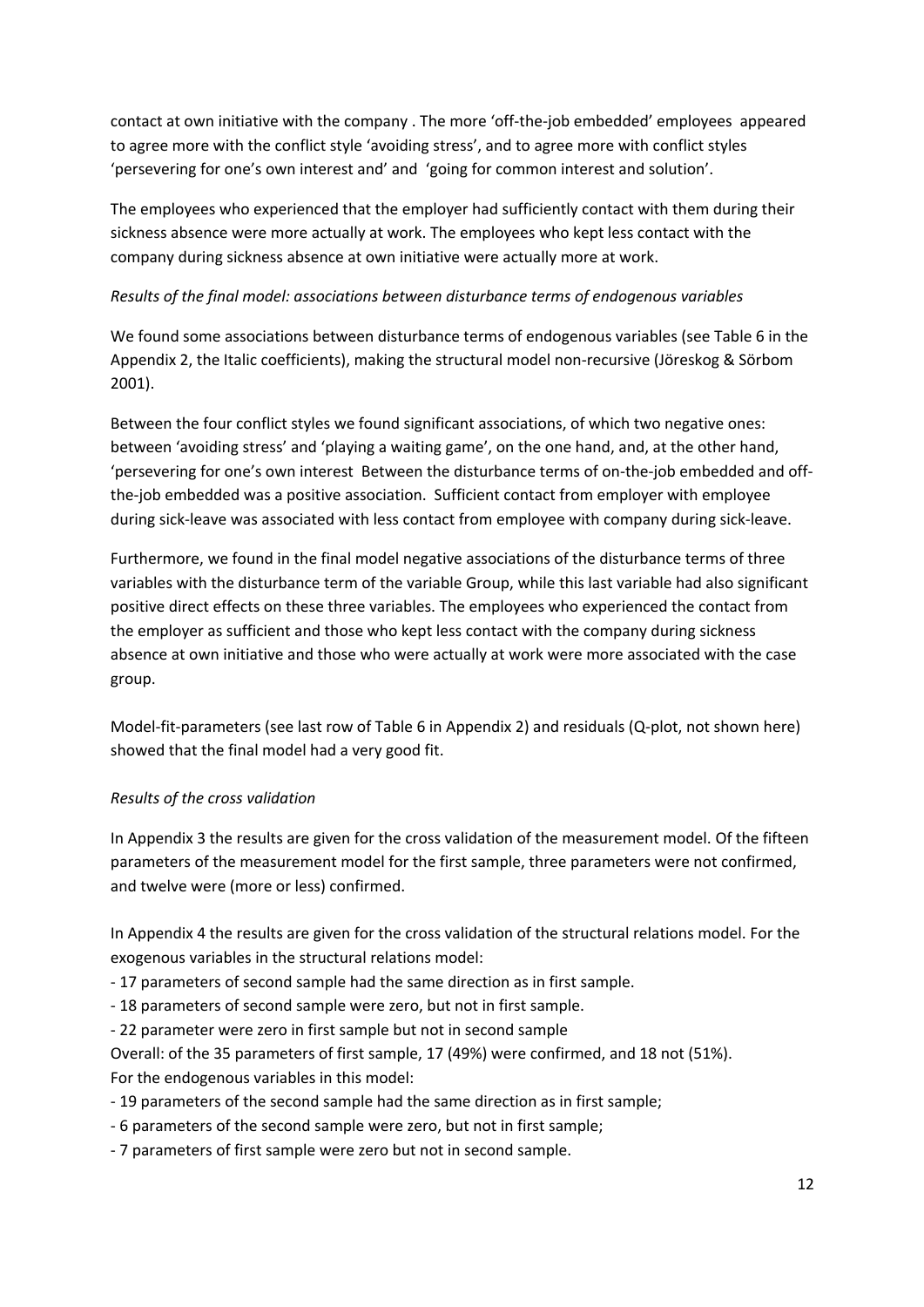Overall: of the 25 parameters of first sample, 19 (76%) were confirmed, and 6 not (24%).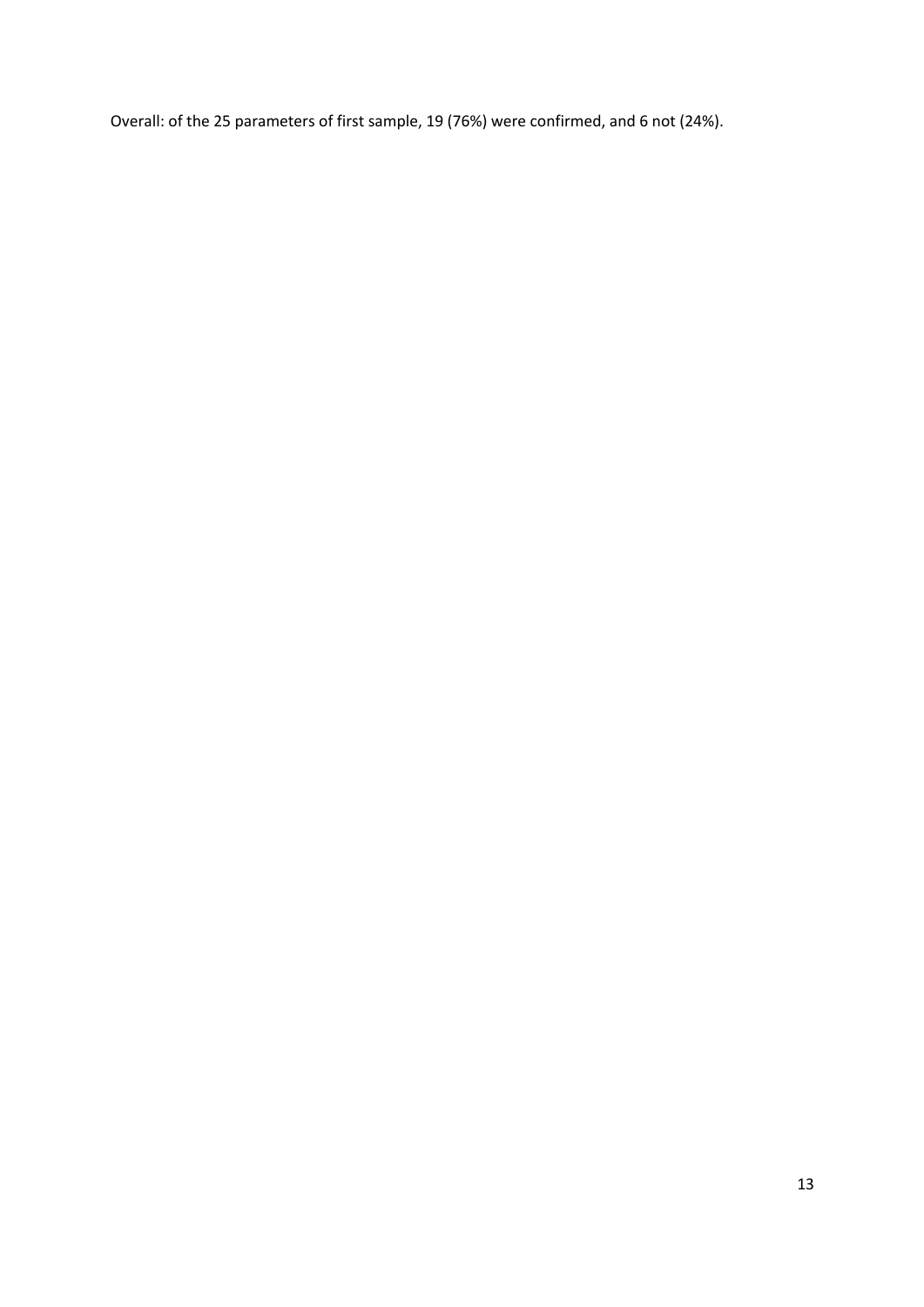### **Discussion**

### *Important results*

The content of the most important results in the final model of the first sample are summarized in Figure 2.

More on-the-job embeddedness and more off-the-job embeddedness were related with more agreement with the conflict style going for common interest and solution. Further, more off-the-job embeddedness related with more agreement with the conflict styles avoiding stress and persevering for one's own interest. However, neither of these three conflict styles were related with the contact variables between employer and employee during sick leave, nor with being actually at work. The conflict style playing a waiting game was not related with on-the-job or off-the-job embeddedness. More agreement on this last mentioned conflict style was related with having contact during sickleave with the company on initiative of the employee. The conflict styles were positively associated to each other, with the exception of the conflict style persevering for one's own interest, which was negatively associated with the conflict styles avoiding stress and playing a waiting game, respectively.

More on-the-job embeddedness was positive related with having sufficient contact by the employer with the employee, off-the job Embeddedness wasn't. But more on-the-job embeddedness was also related with having less contact on initiative of the employee. Having sufficient contact of the employer with the employee, was associated with having less contact on initiative of the employee. Nevertheless these relations we found via the disturbance terms that the employees who experienced the contact from the employer as sufficient and those who kept less contact with the company during sickness absence at own initiative and those who were actually at work were more associated with the case group.



Neither on-the-job embeddedness, or off-the-job embeddedness was related with the actual work situation. Sufficient contact by the employer with the employee was positively related with being actually at work, but regular contact between company and employee on initiative of the employee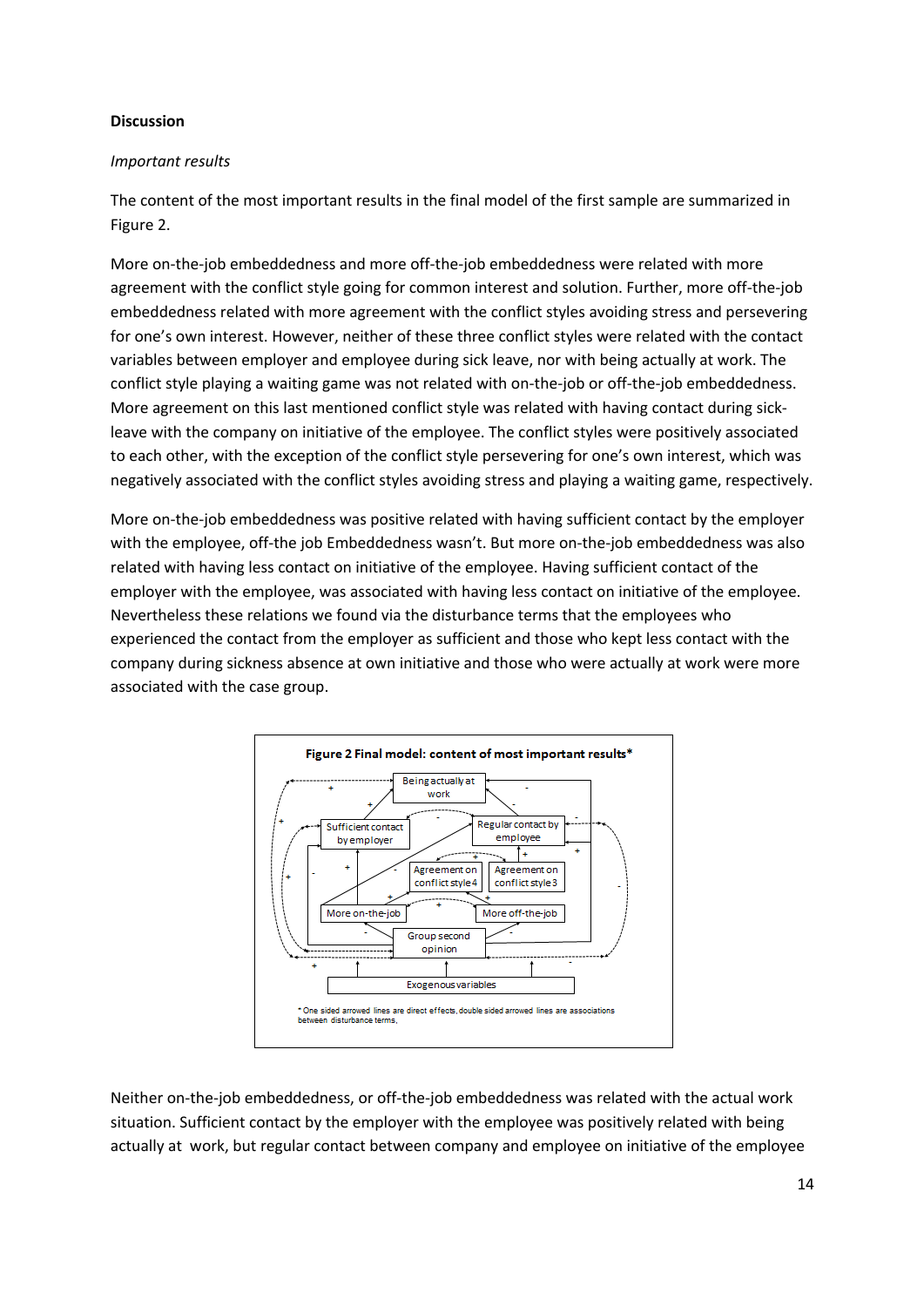was related with being actually not-at-work. Thus, indirectly via these variables, having more on-thejob embeddedness was positively related with being actually at work.

Taking possible differences of background variables into account, compared to employees who did not ask for a second opinion the employees who did were less on-the-job embedded and some less off-the-job embedded. These last mentioned employees experienced less that the employer was keeping sufficient contact with them during sick-leave and took more initiative to have contact with their company, but were less at work. Employees who asked for a second opinion scored not significantly different on the conflict styles than the employees who did not.

Concerning the cross validation, the relations of the exogenous with the endogenous variables were quite different in second sample compared to those of first sample. However, given these differences, most of the relations of the endogenous variables were quite similar in second sample compared to those of first sample. Most important, the relation between on-the-job embeddedness and off-the-job embeddedness was confirmed and also, the relations between case/control group, on the one side, and on-the-job embeddedness, off-the-job embeddedness, contact from employer with employee during sick-leave, contact from employee with company during sick-leave and being actually at work, at the other side.

## *Interpretation of some important results (first sample)*

On contrary as we expected, the sick employees who asked for a second opinion were not more inclined in their attitude to start a dispute or conflict than the sick employees of the control group (all things being equal). To our opinion this fact strengthens the role of the specific situation in which this employee is at the company in relation with the employer, when this employee asks for a second opinion.

As we expected, the employees of the case group scored lower on on-the-job and off-the-job embeddedness than the control group. The question is 1) whether there is another common cause for this lower scores and for asking for a second opinion, 2) whether these lower scores is the result of the situation in which the sick employee asks for a second opinion, or 3) whether these lower scores are the result of asking for a second opinion, as we have modeled in our final model? Because of the transversal design and the ex post character of our data, it is not possible to give an ultimate answer. Nevertheless, because of the structural character of our questions for on-the-job and of-thejob embeddedness (Scholte et al 2016-b), and because of the absent of indications in the analyses for direct effects from on-the-job and of-the-job embeddedness on the variable 'Group', we think that the first mentioned explanation is the most plausible.

As we expected more on-the-job embeddedness was related with more contact by the employer, but contrary as we expected, with less contact with the company on initiative of the employee. We think that this last mentioned relation is a selection effect, because of the negative association between the two contact variables: sick employees who consider the contact by the employer as sufficient, have no reason to contact the company on their own initiative. Furthermore, also the relation of regular contact with the company on initiative of the employee and being not-at-work in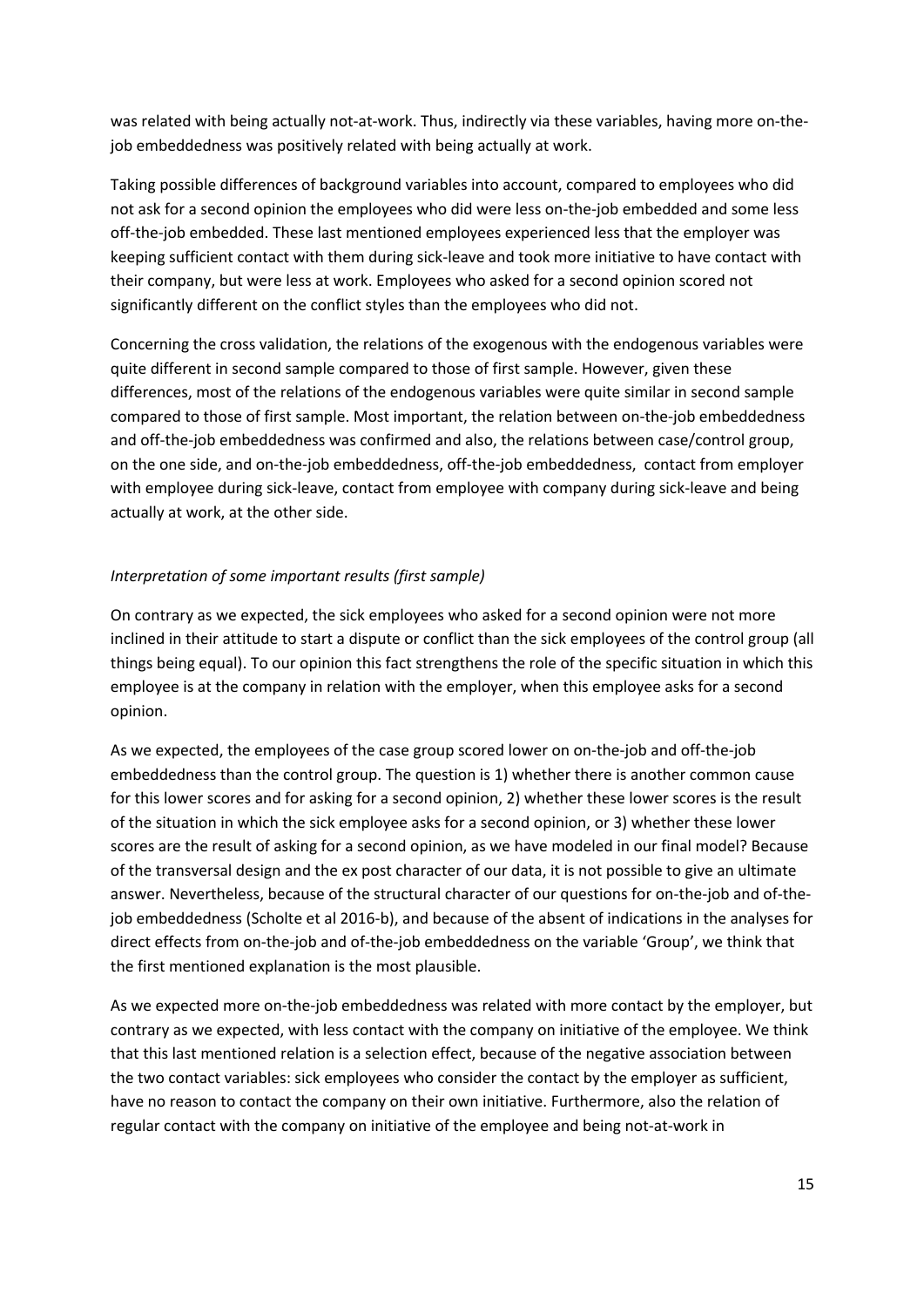combination with the relation of sufficient contact by the employer with being at work, indicates to our opinion this selection effect.

Contrary to what we expected, we did not find a relation of off-the-job embeddedness with the two contact variables. A possible reason for this fact may be that in the Netherlands off-the-job factors are less important than, for example, in the United States, because the Netherlands cover only a small area.

At last, the relation of belonging to the case group and being actually not-at-work together with a positive association between the disturbance terms of both variables, indicates to our opinion on the fact that a minority of the case group is actually at work, probably – given the positive association with having sufficient contact by the employer – because of this contact by the employer.

#### *The reinforcing role of good horizontal en vertical relationships*

In our first article (Scholte et, 2015a) we did mention the possibility that people can vary in their degree of attachment to the social groups (at work, in their private life and in the community) in which they participate. The degree of attachment one can compare with our measure of embeddedness. So the degree of attachment 'at work' can be different from the degree of attachment in private life. But together they are like a web of different types of connections and may be seen as the social capital of the individual employee. The 'amount' of social capital helps people to support each other and this behaviour is referred to as 'civic virtue' (Putnam, 2000:20-25). In Putnam's eyes, 'civic virtue' is most powerful when it is embedded in a dense network of reciprocal social relations' (2000:19). But it can be more complicated: Van Scheppingen and others (2013: 371) refer to the distinction between the horizontal and vertical dimensions of social capital (Oksanen et al,2010). The horizontal aspect is represented by the social support and relationships of trust and reciprocity between individuals who are at the same level like colleagues and friends, whereas vertical relationships (Van Scheppingen et al., 2013:371) reflect the connectedness between people at different levels of the social hierarchy like the employer and e.g. the chairman of the sports club. So employees have besides a certain degree of attachment with the employer because of the signed contract also a work-relationship - with a certain quality - which can be seen as an example of the vertical dimension. And when the attachment with colleagues, with customers, pupils, patients and with the job content, being the horizontal dimensions, is connected with a positive vertical dimension, one can rightfully speak of a higher degree of on-the-job embeddedness of the employee because he has good vertical as well as horizontal relations. And because of these good vertical relations on the job he will be more satisfied about the frequency of the contact between him and his employer. Sufficient contact from the employer will be experienced by the employee as a sign of recognition and as a expression that the employee is being missed at work. When the employer is the one that takes the initiative, it is understandable that the urge for the employee to take the initiative for having contact with the manager will be minor. Being more job embedded in both dimensions is thus indirectly correlated with the chance of being at work and correlates with the coping style for common interest and solution. So it should be logic to find these employees more represented in the control group because they didn't make a request for a second opinion. For the employees lower embedded in both dimensions we can use the same argumentation but then in a opposite way. Maybe it is the lower degree of embeddedness on-the-job that is reflected in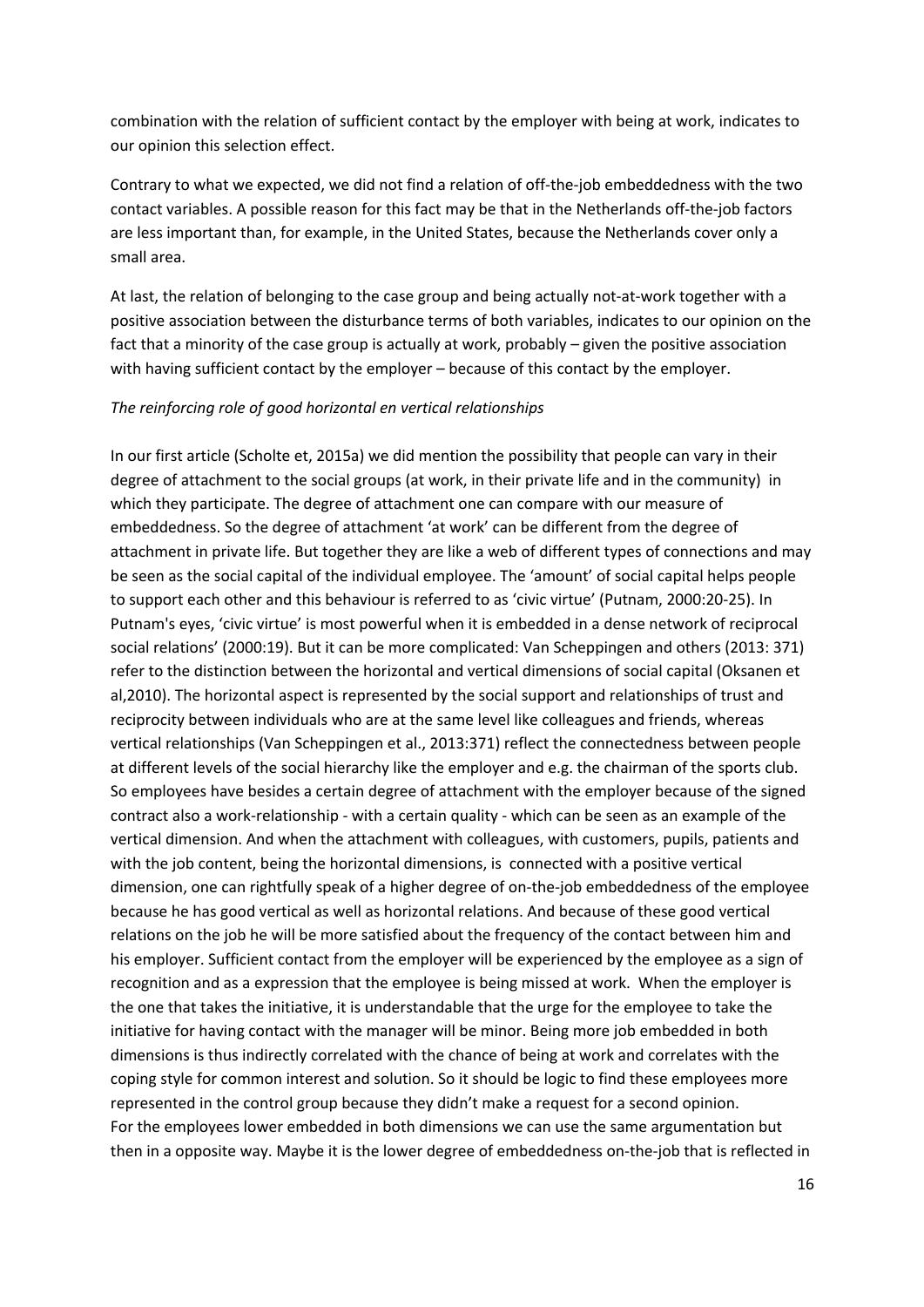weaker vertical relations within the organization. Because their employer - in their perception - does not do enough in keeping contact while he is absent at work. Maybe the employee - sensing a misjudgement of his situation and illness - is feeling some urge to take the initiative hoping to gain the recognition he deserves. Whereas the other employee is having contact with his employer maybe because he is already partially back to work. So they can meet and see each other - at a regular base - at the shop floor.

### *- Findings of other researches*

Lee and others (2004:711-712) wanted in their research extend the theory about job embeddedness and demonstrate how the mayor components of job embeddedness (on- and off-the-job embeddedness) differentially predicted the decision to perform (organizational citizenship and job performance) and to participate (volitional absence and voluntary turnover) in an organization. Secondly they wanted to show how these embeddedness components might be processes through which the decisions to perform and to participate could be conceptually and empirically linked. Offand on-the-job embeddedness significantly related to turnover, citizenship, performance, satisfaction, and commitment. Whereas off-the-job embeddedness did, on-the-job embeddedness did not relate significantly to volitional absences (2004: 716-717).

In our research we are searching for correlations between (the mayor components of) job embeddedness, sick leave and return to work whereas in the research of Lee et al. one is looking for correlations between job embeddedness or her subdimensions and leaving the organization (turnover) or reporting oneself absent (volitional, not by sickness).

We did find in our research that a greater measure of embeddedness on-and off-the-job correlates with being actually at work, while in the research of Lee et al. only of-the-job embeddedness correlates with a (lower) turnover which means that these employees are staying at work in their actual job. On-the-job embeddedness is also moderating the positive effects of volitional absences on quitting the job and is also moderating the negative effect of job performance on quitting. On-the-job embeddedness and off-the-job embeddedness have both a moderating effect on the correlation between organizational citizenship and turnover (2004:719) and on-the-job embeddedness is moderating the effect between organizational citizenship and volitional absence.

So we see there is - partially - the same correlation between job embeddedness and being at work: especially for the component of embeddedness on-the-job.

In their empirical research for reasons why employees stayed or not stayed at their work Mitchell and others (December 2001: 1116) show evidence in two separate investigations that people who are embedded in their jobs have less intent to leave and do not leave as readily as those who are not embedded . In addition, each of the six components of embeddedness (link, fit and sacrifice on-the-job and off-the-job; authors) was significantly related to turnover in at least one of the samples what suggests that their emphasis on some off-the-job and nonaffective causes of turnover has some predictive validity (Mitchell et al.; December 2001: 1116).

So all these findings have more ore less the same direction with respect to the correlation between job embeddedness and being at work, especially for the component on-the-job embeddedness. But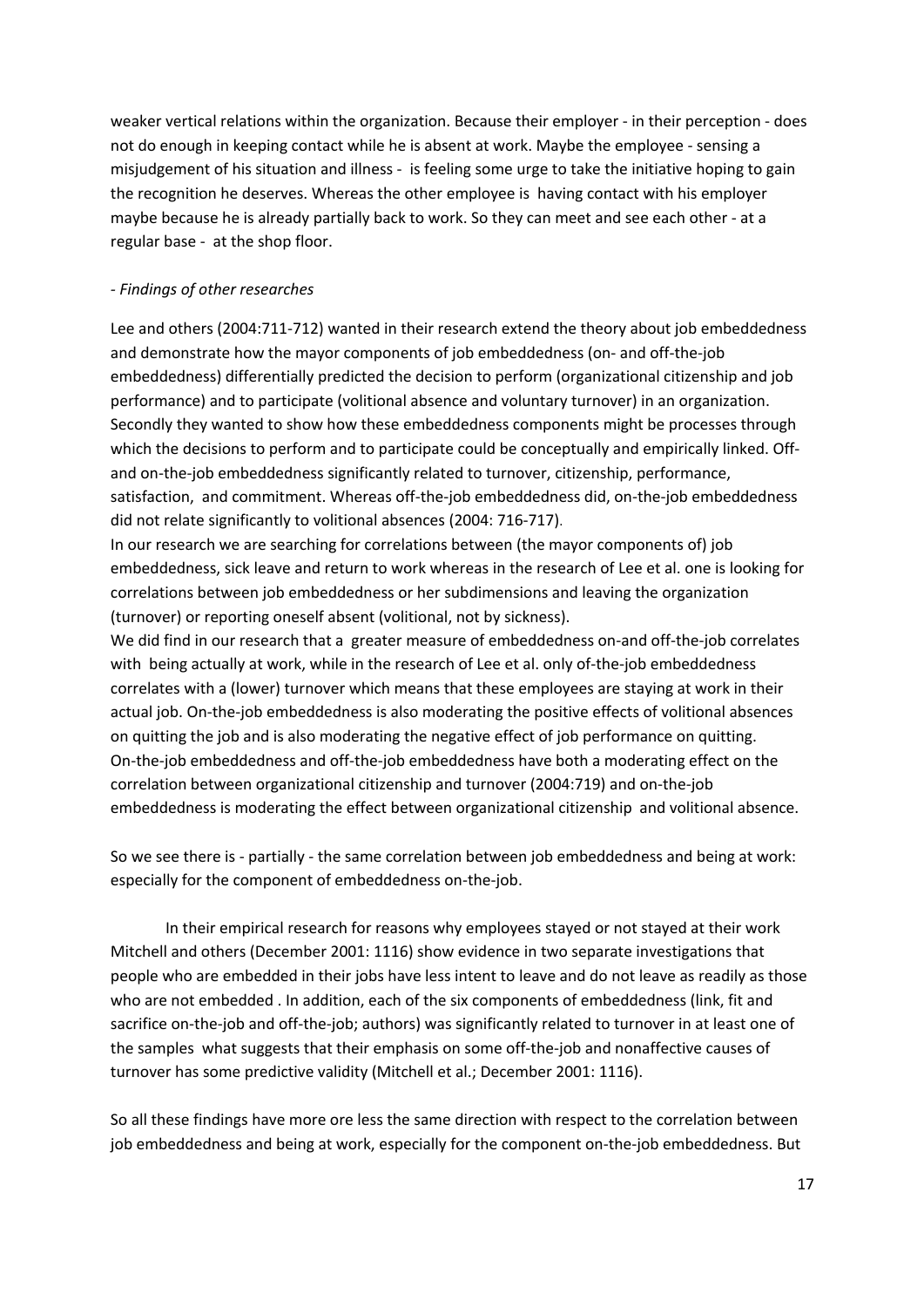where in the research of Mitchell et al. there was a better correlation found between job embeddedness and turnover than other concepts like job satisfaction and perceived alternatives. In the research of Lee et al. job embeddedness appears to be a mediating factor of the correlation between two other variables e.g. it is moderating the negative effect of job performance on quitting. In our research job embeddedness correlates with sufficient contact of the employer to the employee, which on her turn correlates with being at work.

### *Strengths and weaknesses*

One of the strengths of this study is that we managed to measure the latent Job Embeddedness constructs and in relating them in a good fitting model. Furthermore, that we were able to perform a cross validation. Another is that the response to the survey was considerably higher than we had expected and that the response may considered as representative for the population under study.

The most important weaknesses is the cross-sectional research design, which does not allow for the analysis of causal relationships. Furthermore, the questionnaire of respondents of the case group was sent after the completion of the second opinion. It is possible that the answers of the case group were influenced by the outcome of the second opinion. Another weakness is the large contamination of the questions in the survey concerning the opinions of the respondents about the sick leave and/or (non-) recovery with the variable 'group'. Also because of the higher (than 0.7) correlation of estimates between the parameters of variable 'group' with the variables 'contact by the employer with the employee', 'contact between company and employee on initiative of the employee' and 'actually at work', it is difficult to disentangle the relations between these variables. A last weakness relates to the fact that our final model was established on the basis of certain choices. It is theoretically possible that other choices would have resulted in a some different fitted model.

#### *Practical relevance*

The results seems to indicate that the chance that employees are actually at work, in the case group as well in the control group, is correlated with having sufficient contact with the employer at his initiative. Given the fact that only a quarter of the casegroup is still at work, what is explainable by the lower score at Embeddedness, implies that in the daily practice more attention has to be paid to the (quality of) the relationship between employer and employee.

## *Relevance for further research*

Our findings would need to be confirmed in further research. Furthermore, qualitative research under employees who asked for a second opinion could shed more light on the driving forces behind the relations we found in this study. Another topic for further research is to compare the employees who asked for a second opinion and who were at work with those who were not at work, in relation with the outcome of the second opinion.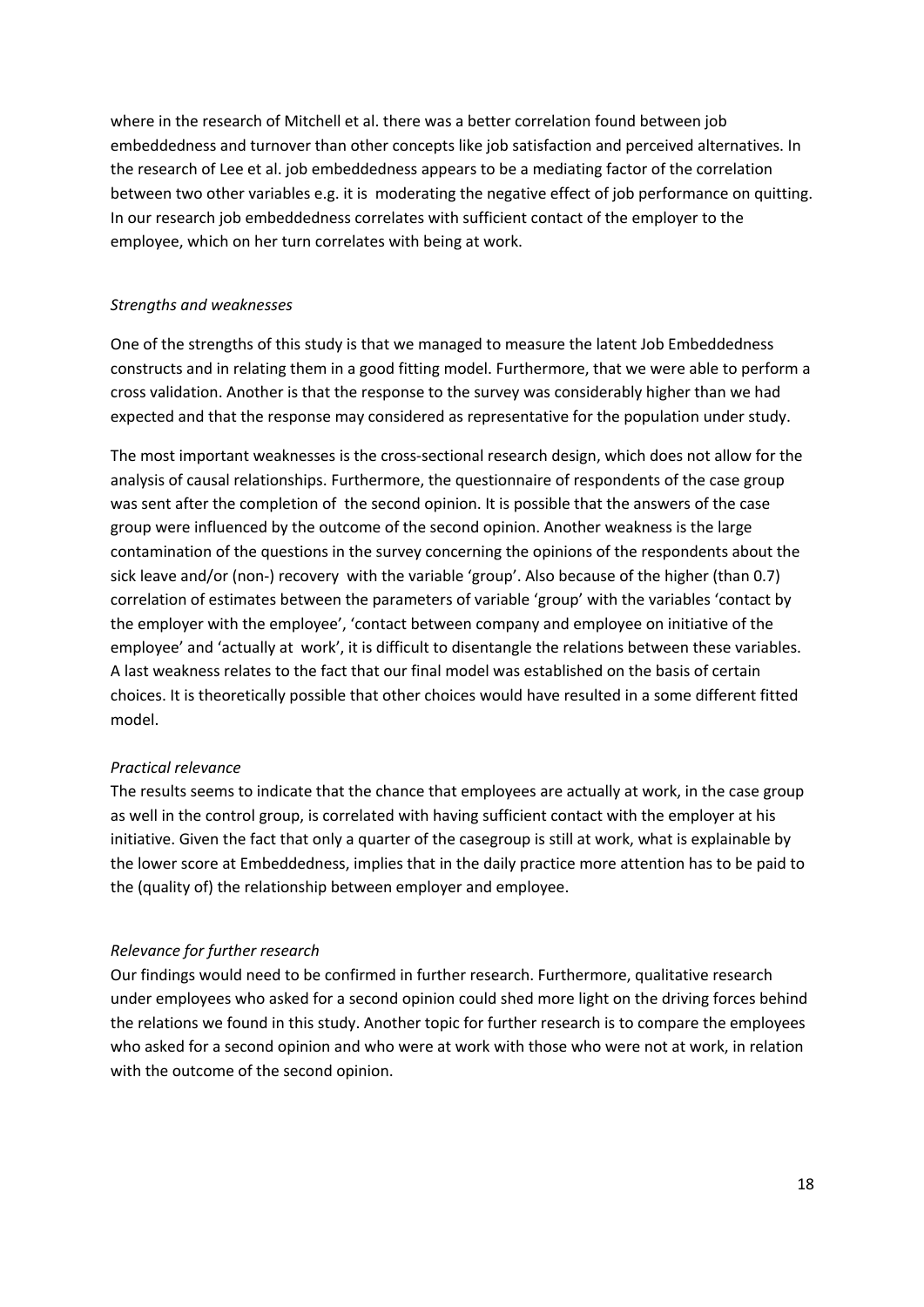### *Conclusion*

On basis of our analyses the employees who asked for a second opinion seemed to be less embedded on-the-job, as well some less off-the-job than a comparable control group of employees with sick leave. But employees who asked for a second opinion were not more inclined to have a dispute/conflict than these controls. Employees who asked for a second opinion were less contacted by their employer, but tried to get contact with the company on their own initiative. Nevertheless, they were much less at work than their controls.

If employees with sick leave (cases and controls) agreed more with looking for 'common interest' in case of a dispute, they were more on-the-job and off-the-job embedded. The employees who were more on-the-job embedded experienced more sufficient attention of the employer and had less often contact with the company at initiative of the employee himself. Probably due to a selection effect, we found that less initiative for contact from the employee was related with being more at work, but sufficient attention of the employer correlated positively with more being at work.

From social capital perspective we may conclude that being more embedded on- and off-the-job correlates with a preference for a coping style of common interest and solution. But despite our expectations, there was no direct correlation for this coping style and being actually at work. And that sufficient contact of the employer correlates wit a higher measure of being at work. A higher measure of on-the-job embeddedness correlates with a sufficient contact of the employer which at her turn correlates with a greater chance at being at work.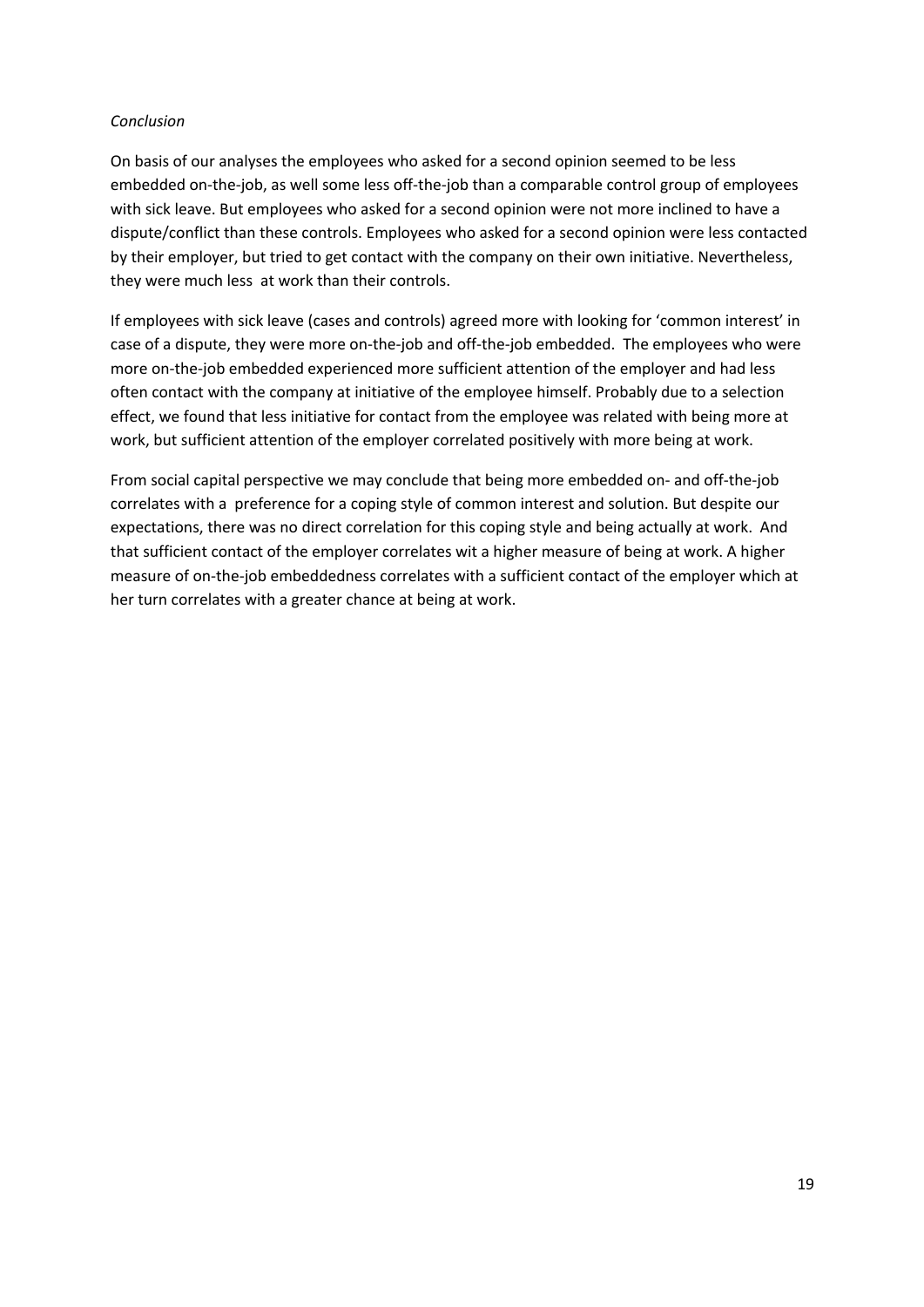#### **Appendix 1: Construction and selection of variables, and analysis**

#### **Missing values, imputation, and construction of variables**

We looked at missing values in the answers of the blocks under study. Most variables in the various blocks had a number of missings less than 3.5% (of the 892 cases), not systematically more or less in the case group than in the control group. In the block with the propositions about conflict styles, the percentage of missings was 2.9-7.7%. We imputed these missings on logical grounds, or by mean substitution or by means of the estimates of the variable on basis of regression models with relevant variables of the same block together with demographic variables. However, there were much more missings concerning the answers for years working in the job (138 missings, 15.5%) and for years working in the industrial sector (211 missings, 23.6%). We imputed these missings on basis of a regression model with relevant other variables concerning demographic factors en and the job in which the sick leave started. We looked these variables before and after the imputation for the case group and control group separately: the mean, median and standard deviation of the variables were of the same order

In an earlier study we performed factor analyses (principal components, varimax rotation) on the answers of all respondents – case group and control group - for each of the six blocks of questions about On-the-Job and Off-the-Job separately (i.e. for Link, Fit and Sacrifice, respectively). With the resulting number of thirteen dimensions we calculated factor scores for each dimension. We recoded factor scores with a pole with "minus is more" into "plus is more", in order to give all factor scores the same direction. We analyzed these thirteen factor scores in a measurement model as loadings of two postulated theoretical latent variables: On-the-job and Off-the-Job. Elsewhere we reported extensively about that earlier study (Scholte et al. 2015b). In this study, we used the factor scores of these two latent variables, On-the-job and Off-the-Job.

Also, we performed factor analysis (principal components, varimax rotation) on the answers of all respondents – case group and control group –on the questions about the conflict styles. The values of the Kaiser-Meyer-Olkin Measure of Sampling Adequacy (KMO) and of the Bartlett's Test of Sphericity (Bartlett) were sufficient. On basis of the number of dimensions with an eigenvalue > 1.0 and on basis of the scree, we concluded to four dimensions which were well interpretable. With the variables of the four dimensions we performed reliability analyses and calculated additive scale. Therefore, the variables with negative factors loadings were reversed, so that the plus pole of the scales indicate to more disagree with the content of the scale. The resulting four styles (and their Cronbach's alpha) in case of a possible conflict were: 1) avoiding stress (alpha: 0.749), 2) persevering for one's own interest (alpha: 0.775), 3) playing a waiting game (alpha: 0.596), and 4) going for a common interest and solution (alpha: 0.591). The Cronbach's alpha of the last two mentioned scales was just beneath 0.6, but still acceptable.

Variables from the other mentioned six blocks - demographic variables, the job in which the sick leave started, the sick leave, opinions about the sick leave and/or (non-)recovery, former important changes in the work and the situation in the relevant part of the market, and the actual work situation - were constructed on logical grounds. With exception of the continuous variables, variables were constructed on ordinal level, if possible.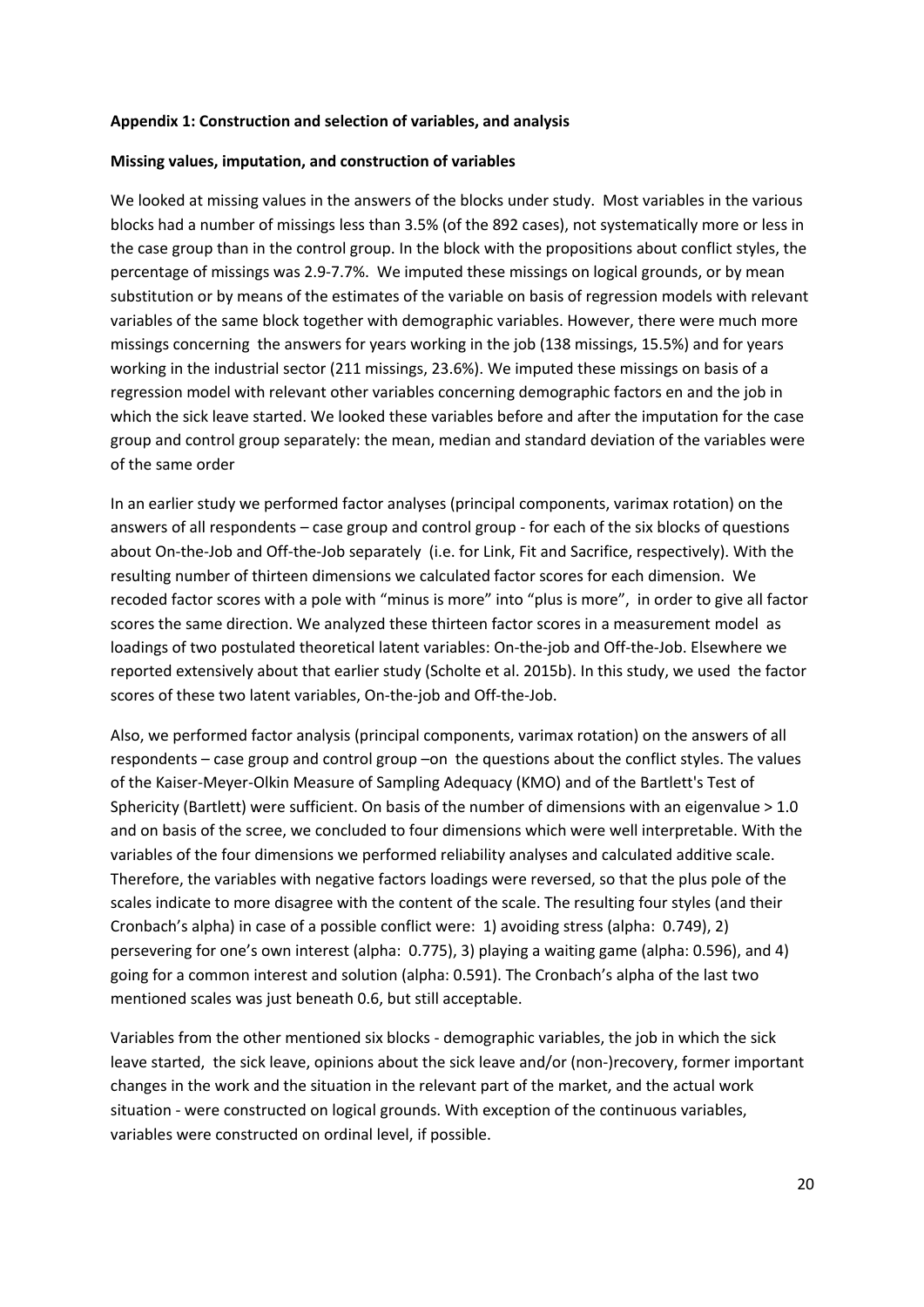Because we had enough cases, we sampled 50% of the respondents of the case group and the controls, respectively, in order to do a cross validation. This resulted in a file of 447 respondents, 155 of the case group and 292 of the control group.

All the above mentioned data manipulations and preparing analyses were performed with SPSS-20, except the estimate of the factor scores from the measurement model for On-the-job and Off-the-Job, which was conducted with Lisrel-8.72.

### **Selection of variables**

The variables from the block of questions concerning the opinions of the respondents about the sick leave and/or (non-)recovery were not selected as endogenous variables because almost 8% of the respondents from the control group reported disagreement about the sick-leave, while almost 92% of the respondents of the case group reported disagreement (with 8% missing). Because of the contamination with the variable group, we decided to leave the variable out from further analyses.

We divided variables in exogenous and endogenous variables, mainly on basis of our theoretical model, about which we reported elsewhere (Scholte 2015a). The following 10 variables were considered as endogenous: case/control group, the four conflict styles, On-the-job, Off-the-Job, and contact during sick leave at initiative by the employer and that by the employee, respectively, and the actual work situation. All other 34 variables were considered as exogenous variables.

Because 34 exogenous variables together with 10 endogenous variables gives more parameters in a structural model than the number of 447 observations, we selected possible confounding exogenous variables. An exogenous variable was considered as possible confounding if it had a significant (p<0.05) or weakly significant (0.05< p<0.10) bivariate relation with the variable for the case- of control group. For this selection we used cross-tabs (Chi-squared) for nominal and ordinal variables, and T-test (t-value) for continuous variables. By this selection, 18 exogenous variables remained for further analyses: three demographic variables (age, sex, not-born in the Netherlands), six variables concerning the job in which the sick leave started (job tenure length, commercial sector, health care and welfare sector, other business, number of colleagues at the plant or company, travelling time between work and home), seven variables concerning the sick leave (labour conflict, work related complaint, psychic complaints, neurologic complaint, "other" disease - not mentioned in the questionnaire - as cause of the sick-leave, respectively, number of complaints as causes of the sickleave, duration of the same complaints before sick-leave), two variables with opinions about the relevant part of the labour market (labour market demand for same skills/profession; change in travelling time after a job change).

To inspect if normal scores of the ordinal and continuous variables differed from the original variables, we calculated the normal scores of these variables (with the procedure Rank) and their correlation with the original variable. All correlations were above 0.981. Therefore, we decided to use the original variables. All the above mentioned se analyses were carried out using SPSS20.

## **Analysis**

With our theoretical model (Scholte 2015a) as global starting point, we analyzed a basic model. In this model direct effects of the conflict styles (Confl1 to Confl4) on the endogenous variables on-the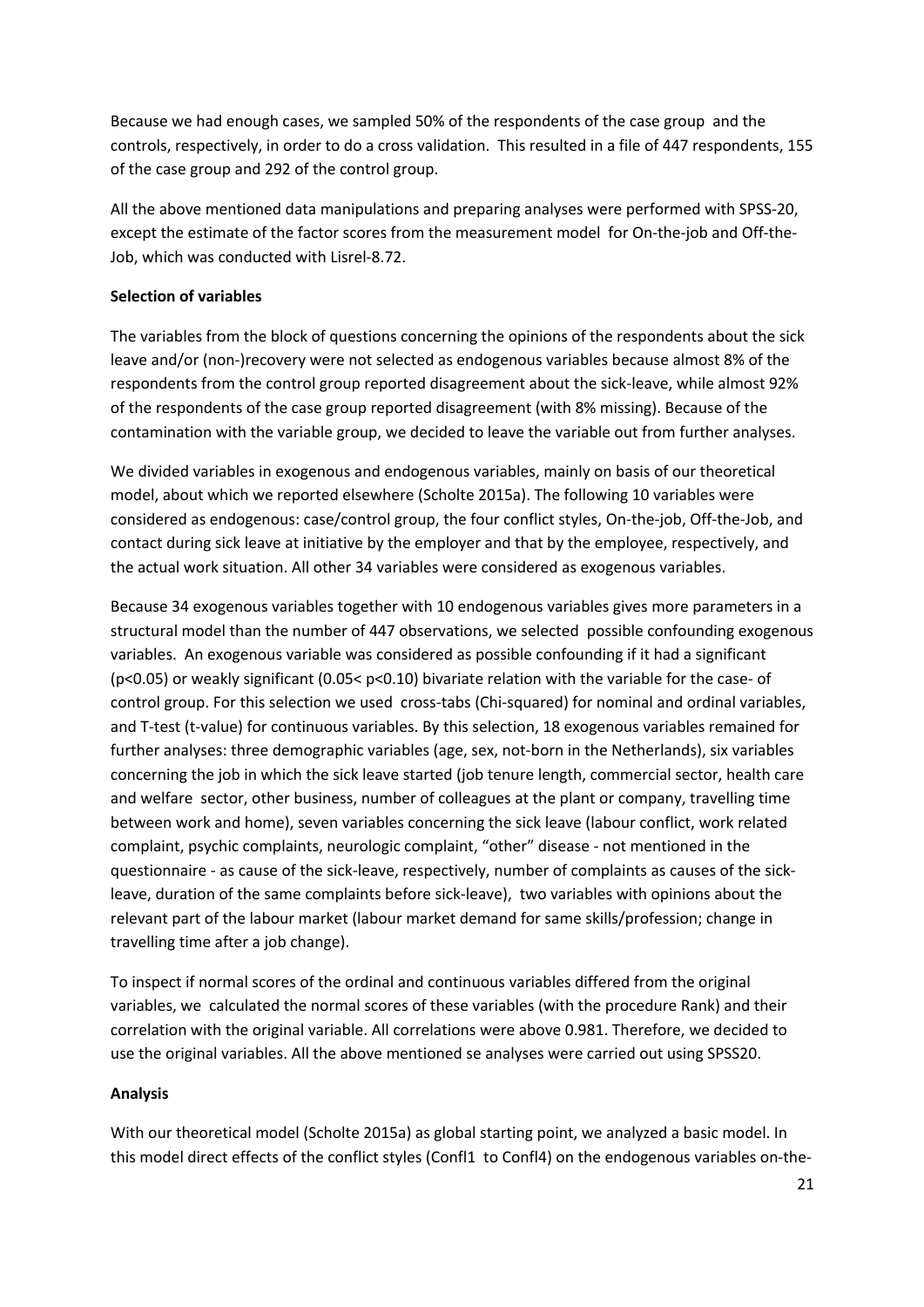job embeddedness (Onjob) and off-the-job embeddedness (Offjob) were implemented. These last two mentioned variables had direct effects on the two contact variables between the company and the employee at initiative of the employer (Concom ), and at initiative of the employee (Conempl), repectively. At their turn, these contact variables had direct effects on to be actually at work (Actwork). Furthermore, in the basic model all selected exogenous variables were modeled with a direct effect on the endogenous variable case/control group (Group).

From the basic model we selected the significant estimated direct effects and associations between the disturbance terms. Then, a model was fitted by adjusting direct effects between endogenous variables and associations between disturbance terms one by one, i.e. closing non-significant parameters and opening parameters with the largest Modification Index (>3.84).

The linear structural relations between the exogenous and endogenous variables were analyzed with Lisrel-8.72 (Jöreskog & Sörbom, 2004). The model fit for the structural model (and for the measurement model as well) was valued according to Hooper et al (2008). Maximum Likelihood was used as estimation procedure ( $p < 0.10$ ). The model fit for the structural model (and for the measurement model as well) was valued good (Hooper et al 2008) if the Chi-Square of the model was less than twice the number of degrees of freedom, if the Root Mean Square Error of Approximation (RMSEA) and the Standardized Root Mean Square Residual (SRMR) were both smaller than 0.05, and if the Comparative Fit Index (CFI), was equal to or greater than 0.90. We verified whether the standardized residuals were normally distributed using the Q-plot. In addition, we ensured that the correlations of the parameter estimates of direct effects were <0.7, since large correlations may indicate that the model is nearly non-identified and that some of the parameters cannot be determined from the data (Jöreskog & Sörbom, 2001).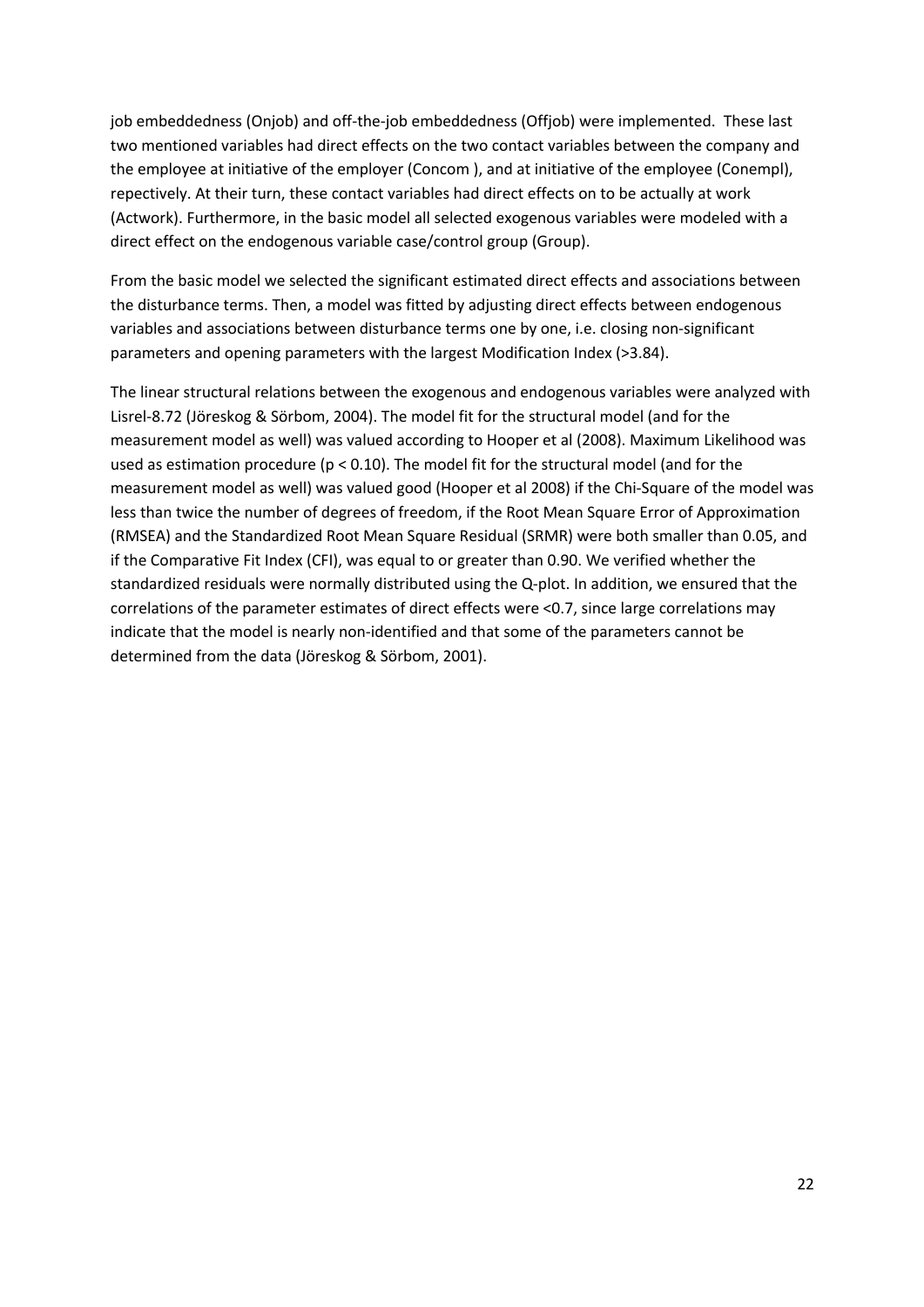### **Appendix 2: Results of the structural relations analyses**

#### *Results of the basic model*

In Table 3 the direct effects of the exogenous variables on the endogenous variable Group (case group=1; control group = 2) in the basic model are shown. Of the 18 direct effects, only seven were significant at the 95%-confidence level and three at the 90%- confidence level; eight direct effects are not significant (P>0.10).

In Table 4 the direct effects between the endogenous variables in the basic model are shown. Direct effects on the first three conflict styles in Table 3 were not significant. Also, the direct effect of the third conflict style on on-the-job embedded, and the direct effects of off-the-job embedded on the labour market demand for same skills/profession and on change in travelling time after job change, were not significant.

|  | Table 3: Basic model: the influence of exogenous on endogenous variable Group <sup>(1)</sup> |  |  |  |  |
|--|----------------------------------------------------------------------------------------------|--|--|--|--|
|--|----------------------------------------------------------------------------------------------|--|--|--|--|

|                                      | <b>Exogenous Variables</b> |           |          |               |          |               |            |           |            |
|--------------------------------------|----------------------------|-----------|----------|---------------|----------|---------------|------------|-----------|------------|
| <b>Endogenous</b><br><b>Variable</b> | Age                        | Gender    | Couborn  | <b>Jtleng</b> | Sector4  | Sector6       | Sector8    | Numbempl  | Travtim    |
| Group                                | 0.096                      | $0.082*$  | $-0.092$ | 0.092         | 0.094    | $0.054**$     | $-0.008**$ | 0.133     | $-0.060**$ |
|                                      | Psychco                    | Neuroco   | Labconfl | Workrela      | Othcom   | <b>Numcom</b> | Durcomp    | Labdem    | Ctravtim   |
| Group                                | $-0.079**$                 | $0.049**$ | $-0.328$ | $-0.149$      | $0.072*$ | $0.044**$     | $-0.020**$ | $-0.078*$ | $0.057**$  |
|                                      |                            |           |          |               |          |               |            |           |            |

**(147; for all coefficients p≤0.05, except \* = 0.05<p≤0.10, \*\* = coefficient not significant** 

**Exogenous variables**:

Age= age in years at 2012 ; Gender = Gender of respondent Couborn= country born;

JTleng= job tenure length ; Sector4= commercial business ; sector 6= Health Care and Welfare ;

Sector 8 = 'other' business ; Numbempl= number of employees at the plant/ company ;

Travtim= travelling time between work and home ; Psychco= psychic complaint as cause of sick leave ;

Neuroco= neurologic complaint as cause of sick leave ; Labconfl= labour conflict as cause of sick leave ;

Workrela= work related complaint as cause of the sick leave; Othcom = 'other' complaint as cause of sick leave ;

Numcom= number of complaints as causes of the sick-leave; Durcom= the duration of the same complaints before sick-leave;

Labdem= labour market demand for same skills/ profession ; Ctravtim = change in travelling time after job change.

**Endogenous variables**: Group= case/control group.

(selLisrelbasismod2.OUT)

The model fit parameters (and Q-plot, not shown here) indicated that the basic model did not have a good fit in (see below Table 4). Furthermore, modification indices showed that coefficients that were closed now in the basic model could be significant (*ceteris paribus)*, i.e. coefficients concerning direct effects of exogenous variables on endogenous variables, and/or concerning direct effects between endogenous variables, and /or coefficients concerning associations between disturbance terms of endogenous variables.

| Table 4: Basic model, direct effects and associations of disturbance terms between endogenous variables <sup>(1)</sup> |  |  |  |  |  |  |
|------------------------------------------------------------------------------------------------------------------------|--|--|--|--|--|--|
|------------------------------------------------------------------------------------------------------------------------|--|--|--|--|--|--|

| <b>Endogenous</b><br><b>Variables</b> | Group      | Conflst1  | Conflst2 | Conflst3  | Conflst4 | Onjob | Offjob                                                        | Contcomp | Contempl | <b>Actwork</b> |
|---------------------------------------|------------|-----------|----------|-----------|----------|-------|---------------------------------------------------------------|----------|----------|----------------|
| Group                                 |            |           |          |           |          |       |                                                               |          |          |                |
| Conflst1                              | $0.016**$  |           |          |           |          |       |                                                               |          |          |                |
| Conflst <sub>2</sub>                  | $-0.034**$ | $-0.169$  |          |           |          |       |                                                               |          |          |                |
| Conflst3                              | $0.046**$  | 0.333     | $-0.298$ |           |          |       |                                                               |          |          |                |
| Conflst4                              | $-0.074*$  | 0.263     | 0.205    | 0.102     |          |       |                                                               |          |          |                |
| Onjob                                 | 0.270      | $-0.076*$ | $-0.104$ | $0.002**$ | $-0.140$ |       | 0.307                                                         |          |          |                |
| Offjob                                | 0.138      | $-0.129$  | $-0.103$ | $0.082*$  | $-0.129$ |       |                                                               |          |          |                |
| Contcomp                              | 0.430      |           |          |           |          | 0.131 | $0.006**$                                                     |          | 0.206    |                |
| Contempl                              | 0.300      |           |          |           |          | 0.121 | $0.057**$                                                     |          |          |                |
| Actwork                               | 0.277      |           |          |           |          |       |                                                               | $0.098*$ | 0.116    |                |
|                                       |            |           |          |           |          |       | <b>Squared Multiple Correlations for Structural Equations</b> |          |          |                |
|                                       | 0.333      | 0.000     | 0.001    | 0.002     | 0.006    | 0.125 | 0.079                                                         | 0.236    | 0.140    | 0.157          |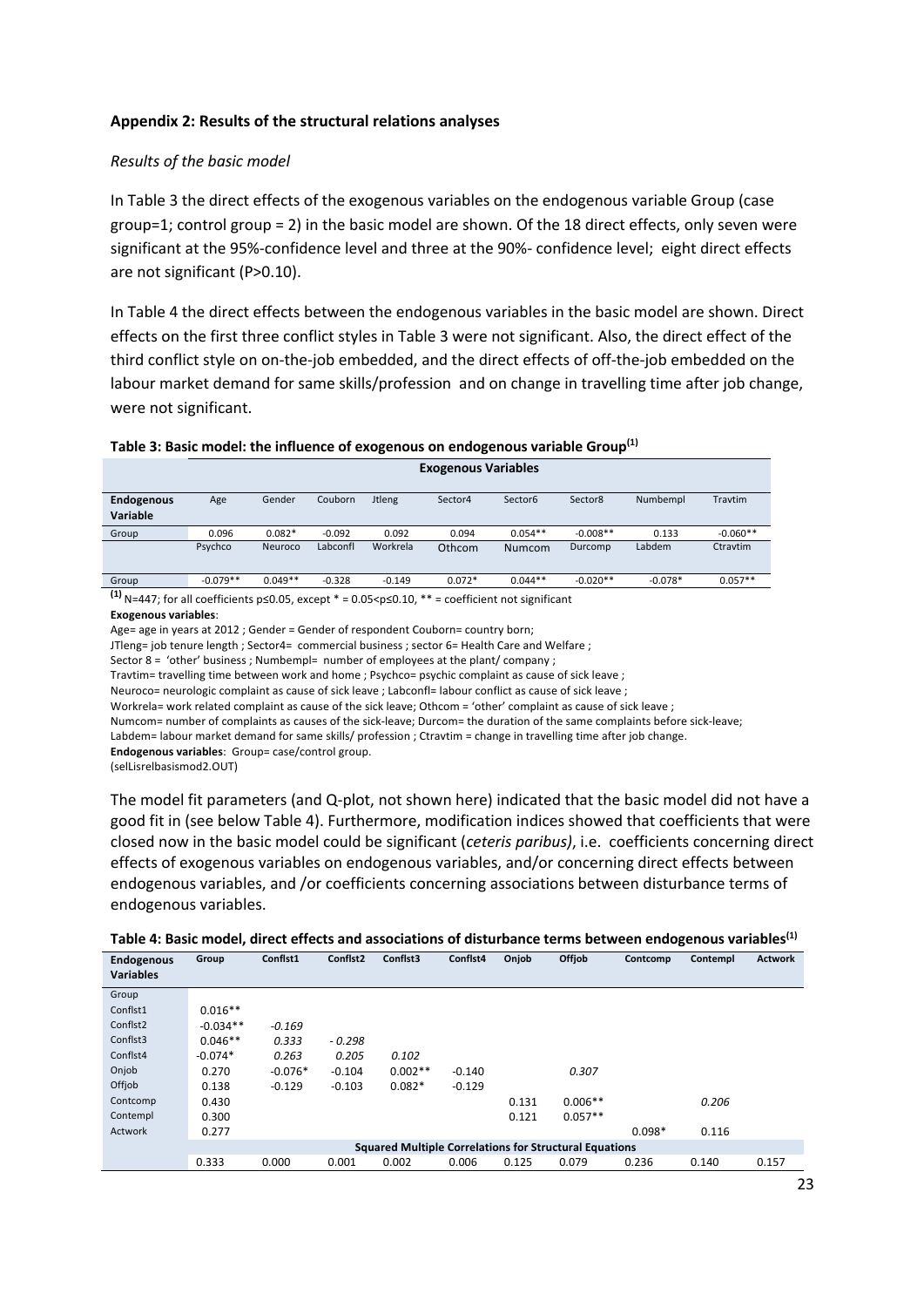(1) N=447; for all coefficients p≤0.05, except \* = 0.05<p≤0.10, \*\* = coefficient not significant ; the associations between disturbance terms are *Italic.*

**Endogenous variables**: Group= case/control group; Conflst1= avoiding stress; Conflst2= persevering for one's own interest; Conflst3= playing a waiting game; Conflst4= going for common interest and solution; Onjob= on-the-job embeddedness; Offjob= off-the-job embeddedness; Contcomp = contact from employer with employee during sick-leave; Contempl = contact from employee with company during sick-leave; Actwork= actually at work.

**Model fit:** Degrees of Freedom = 176; Normal Theory Weighted Least Squares Chi-Square = 280.371 (P = 0.000); Root Mean Square Error of Approximation (RMSEA) = 0.0365; Normed Fit Index (NFI) = 0.901; Comparative Fit Index (CFI) = 0.954; Standardized RMR = 0.0437; Goodness of Fit Index (GFI) = 0.957 (selLisrelbasismod2.OUT)

#### *Results of the final model: direct effects of exogenous on endogenous variables*

In Table 5 the associations between the exogenous and the endogenous variables are shown. Two exogenous variables which were in the basic model were not included in the final model, because they were not significant or because of technical reasons (not-positive definite covariance matrix): "other" complaint as cause of the sick-leave (Othcom) and number of complaints as causes of the sick-leave (Numcom).

|                                       |           |          |          |               | <b>Exogenous Variables</b> |           |           |           |
|---------------------------------------|-----------|----------|----------|---------------|----------------------------|-----------|-----------|-----------|
| <b>Endogenous</b><br><b>Variables</b> | Age       | Gender   | Couborn  | <b>Jtleng</b> | Sector4                    | Sector6   | Sector8   | Numbempl  |
| Group                                 | $0.082*$  | 0.119    | $-0.087$ | 0.130         | $0.064*$                   |           |           | 0.133     |
| Conflst1                              |           |          |          |               |                            |           |           | 0.102     |
| Conflist2                             |           |          |          |               |                            |           | $0.082*$  | $-0.090*$ |
| Conflst3                              |           |          | $-0.223$ |               |                            |           |           | 0.116     |
| Conflst4                              |           | $-0.101$ |          |               |                            |           | 0.106     |           |
| Onjob                                 |           |          |          | 0.108         |                            |           |           |           |
| Offjob                                | $0.077*$  |          | $-0.165$ |               |                            |           |           |           |
| Concomp                               |           |          |          |               |                            | 0.087     |           |           |
| Contempl                              | $-0.113$  |          |          |               |                            |           | $-0.073*$ |           |
| Actwork                               | $-0.084*$ | $-0.149$ |          |               |                            |           |           |           |
| <b>Endogenous</b>                     | Travtim   | Psychco  | Neuroco  | Labconfl      | Workrela                   | Durcomp   | Labdem    | Ctravtim  |
| <b>Variables</b>                      |           |          |          |               |                            |           |           |           |
| Group                                 |           | $-0.112$ |          | $-0.295$      | $-0.134$                   |           | $-0.103$  | 0.103     |
| Conflst1                              |           |          |          |               |                            | $-0.074*$ |           |           |
| Conflist2                             |           | 0.126    |          | $-0.093$      |                            |           |           |           |
| Conflst3                              |           |          |          |               |                            |           |           |           |
| Conflst4                              |           |          |          |               |                            |           |           |           |
| Onjob                                 |           | $-0.211$ |          |               |                            |           |           | 0.084     |
| Offjob                                | $-0.131$  | $-0.161$ |          |               |                            |           |           |           |
| Concomp                               |           |          | $0.069*$ |               |                            |           |           |           |
| Contempl                              |           |          |          |               |                            |           |           |           |
| Actwork                               |           |          |          |               | 0.114                      |           |           |           |

#### **Table 5: Final model: the direct effects of exogenous on endogenous variables(1)**

**(1)** N=447; for all coefficients p≤0.05, except \* = 0.05<p≤0.10; ns = coefficient not significant **Exogenous variables**:

Age= age in years at 2012 ; Gender = Gender of respondent Couborn= country born;

Jtleng= job tenure length ; Sector4= commercial business ; sector 6= Health Care and Welfare ;

Sector 8 = 'other' business; Numbempl= number of employees at the plant/ company;

Travtim= travelling time between work and home ; Psychco= psychic complaint as cause of sick leave ;

Neuroco= neurologic complaint as cause of sick leave ; Labconfl= labour conflict as cause of sick leave ;

Workrela= work related complaint as cause of the sick leave; Durcom= the duration of the same complaints before sick-leave;

Labdem= labour market demand for same skills/ profession ; Ctravtim = change in travelling time after job change.

#### **Endogenous variables**:

Group= case/control group; Conflst1= avoiding stress; Conflst2= persevering for one's own interest;

Conflst3= playing a waiting game; Conflst4= going for common interest and solution;

Onjob= on-the-job embeddedness; Offjob= off-the-job embeddedness;

Contcomp = contact from employer with employee during sick-leave;

Contempl = contact from employee with company during sick-leave; Actwork= actually at work (selLisrel2h5.OUT)

Elder employees (Age: plus is elder ) were some more represented (Age-> Group= 0.082) in the control group (Group: plus is control group), were some more off-the-job (Age-> Offjob = 0.077)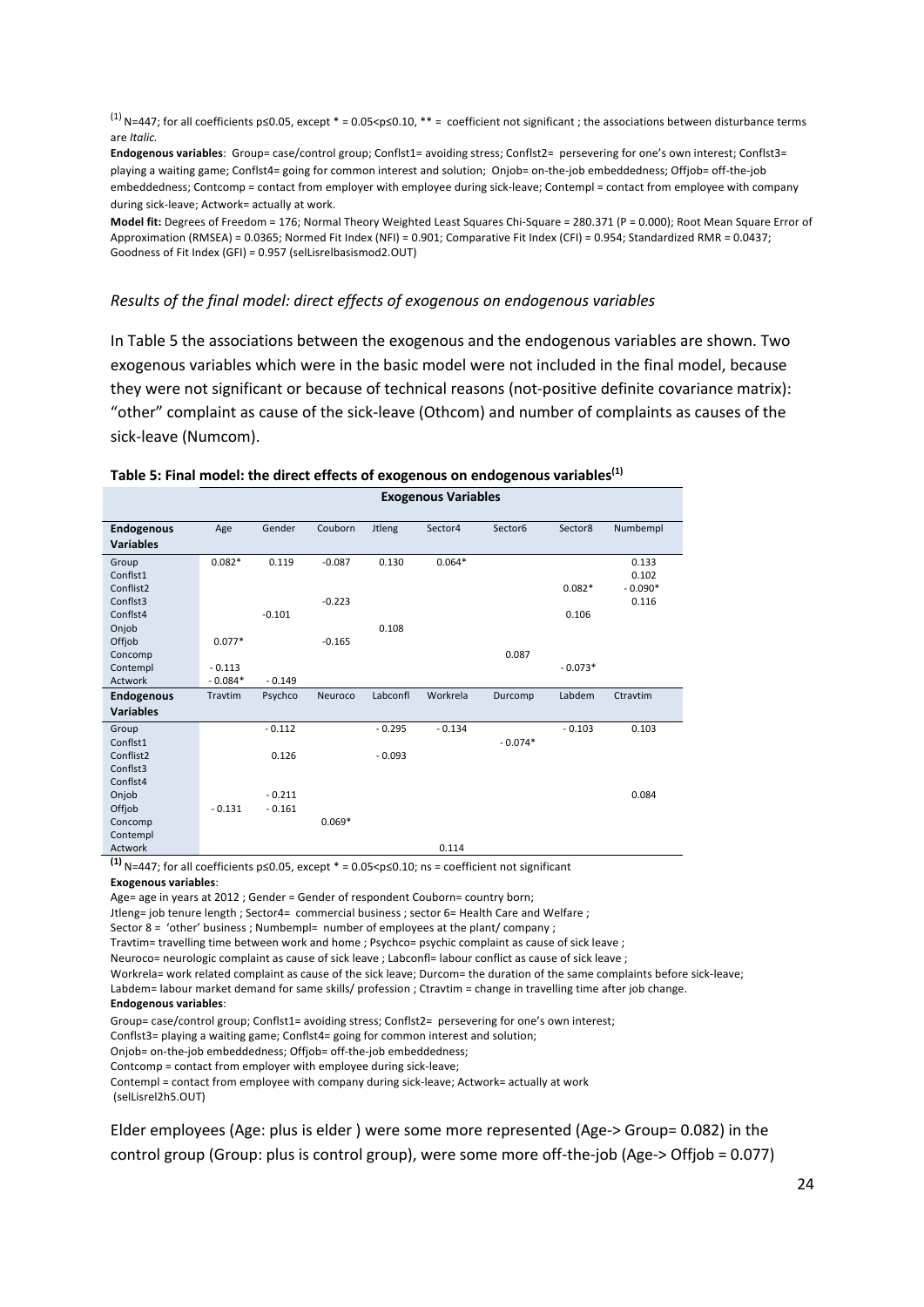embedded (Offjob: plus is more). Also, elder employees had less contact with the company (Contempl: plus is less contact) during sickness-leave at own initiative (Age-> Contempl= -0.113) and were some less frequently at work (Age-> Actwork= -0.084). With regard to gender, women were (Gender: plus is woman) more represented in the control group (Gender-> Group= 0.119) and agreed more (Gender-> Conflst4= - 0.101) with the conflict style 'going for common interest and solution' (Conflst1 to Conflst4: minus is more agreement). In the control group we found also more employees (Couborn-> Group= -0.087) who were born in the Netherlands (Couborn: plus is not-born in the Netherlands). People who were not born in the Netherlands agreed more (Couborn -> Conflst3= - 0.223) with the conflict style 'playing a waiting game' (Conflst3: minus is more agreement). Also, employees who were not born in the Netherlands were less off-the-job embedded (Couborn -> Offjob= - 0.165).

In the control group more employees (Jtleng-> Group= 0.130) had a longer job tenure (Jtleng: plus is longer) and employees with a longer job tenures were more on-the-job embedded (JtLeng -> Onjob= 0.108).

Some more employees in the control group were working in the commercial business (Sector4-> Group= 0.064). Employees in the health care and welfare sector (Sector6 -> Concomp= 0.087) experienced more that the employer kept contact during their sickness absence sufficiently (Concomp: plus is sufficient contact). Employees in 'other' business agreed some less with the conflict styles 'persevering for one's own interest' and with 'going for common interest and solution' (Sector8-> Conflst2= 0.082; Sector8 -> Conflst4= 0.106). In 'other' business the employees had more contact at own initiative (sector8-> Contempl= - 0.073) with the company (Contempl: minus is more contact). Employees from companies with a greater number of employees (Numbempl: plus is more) were more represented in the control group (Numbempl-> Group = 0.133). If the company had a greater number of employees (Numbempl: plus is more) than more sick-leaved employees agreed less with the conflict styles (Confl1 to Confl4: minus is more agreement) 'avoiding stress' (Numbempl-> Conflst1=0.102), some more with the conflict style 'persevering for one's own interest' (Numbempl-> Conflst 2= - 0.090), and less with the conflict style 'playing a waiting game' (Numbempl-> Conflst3= 0.116). Employees with more travel time (Travtime: plus is more) between work and home (Travtime-> Offjob= - 0.131) were less off-job-embedded (Offjob: plus is more embedded).

Employees with psychic complaints (Psychco: plus is yes) as cause of sickness absence were more represented in the case group (Psychco-> Group= -0.112) and agreed less with conflict style 'persevering for one's own interest' (Psychco-> Conflst2=0.126). Employees with psychic complaints are les on-job-embedded (Psychco-> Onjob= - 0.211), as well less off-job-embedded (Psychco-> Offjob= - 0.161). Employees with neurologic complaints experienced some more that their employer had sufficient contact with them during sickness absence (Neurco-> Concomp= 0.069). Employees with a labour conflict (Labconfl: plus is yes) as cause of the disease were more represented in the case group (Labconfl-> Group= -0.295). Employees with a labour conflict agreed more with the conflict style 'persevering for one's own interest' (Labconfl-> Conflst2= - 0.093). Employees who's cause of the sickness absence was work related (Workrela: plus is yes) were more represented in the case group (Workrela-> Group= - 0.134), and were more at work (Actwork: plus is yes) actually (Workrela-> Actwork= 0.114). Employees who's complaints already existed longer before sick-leave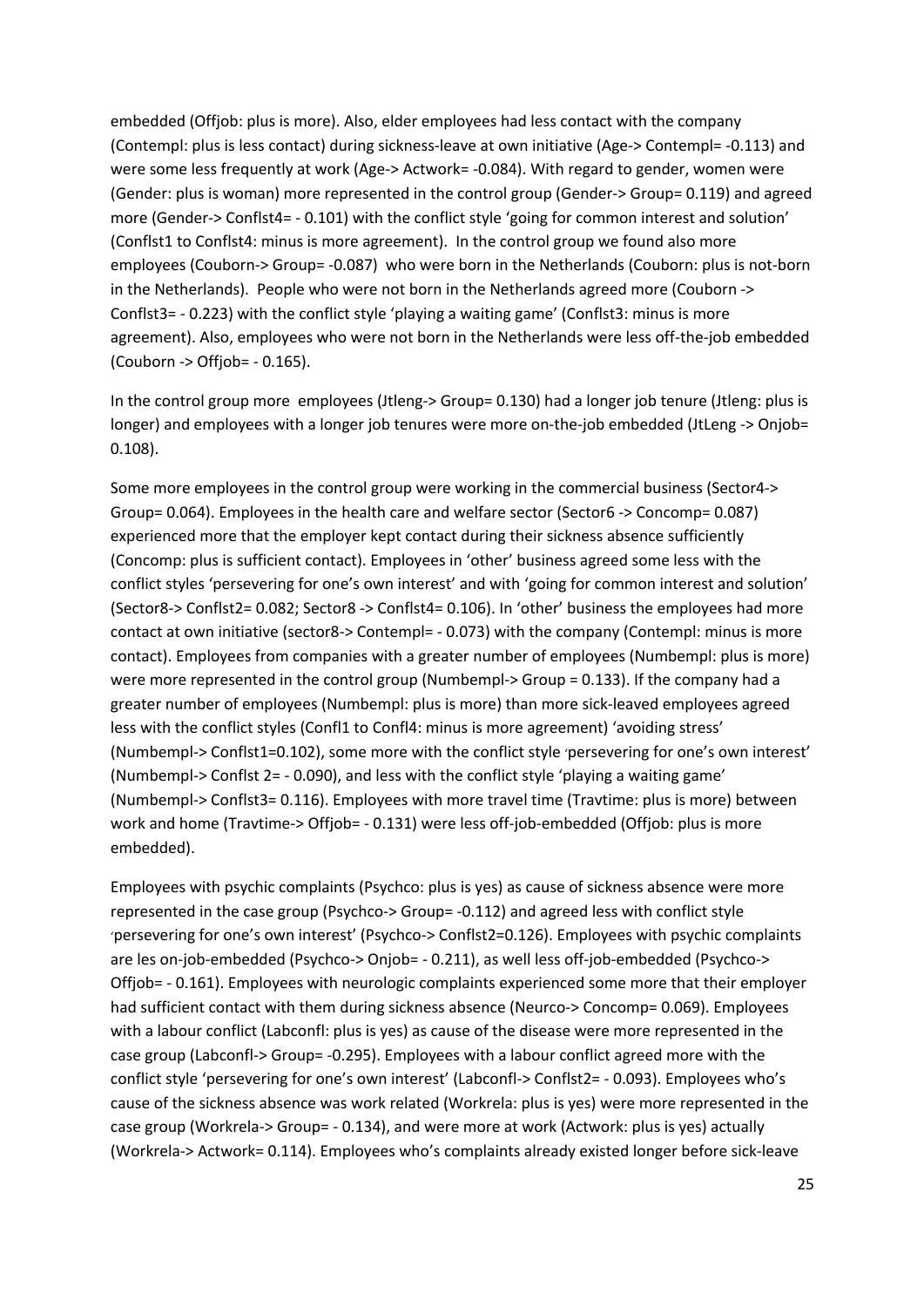(Durcomp: plus is longer before) agreed some more with the conflict style 'avoiding stress' (Durcomp-> Conflst1= - 0.074).

Employees who estimated the demand at the labour market (Labdem: plus is less demand) for their job as low were more represented in the case group (Labdem-> Group= - 0.103). Employees who estimated that the travelling time between work and home would rise in case of a job change (Ctravtim: plis is more), were more in the control group (Ctravtim-> Group= 0.103) and more on-thejob embedded (Ctravtim-> Onjob= 0.084).

| Results of the final model: direct effects between endogenous variables |
|-------------------------------------------------------------------------|
|-------------------------------------------------------------------------|

| <b>Endogenous</b><br><b>Variables</b> | <b>GROUP</b> | Conflst1 | Conflst2 | Conflst3 | Conflst4 | Onjob    | Offjob                                                        | Contcomp | Contempl | <b>Actwork</b> |
|---------------------------------------|--------------|----------|----------|----------|----------|----------|---------------------------------------------------------------|----------|----------|----------------|
|                                       |              |          |          |          |          |          |                                                               |          |          |                |
| Group                                 |              |          |          |          |          |          |                                                               | $-0.144$ | $-0.278$ | $-0.215$       |
| Conflst1                              |              |          |          |          |          |          | $-0.126$                                                      |          |          |                |
| Conflst <sub>2</sub>                  |              | $-0.163$ |          |          |          |          | $-0.110$                                                      |          |          |                |
| Conflst3                              |              | 0.328    | $-0.258$ |          |          |          |                                                               |          |          |                |
| Conflst4                              |              | 0.238    | 0.159    | 0.126    |          | $-0.115$ | $-0.133$                                                      |          |          |                |
| Onjob                                 | 0.198        |          |          |          |          |          | 0.306                                                         |          |          |                |
| Offiob                                | $0.068*$     |          |          |          |          |          |                                                               |          |          |                |
| Contcomp                              | 0.564        |          |          |          |          | 0.101    |                                                               |          | 0.241    |                |
| Contempl                              | 0.601        |          |          | 0.091    |          | 0.117    |                                                               |          |          |                |
| Actwork                               | 0.510        |          |          |          |          |          |                                                               | 0.129    | 0.197    |                |
|                                       |              |          |          |          |          |          | <b>Squared Multiple Correlations for Structural Equations</b> |          |          |                |
|                                       | 0.313        | 0.030    | 0.051    | 0.068    | 0.068    | 0.146    | 0.097                                                         | 0.224    | 0.077    | 0.114          |

|  | Table 6: Final model, direct effects and associations of disturbance terms between endogenous variables <sup>(1)</sup> |  |  |
|--|------------------------------------------------------------------------------------------------------------------------|--|--|
|--|------------------------------------------------------------------------------------------------------------------------|--|--|

(1) For all coefficients p≤0.05, except \* = 0.05<p≤0.10; the associations between disturbance terms are *Italic.*

**Endogenous variables**: Group= case/control group; Conflst1= avoiding stress; Conflst2= persevering for one's own interest; Conflst3= playing a waiting game; Conflst4= going for common interest and solution; Onjob= on-the-job embeddedness; Offjob= off-the-job embeddedness; Contcomp = contact from employer with employee during sick-leave; Contempl = contact from employee with company during sick-leave; Actwork= actually at work.

**Model fit:** Degrees of Freedom = 145; Normal Theory Weighted Least Squares Chi-Square = 109.297 (P = 0.988); Root Mean Square Error of Approximation (RMSEA) = 0.0; Normed Fit Index (NFI) = 0.951; Comparative Fit Index (CFI) = 1.000; Standardized RMR = 0.0230; Goodness of Fit Index (GFI) = 0.981

(selLisrel2h5.OUT)

For the direct effects between endogenous variables (see Table 6, the not-Italic coefficients ) we found the following results. In the control group employees (Group: plus is control group) were more on-the-job embedded (Group -> Onjob = 0.233) and were some more off-the-job embedded (Group-> Offjob= 0.068). Employees of the control group experienced strongly more (Group -> Contcomp= 0.564) that the employer was keeping sufficient contact with them during sick-leave (Contcomp= plus is sufficient contact). It also appeared that the employees in the control group took strongly less initiative (Contempl: minus is more contact) to have contact with their company (Group -> Contempl= 0.601). Employees in the control group appeared to be strongly more at work during their sickness absence (Group -> Actwork= 0.510).

Employees who disagreed more with the conflict style 'playing a waiting game' (Confl3: plus is less agreement) took less frequently (Confl3-> Contempl= 0.091) initiative to have contact with the company (Contempl: plus is less contact).

The employees who were more on-the-job embedded (Onjob: plus is more) appeared more to agree (Conflst4: minus is more agreement) with the conflict style 'going for a common interest and solution' (Onjob -> Conflst4= -0.115). Also, they experienced more frequently that the employer had sufficient contact with them (Onjob -> Contcomp= 0.101). These employees themselves kept less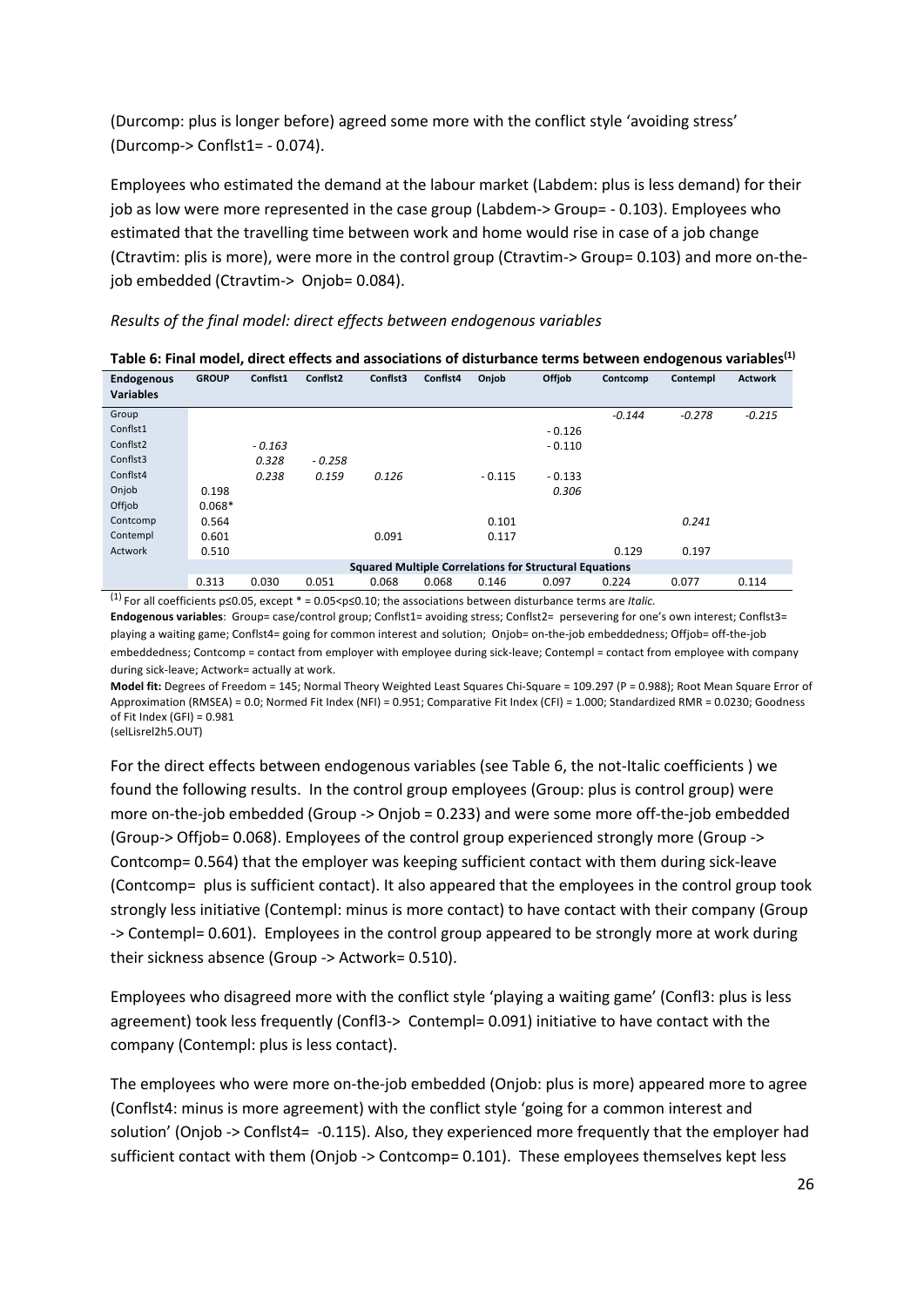frequently contact (Contempl: minus is more) at own initiative with the company (Onjob-> Contempl = 0.117). The more 'off-the-job embedded' employees appeared to agree more (Offjob-> Conflst1= - 0.126) with the conflict style 'avoiding stress' (Conflst1: minus is more agreement with style), and to agree more with conflict styles (Conflst2, Conflst4: minus is more agreement) 'persevering for one's own interest and' (Offjob-> Conflst2= -0.110) and 'going for common interest and solution' and Offjob-> Conflst4= -0.133).

The employees who experienced that the employer had sufficiently contact with them (Contcomp: plus is sufficient contact) during their sickness absence were more actually at work (Contcomp-> Actwork= 0.129). The employees who kept less contact with the company (Contempl: plus is less contact) during sickness absence at own initiative were actually more at work (Contempl-> Actwork= .197)

## *Results of the final model: associations between disturbance terms of endogenous variables*

We found some associations between disturbance terms of endogenous variables (see Table 6, the Italic coefficients), making the structural model non-recursive (Jöreskog & Sörbom 2001).

Between the four conflict styles we found significant associations, of which two negative ones: between avoiding stress (Conflst1) and playing a waiting game (Conflst3), on the one hand, and, at the other hand, persevering for one's own interest (Conflst2). Between the disturbance terms of onthe-job embedded (Onjob) and off-the-job embedded (Offjob) was a positive association. Sufficient contact from employer with employee during sick-leave (Contcomp: plus is sufficient contact) was associated with less contact from employee with company during sick-leave (Contempl: plus is less contact).

Furthermore, we found in the final model negative associations of the disturbance terms of three variables (Contcomp; Contempl; Actwork) with the disturbance term of the variable Group, while this last variable had also significant positive direct effects on these three variables. The employees who experienced the contact from the employer as sufficient (Contcon: plus is sufficient; Contcon <-> Group= -.144) and those who kept less contact with the company (Contempl: plus is less contact) during sickness absence at own initiative (Contempl <-> Group= -.278) and those who were actually at work (Actwork <-> Group: - 0.215) were more associated with the case group (Group: minus is case group).

## *Results of the final model: model fit*

Model-fit-parameters (see below Table 6) and residuals (Q-plot, not shown here) showed that the final model had very good fit. There was one of the 'Modification Indices' in the final model significant (5.39, i.e. higher than 3.84), suggesting (*ceteris paribus*) a positive association between the disturbance terms of the variables 'contact from employer with employee during sick-leave' (Contcomp) and 'being actually at work' (Actwork). Implementing the association led to a negative explained variance of 'being actually at work' (Actwork) and therefore did not result in a model with better fit<sup>1</sup>. The explained variance (see last row in Table 6) was the highest for the variable Group

<sup>1</sup> zie selLisrel2h6.OUT en selLisrel2h7.OUT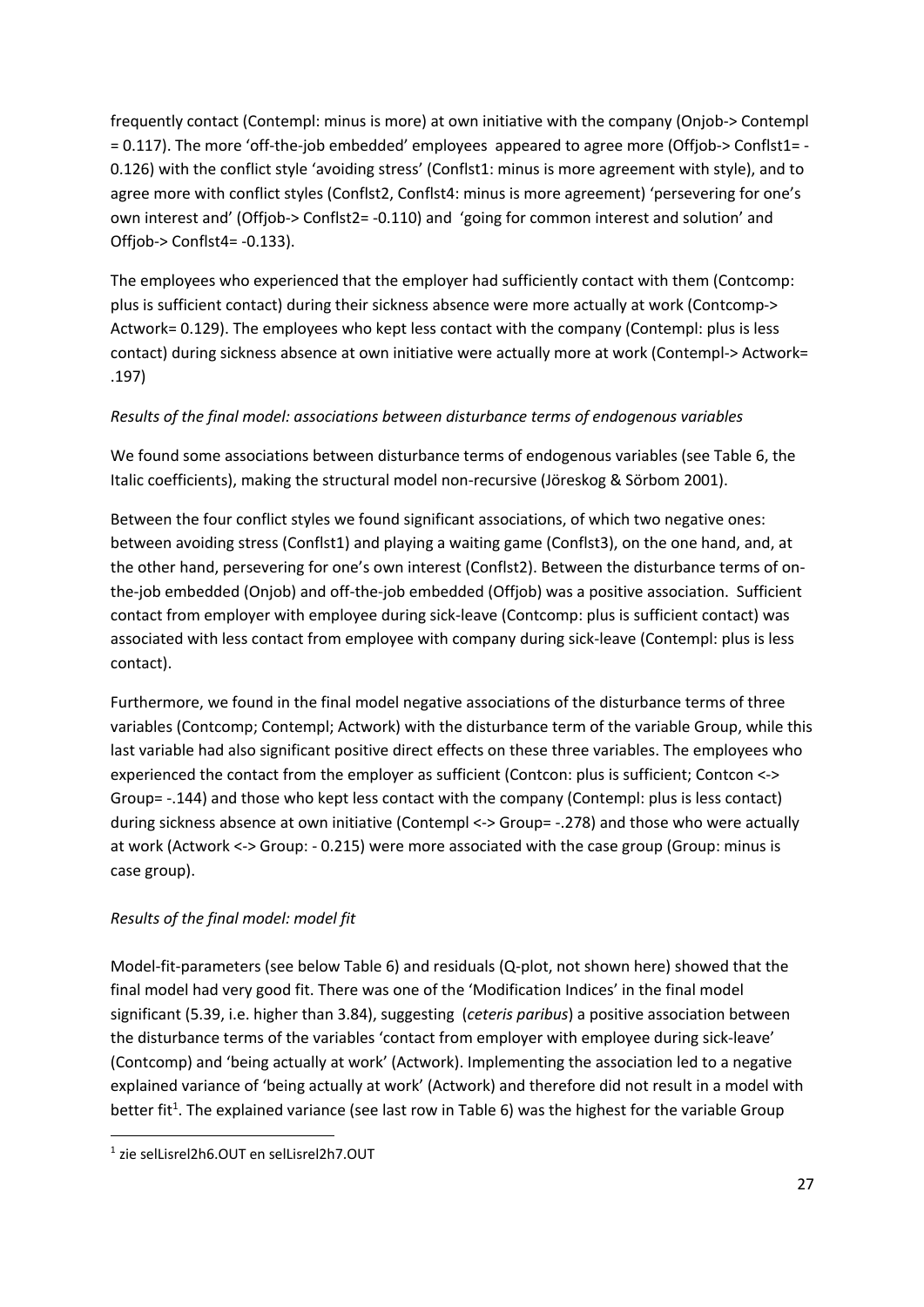(0.313), then for Contcomp (0.224), OnJob (0.146), Actwork (0.114) and Offjob (0.097); the four conflict styles (Confl1 to Confl40 had the lowest explained variances (0.03-0.068).

There were four correlation of estimates higher than 0.70, i.e., those between the direct effects and the associations of the disturbance terms of the variable Group and the variables Contcomp, Contempl, and Actwork (and -0.721, -0.770, -0.827 and -0.831, respectively).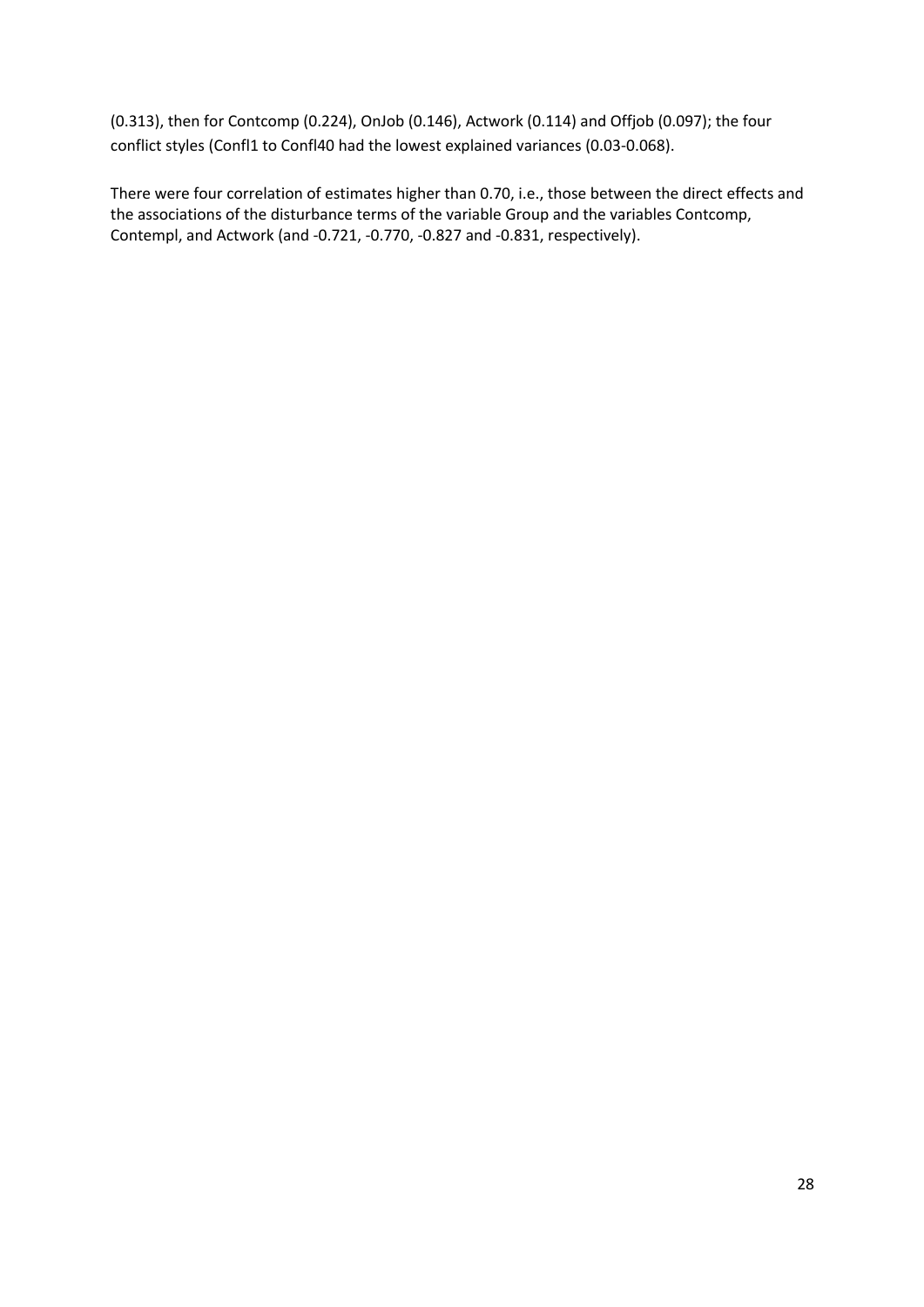### **Appendix 3: Cross validation of measurement model**

#### **Table 1 Results first sample of the fitted measurement model of on-the-job and off-the-job (N=447)**

| Scale/dimension (standardized measurement error term)                      | Standardized factor loadings latent variables (standard error) |                      |
|----------------------------------------------------------------------------|----------------------------------------------------------------|----------------------|
| Plus pool is more link, fit and sacrifice                                  | on-the-job embedded                                            | off-the-job embedded |
| Link-On1 $(0.953)$ for the length of time in the job                       |                                                                | $0.214$ (NA)         |
| Link-On2 $(0.977)$ for working in a team                                   | $0.148$ (NA)                                                   |                      |
| Link-On3 (0.966) for following work-related courses                        | 0.184(0.072)                                                   |                      |
| Link-On4 $(0.664)$ for the quality work by colleagues, no negative signals | 0.594(0.198)                                                   |                      |
| Fit-On1 (0.840) for good relations with colleagues                         | 0.363(0.108)                                                   | $0.090(0.055)*$      |
| Fit-On2 (0.884) for good opportunities to regulate own work                | 0.341(0.109)                                                   |                      |
| Fit-On3 (0.830) for work appropriate to own values, home etc.              | 0.322(0.106)                                                   | 0.156(0.060)         |
| Sac-On $(0.050)$ for various work-related fringe benefits #                | 0.981(0.291)                                                   |                      |
| Link-Off1 $(1.000)$ for own family                                         |                                                                | ۰                    |
| Link-Off2 (0.805) for relatives and friends                                |                                                                | 0.447(0.111)         |
| Link-Off3 $(0.884)$ for activities in the region                           |                                                                | 0.362(0.102)         |
| Fit-Off $(0.376)$ for the location of place of residence                   |                                                                | 0.793(0.194)         |
| Sac-Off (0.338) for various advantages of own living situation             |                                                                | 0.814(0.197)         |
|                                                                            |                                                                |                      |
| Fit measurement model                                                      | Fit parameters                                                 |                      |
| Chi-square                                                                 | 57.239                                                         |                      |
| Degrees of freedom                                                         | 50                                                             |                      |
| Probability                                                                | 0.224                                                          |                      |
| Root Mean Square Error of Approximation                                    | 0.0180                                                         |                      |
| Comparative fit index                                                      | 0.992                                                          |                      |
|                                                                            |                                                                |                      |

LmodFS02tr.prs (fit van SEL1 vanaf basismodel LmodFS02.PR2)

All scale variables have the direction with the pole "plus is more". The latent variables "on-the-job embedded" and "off-the-job embedded" were estimated with Maximum Likelihood in one measurement model. The correlation between the disturbance terms of the two latent variables is 0.393 and significant (standard error: 0.161, p<0.05). All loadings are significant (student's t > 1.96) at the p=0.05 level, except the loading marked with \* which is weakly significant (p ≈0.10). The standard errors for the first loadings of the two latent variables are not available (NA), because they were used as scale variables by the Lisrel program.

 $\frac{1}{4}$  Sac-On was estimated with the value of the measurement error fixed at 0.05 to avoid a Heywood case.

#### **Table 2 Results second sample of the fitted measurement model of on-the-job and off-the-job**

**(N=445)** LmodFS02tr(CV5).PR2 (fit vanaf gefit model LmodFS02tr.prs=fit van SEL1 vanaf basismodel)

| Scale/dimension (standardized measurement error term)                      | Standardized factor loadings latent variables (standard error) |                      |
|----------------------------------------------------------------------------|----------------------------------------------------------------|----------------------|
| Plus pool is more link, fit and sacrifice                                  | on-the-job embedded                                            | off-the-job embedded |
| Link-On1 $(0.972)$ for the length of time in the job                       |                                                                | $0.172$ (NA)         |
| Link-On2 (0.996) for working in a team                                     | $0.083$ (NA)                                                   |                      |
| Link-On3 (0.991) for following work-related courses                        | $0.101(0.070)*$                                                |                      |
| Link-On4 $(0.549)$ for the quality work by colleagues, no negative signals | $0.668(0.368)*$                                                |                      |
| Fit-On1 $(0.739)$ for good relations with colleagues                       | $0.512(0.270)*$                                                | $0.009(0.060)$ **    |
| Fit-On2 (0.999) for good opportunities to regulate own work                |                                                                |                      |
| Fit-On3 (0.773) for work appropriate to own values, home etc.              | $0.309(0.165)*$                                                | 0.281(0.100)         |
| Sac-On $(0.050)$ for various work-related fringe benefits #                | $0.987(0.521)^*$                                               |                      |
| Link-Off1 (0.977) for own family                                           |                                                                | 0.153(0.071)         |
| Link-Off2 (0.833) for relatives and friends                                |                                                                | 0.408(0.135)         |
| Link-Off3 $(0.980)$ for activities in the region                           |                                                                | 0.148(0.069)         |
| Fit-Off $(0.422)$ for the location of place of residence                   |                                                                | 0.760(0.240)         |
| Sac-Off $(0.373)$ for various advantages of own living situation           |                                                                | 0.792(0.250)         |
|                                                                            |                                                                |                      |
| Fit measurement model                                                      | Fit parameters                                                 |                      |
| Chi-square                                                                 | 56.198                                                         |                      |
| Degrees of freedom                                                         | 49                                                             |                      |
| Probability                                                                | 0.223                                                          |                      |
| Root Mean Square Error of Approximation                                    | 0.0182                                                         |                      |
| Comparative fit index                                                      | 0.989                                                          |                      |

All scale variables have the direction with the pole "plus is more". The latent variables "on-the-job embedded" and "off-the-job embedded" were estimated with Maximum Likelihood in one measurement model. The correlation between the disturbance terms of the two latent variables is 0.269 and weakly significant (standard error: 0.172, p<0.10). All loadings are significant (student's t > 1.96) at the p=0.05 level, except the loading marked with \* which is weakly significant (p ≈0.10). The loading marked \*\* is nearly zero and not significant, but important to have the model converge. The standard errors for the first loadings of the two latent variables are not available (NA), because they were used as scale variables by the Lisrel program. # Sac-On was estimated with the value of the measurement error fixed at 0.05 to avoid a Heywood case.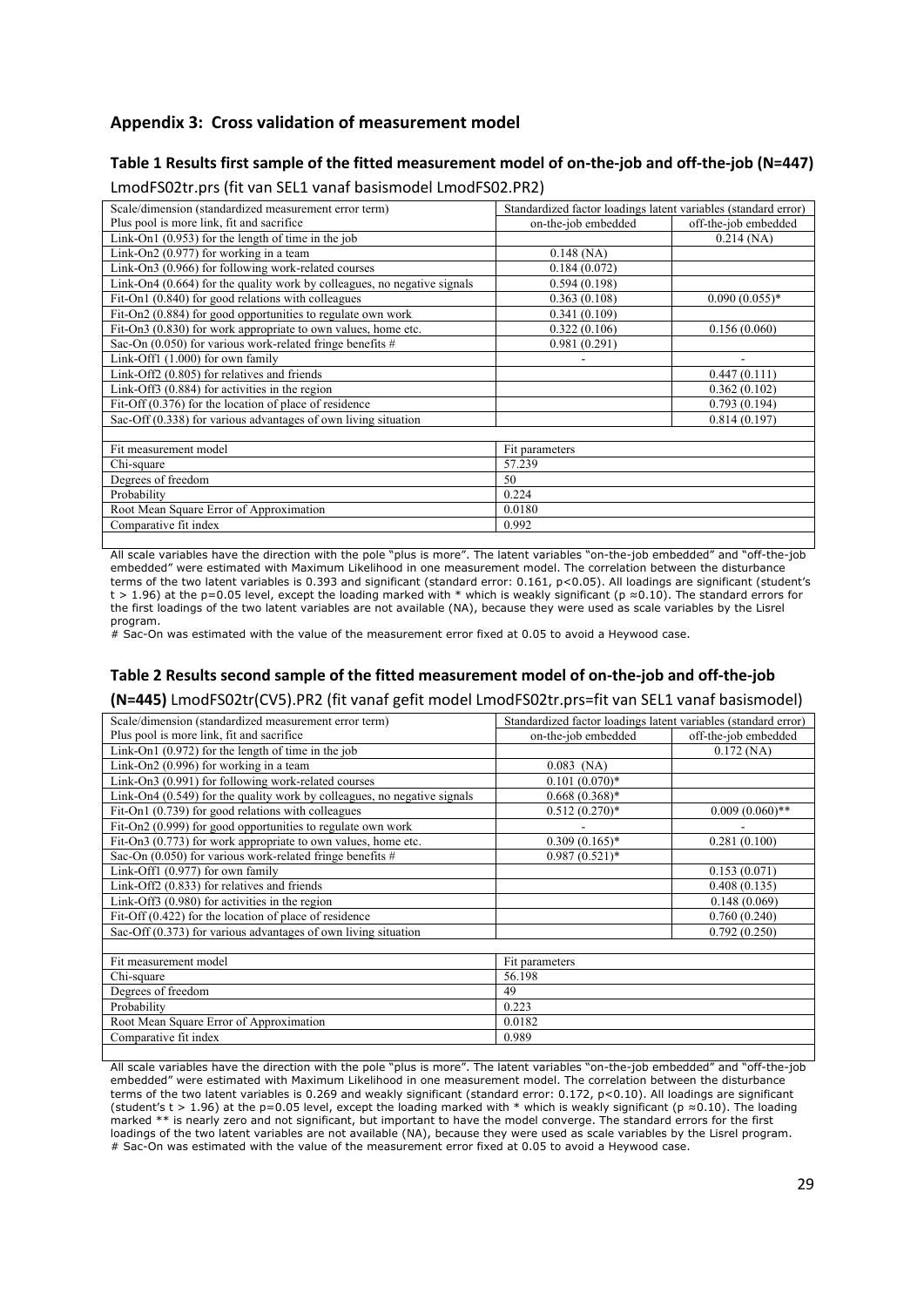## **Table 3 Comparison results second sample (Table 2) with first sample (Table 1)**

| Scale/dimension (standardized measurement error term)            | Standardized factor loadings latent variables (standard error) |                      |  |  |  |
|------------------------------------------------------------------|----------------------------------------------------------------|----------------------|--|--|--|
| Plus pool is more link, fit and sacrifice                        | on-the-job embedded                                            | off-the-job embedded |  |  |  |
| Link-On1 (for the length of time in the job                      |                                                                | Confirmed            |  |  |  |
| Link-On2 for working in a team#                                  | Confirmed                                                      |                      |  |  |  |
| Link-On3 for following work-related courses                      | Confirmed                                                      |                      |  |  |  |
| Link-On4 for the quality work by colleagues, no negative signals | Confirmed                                                      |                      |  |  |  |
| Fit-On1 for good relations with colleagues                       | Confirmed                                                      | Not confirmed        |  |  |  |
| Fit-On2 for good opportunities to regulate own work              | Not Confirmed                                                  |                      |  |  |  |
| Fit-On3 for work appropriate to own values, home etc.            | Confirmed                                                      | Confirmed            |  |  |  |
| Sac-On for various work-related fringe benefits                  | Confirmed                                                      |                      |  |  |  |
| Link-Off1 for own family                                         |                                                                | Not confirmed        |  |  |  |
| Link-Off2 for relatives and friends                              |                                                                | Confirmed            |  |  |  |
| Link-Off3 for activities in the region                           |                                                                | Confirmed            |  |  |  |
| Fit-Off for the location of place of residence                   |                                                                | Confirmed            |  |  |  |
| Sac-Off for various advantages of own living situation           |                                                                | Confirmed            |  |  |  |

Confirmed = parameter of second sample has same direction and (more or less) significance as in first sample.

Not confirmed = result is quite different in of second sample compared to first sample.

Overall: of the fifteen parameters, three were not confirmed, twelve were confirmed.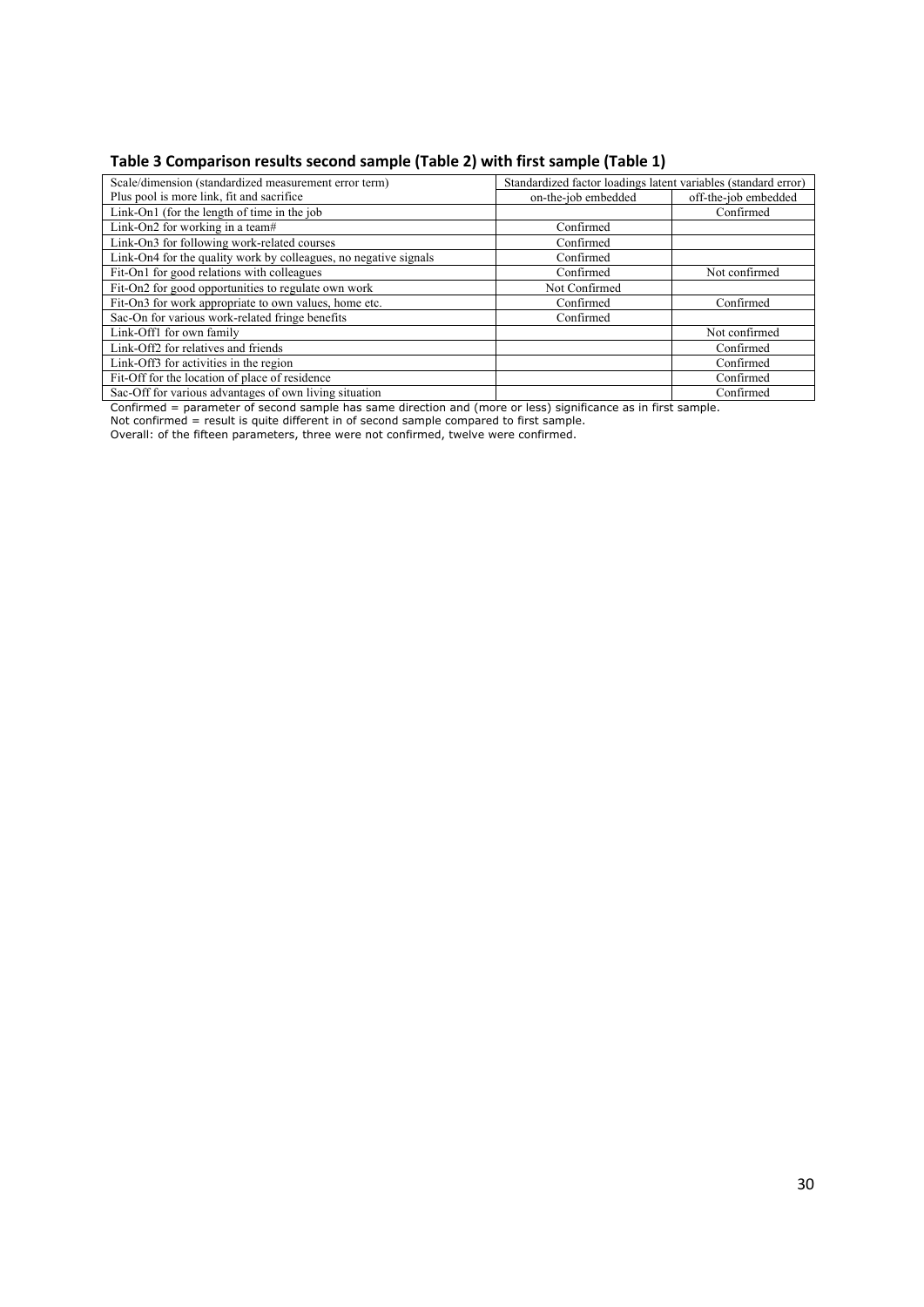#### **Appendix 4: Cross validation of structural relations model**

|                   | <b>Exogenous Variables</b> |          |          |               |          |          |           |          |
|-------------------|----------------------------|----------|----------|---------------|----------|----------|-----------|----------|
| <b>Endogenous</b> | Age                        | Gender   | Couborn  | <b>Jtleng</b> | Sector4  | Sector6  | Sector8   | Numbempl |
| <b>Variables</b>  |                            |          |          |               |          |          |           |          |
| Group             |                            |          | $-0.211$ | 0.147         |          |          | $-0.102$  |          |
| Conflst1          |                            |          |          |               | 0.084    | 0.096    |           | $0.079*$ |
| Conflist2         |                            | 0.161    |          |               |          |          |           | $-0.123$ |
| Conflst3          |                            |          | $-0.197$ | $-0.081$      |          |          | $-0.123$  | 0.103    |
| Conflst4          |                            |          |          |               |          |          |           |          |
| Onjob             |                            |          | $-0.125$ | 0.224         |          |          |           |          |
| Offjob            | 0.105                      |          |          |               |          |          |           |          |
| Concomp           |                            |          |          |               |          |          |           |          |
| Contempl          |                            |          |          |               |          |          | $-0.073*$ |          |
| Actwork           | $-0.116$                   | $-0.149$ |          |               |          | $-0.092$ |           |          |
| <b>Endogenous</b> | Travtim                    | Psychco  | Neuroco  | Labconfl      | Workrela | Durcomp  | Labdem    | Ctravtim |
| <b>Variables</b>  |                            |          |          |               |          |          |           |          |
| Group             | $-0.104$                   | $-0.237$ |          | $-0.429$      |          |          | $-0.081$  | 0.086    |
| Conflst1          |                            |          |          | $-0.092$      | $0.085*$ |          |           |          |
| Conflist2         |                            |          |          | $-0.113$      |          | $-0.097$ | 0.098     |          |
| Conflst3          | 0.085                      |          |          | 0.146         | 0.111    |          |           | 0.125    |
| Conflst4          |                            | $0.081*$ |          |               | $-0.107$ |          |           |          |
| Onjob             |                            |          |          |               |          |          |           |          |
| Offjob            |                            |          |          |               |          |          |           |          |
| Concomp           |                            |          |          |               |          |          | $-0.113$  |          |
| Contempl          |                            |          | 0.092    |               | $-0.096$ |          | $-0.090$  |          |
| Actwork           |                            |          |          |               |          |          |           |          |

#### **Table 1: Final model second sample: the direct effects of exogenous on endogenous variables(1)**

**(1)** N=445; for all coefficients p≤0.05, except \* = 0.05<p≤0.10;

Age= age in years at 2012 ; Gender = Gender of respondent Couborn= country born;

JTleng= job tenure length ; Sector4= commercial business ; sector 6= Health Care and Welfare ;

Sector 8 = 'other' business ; Numbempl= number of employees at the plant/ company ;

Travtim= travelling time between work and home ; Psychco= psychic complaint as cause of sick leave ;

Neuroco= neurologic complaint as cause of sick leave ; Labconfl= labour conflict as cause of sick leave ;

Workrela= work related complaint as cause of the sick leave; Durcom= the duration of the same complaints before sick-leave;

Labdem= labour market demand for same skills/ profession ; Ctravtim = change in travelling time after job change.

**Endogenous variables**:

Group= case/control group; Conflst1= avoiding stress; Conflst2= persevering for one's own interest;

Conflst3= playing a waiting game; Conflst4= going for common interest and solution;

Onjob= on-the-job embeddedness; Offjob= off-the-job embeddedness;

Contcomp = contact from employer with employee during sick-leave;

Contempl = contact from employee with company during sick-leave; Actwork= actually at work

(sel2Lisrel1j.OUT)

#### **Table 2: Final model second sample: direct effects and associations of disturbance terms between endogenous variables(1)**

| ັ<br>Endogenous      | <b>GROUP</b> | Conflst1 | Conflst2 | Conflst3 | Conflst4 | Onjob | Offjob                                                        | Contcomp  | Contempl | <b>Actwork</b> |
|----------------------|--------------|----------|----------|----------|----------|-------|---------------------------------------------------------------|-----------|----------|----------------|
| <b>Variables</b>     |              |          |          |          |          |       |                                                               |           |          |                |
| Group                |              |          |          |          |          |       | $-0.206$                                                      | $-0.097*$ | $-0.129$ | $-0.159$       |
| Conflst1             |              |          |          |          |          |       | $-0.133$                                                      |           |          |                |
| Conflst <sub>2</sub> |              | $-0.103$ |          |          |          |       |                                                               |           |          |                |
| Conflst3             | 0.108        | 0.308    | $-0.243$ |          |          |       |                                                               |           |          |                |
| Conflst4             | $-0.099$     | 0.284    | 0.281    | 0.134    |          |       | $-0.126$                                                      |           |          |                |
| Onjob                | 0.210        |          |          | $-0.137$ |          |       | 0.204                                                         |           |          |                |
| Offjob               | 0.349        |          |          |          |          |       |                                                               |           |          |                |
| Contcomp             | 0.575        | 0.100    |          |          |          |       |                                                               |           | 0.223    |                |
| Contempl             | 0.392        |          |          | 0.137    | $-0.100$ |       |                                                               |           |          |                |
| Actwork              | 0.483        |          |          | 0.167    |          |       |                                                               |           |          |                |
|                      |              |          |          |          |          |       | <b>Squared Multiple Correlations for Structural Equations</b> |           |          |                |
|                      | 0.310        | 0.051    | 0.072    | 0.152    | 0.047    | 0.137 | 0.010                                                         | 0.253     | 0.142    | 0.104          |

**(1)** For all coefficients p≤0.05, except \* = 0.05<p≤0.10; the associations between disturbance terms are *Italic.*

**Endogenous variables**: Group= case/control group; Conflst1= avoiding stress; Conflst2= persevering for one's own interest; Conflst3= playing a waiting game; Conflst4= going for common interest and solution; Onjob= on-the-job embeddedness; Offjob= off-the-job embeddedness; Contcomp = contact from employer with employee during sick-leave; Contempl = contact from employee with company during sick-leave; Actwork= actually at work.

**Model fit:** Degrees of Freedom = 141; Normal Theory Weighted Least Squares Chi-Square = 98.985 (P = 0.977); Root Mean Square Error of Approximation (RMSEA) = 0.0; Normed Fit Index (NFI) = 0.951; Comparative Fit Index (CFI) = 1.000; Standardized RMR = 0.0251; Goodness of Fit Index (GFI) = 0.983 (sel2Lisrel1j.OUT)

**Exogenous variables**: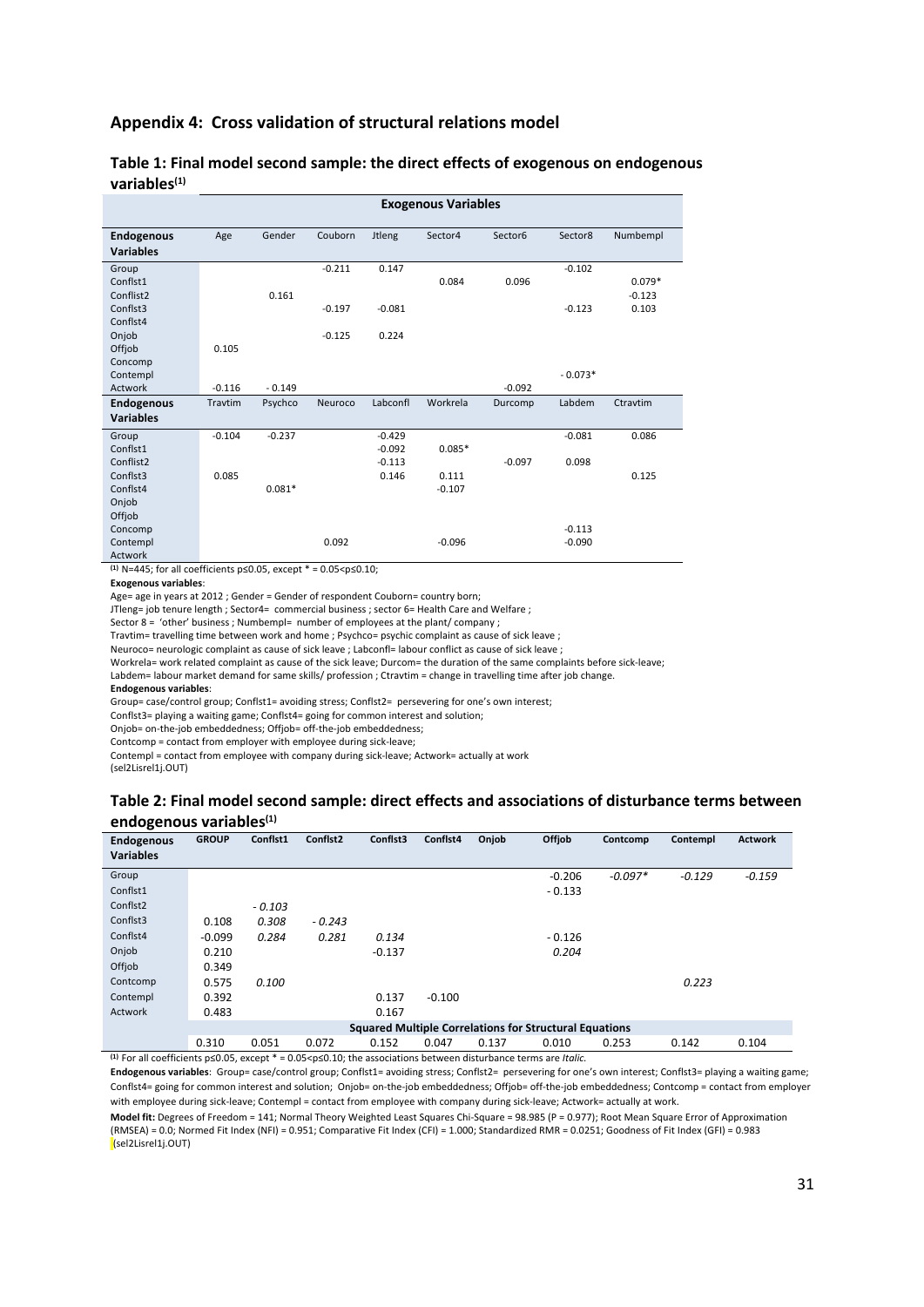|                                | <b>Exogenous Variables</b> |            |            |               |          |          |          |            |
|--------------------------------|----------------------------|------------|------------|---------------|----------|----------|----------|------------|
| Endogenous<br><b>Variables</b> | Age                        | Gender     | Couborn    | <b>Jtleng</b> | Sector4  | Sector6  | Sector8  | Numbempl   |
| Group                          | <b>Not</b>                 | Not        | Yes        | Yes           | Not      |          | $-0.102$ | <b>Not</b> |
| Conflst1                       |                            |            |            |               | 0.084    | 0.096    |          | Yes        |
| Conflist2                      |                            | 0.161      |            |               |          |          | Not      | Yes        |
| Conflst3                       |                            |            | Yes        | $-0.081$      |          |          | $-0.123$ | Yes        |
| Conflst4                       |                            | <b>Not</b> |            |               |          |          | Not      |            |
| Onjob                          |                            |            | Yes        | Yes           |          |          |          |            |
| Offjob                         | Yes                        |            |            |               |          |          |          |            |
| Concomp                        |                            |            |            |               |          | Not      |          |            |
| Contempl                       | <b>Not</b>                 |            |            |               |          |          | Yes      |            |
| Actwork                        | Yes                        | Yes        |            |               |          | $-0.092$ |          |            |
| <b>Endogenous</b>              | Travtim                    | Psychco    | Neuroco    | Labconfl      | Workrela | Durcomp  | Labdem   | Ctravtim   |
| <b>Variables</b>               |                            |            |            |               |          |          |          |            |
| Group                          | $-0.104$                   | Yes        |            | Yes           | Not      |          | Yes      | Yes        |
| Conflst1                       |                            |            |            | $-0.092$      | 0.085    | Not      |          |            |
| Conflist2                      |                            | <b>Not</b> |            | Yes           |          | $-0.097$ | 0.098    |            |
| Conflst3                       | 0.085                      |            |            | 0.146         | 0.111    |          |          | 0.125      |
| Conflst4                       |                            | 0.081      |            |               | $-0.107$ |          |          |            |
| Onjob                          |                            | <b>Not</b> |            |               |          |          |          | <b>Not</b> |
| Offjob                         | <b>Not</b>                 | <b>Not</b> |            |               |          |          |          |            |
| Concomp                        |                            |            | <b>Not</b> |               |          |          | $-0.113$ |            |
| Contempl                       |                            |            | 0.092      |               | $-0.096$ |          | $-0.090$ |            |
| Actwork                        |                            |            |            |               | Not      |          |          |            |

## **Table 3: Comparison results exogenous relations of second sample with first sample (1)**

**(1)** Yes = 17 parameters of second sample had the same direction as in first sample.

Not = 18 parameters of second sample were zero, but not in first sample.

Figures = 22 parameter were zero in first sample but not in second sample

Overall: of the 35 parameters of first sample, 17 (49%) were confirmed, and 18 not (51%), i.e. the relations

of the exogenous with the endogenous variables were quite different in second sample compared to those of first sample.

| <b>Endogenous</b><br><b>Variables</b> | <b>GROUP</b> | Conflst1 | Conflst2 | Conflst3 | Conflst4 | Onjob | Offjob   | Contcomp | Contempl | <b>Actwork</b> |
|---------------------------------------|--------------|----------|----------|----------|----------|-------|----------|----------|----------|----------------|
| Group                                 |              |          |          |          |          |       | $-0.206$ | Yes      | Yes      | Yes            |
| Conflst1                              |              |          |          |          |          |       | Yes      |          |          |                |
| Conflst2                              |              | Yes      |          |          |          |       | Not      |          |          |                |
| Conflst3                              | 0.108        | Yes      | Yes      |          |          |       |          |          |          |                |
| Conflst4                              | $-0.099$     | Yes      | Yes      | Yes      |          | Not   | Yes      |          |          |                |
| Onjob                                 | Yes          |          |          | $-0.137$ |          |       | Yes      |          |          |                |
| Offjob                                | Yes          |          |          |          |          |       |          |          |          |                |
| Contcomp                              | Yes          | 0.100    |          |          |          | Not   |          |          | Yes      |                |
| Contempl                              | Yes          |          |          | Yes      | $-0.100$ | Not   |          |          |          |                |
| Actwork                               | yes          |          |          | 0.167    |          |       |          | Not      | Not      |                |

#### **Table 4: Comparison results endogenous relations of second sample with first sample (1)**

**(1)** The associations between disturbance terms are *Italic bold*

Yes = 19 parameters of second sample had the same direction as in first sample.

Not = 6 parameters of second sample were zero, but not in first sample.

Figures = 7 parameters of first sample were zero but not in second sample.

Overall: of the 25 parameters of first sample, 19 (76%) were confirmed, and 6 not (24%):

Most of the relations of the endogenous variables were quite similar in second sample compared to those of first sample. The relation between Onjob and Offjob was confirmed in the cross validation, even so the relations between Group and Onjob, Offjob, Contcomp, Contempl and Actwork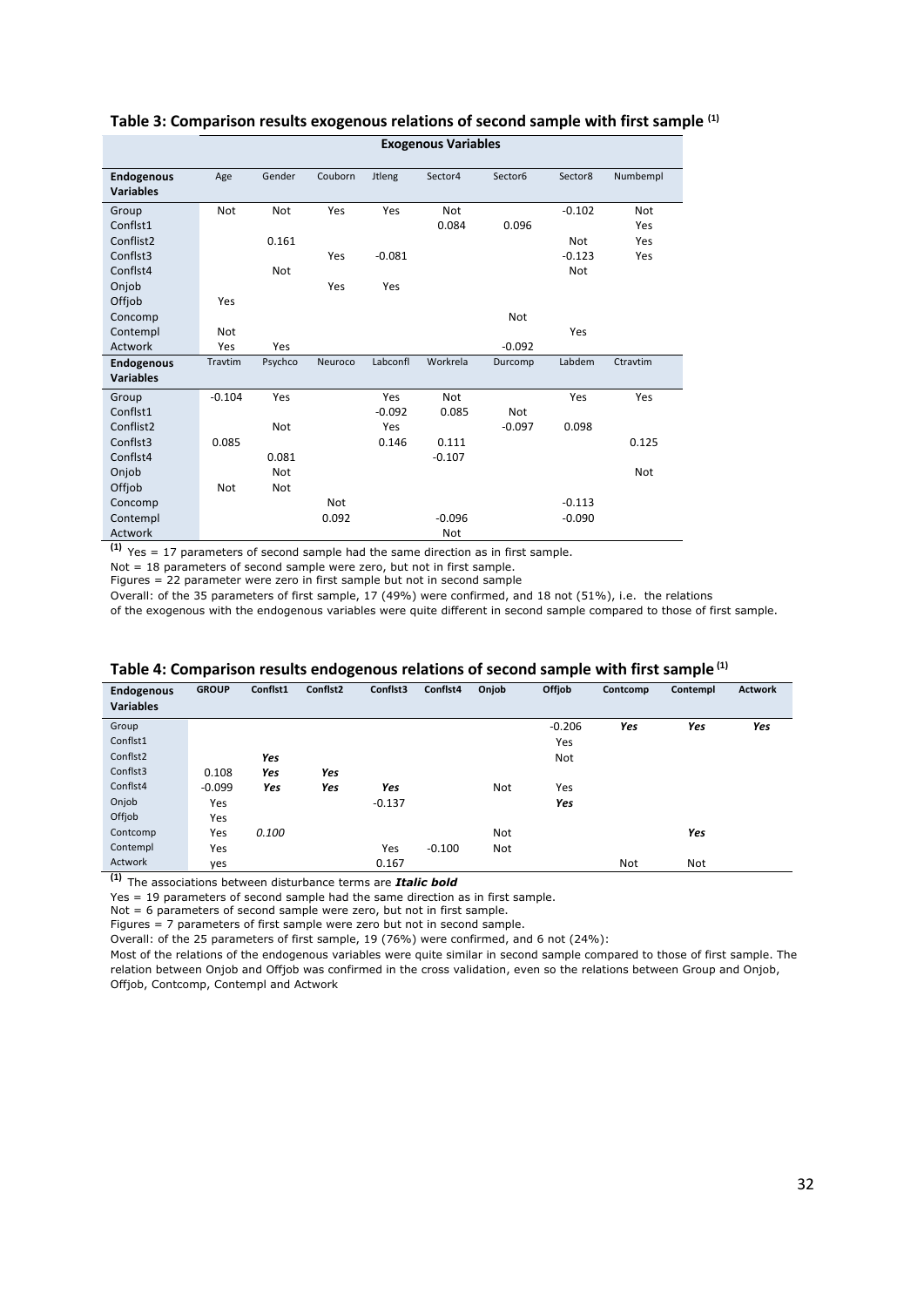### **References (in Introduction)**

Anema, JR, Schellart AJM, Cassidy JD, Loisel P, Veerman TJ, Van der Beek AJ. Can cross country differences in return-to-work after chronic occupational back pain be explained? An exploratory analysis on disability studies in a six country cohort study. J Occupational Rehabil, 2009 (DOI 10.1007/10926-009-9202-3).

Bourdieu P. The forms of capital. In Handbook of Theory and Research for the sociology for education. In: J. Richardson, ed. pp 241-258, 1986 New York: Greenwood Press.

Decoster K. Implicaties van een sociaal kapitaal-concept voor politieke sociologen. PSW- paper 2001/5, 1 september 2001.

Dienesch Richard M. and Robert C. Liden, Leader-Member Exchange model of Leadership: A Critique and Further Development, The Academy of Management Review, Vol. 11, No 3 (Jul., 1986), pp. 618- 634.

Graen, G. and Cashman, J. (1975), A role-making model in leadership in formal organizations: A development approach. In J.G. Hunt & L.L. Larson (Eds.), Leadership frontiers (pp. 143-165). Kent, OH: Kent State University Press.

Hepburn, C.Gail; Kelloway, E.Kevin; Franche, Renée-Louise, Early employer response to workplace injury: What injured workers perceive as fair and why these perceptions matter, Journal of Occupational Health Psychology, Vol 15 (4), Oct 2010, 409-420 concept of Employee Embeddedness took place by a second order measurement model , albeit under constraints.

Kilmann, R. H., & Thomas, K. W. (1977). Developing a forced-choice measure of conflict-handling behavior: The" MODE" instrument. *Educational and psychological measurement*, *37*(2), 309-325.

Lee, Thomas W., Terence R. Mitchell, Chris. J. Sablynski, James P. Burton and Brooks C. Holtom, The effects of job embeddedness on organizational citizenship, job performance, volitional absences, and voluntary turnover, Academy of Management Journal, 2004,Vol.47, no 5:711-722.

Nieuwenhuijsen, K, JHAM Verbeek, AGEM de Boer, RWB Blonk, FJH van Dijk, Supervisory behavior as a predictor of return to work in employees absent from work due to mental health problems, Occupational Environ Med, 2004, 61: 817-823. Doi: 10.1136/oem.2003.009688.

Nielsen, Maj Britt D., Ida E.H. Madsen, Ute Bültmann, Ulla Christensen, Finn Diderichsen and Reiner Regulies, Encounters between workers sick-listed with common mental disorders and return-to-work stakeholders. Does workers gender matter?, Scandinavian Journal of Public Health, 2013; 41: 191- 197.

Scheppingen van, Arjella R., Vroome de, drs, Ernest M.M., PhD, Have ten, Kristin C.J.M., Bos, Ellen H., PhD, Zwetsloot, Gerard, I.J.M., PhD and Mechelen van, Willem, MD. PhD, FACSM, FECSS, The Associations Between Organizational Social Capital, Perceived Health, and Employees' Performance in Two Dutch Companies ,JOEM. Volume 55, Number 4, April 2013.

Scholte, Fred, Ton Schellart and Romke van Veen, Employee Embeddedness, a research model about the influence of social capital on social cohesion and conflict about sickness absence, 2015, 1-18.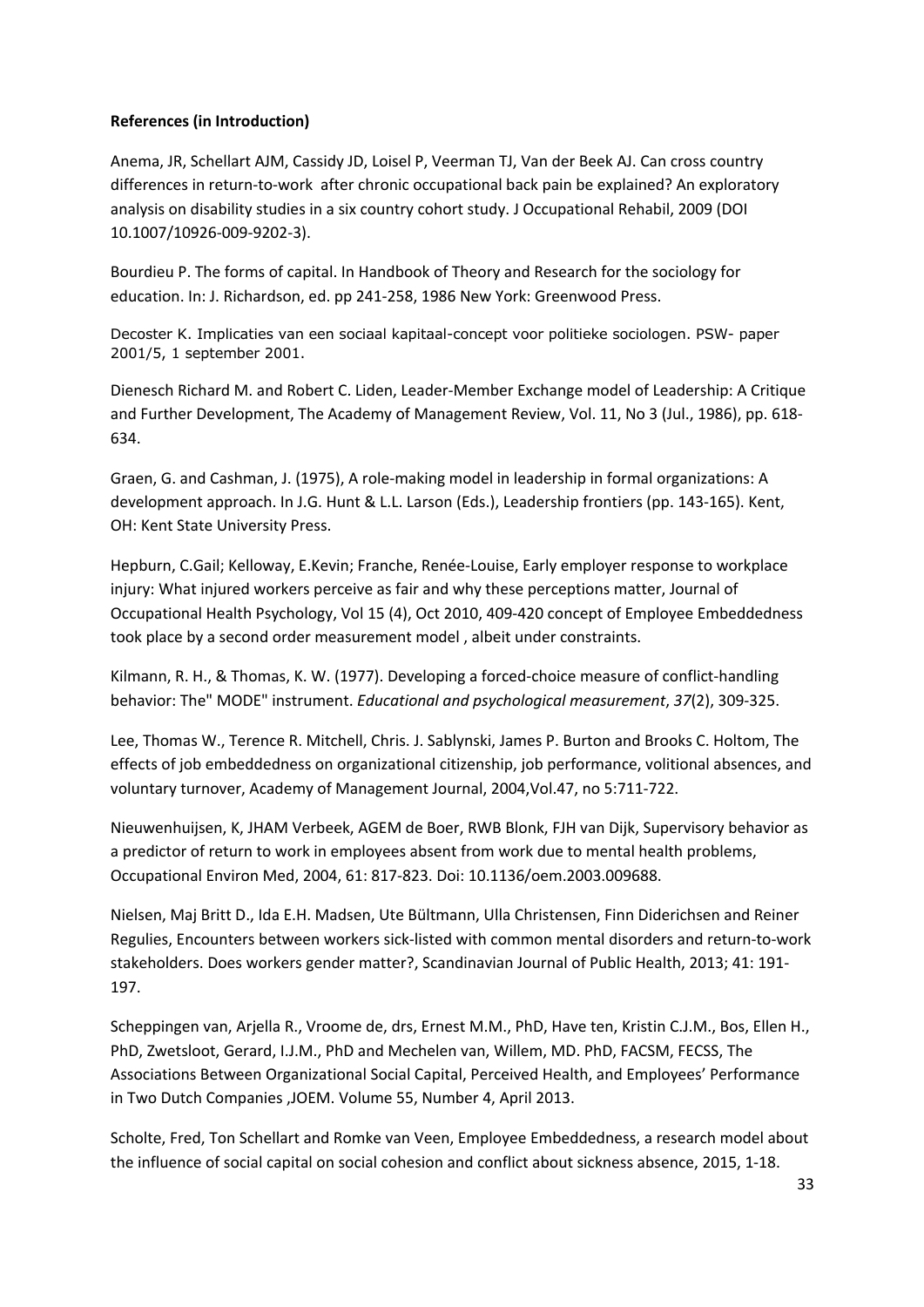Wayne, Sandy J., Robert C. Liden, Raymond T. Sparrowe, Developing Leader-Member Exchanges: the Influence of Gender and Integration, The American Behavioral Scientist (1986-1994); Mar/Apr 1994; 37,5 ProQuest, pg. 697-714.

Wayne, Sandy J., Lynn M. Shore, Robert C. Liden, Perceived organizational support and leadermember exchange:: a social exchange perspective, Academy of Management Journal; Feb 1997; 40,1; Proquest, 82-111.

## **References in Method (and Results)**

Felps, Will, Terence R. Mitchell, David R. Hekman, Thomas W.Lee, Brooks C.Holtom, Wendy S. Harman, Turnover contagion: how coworkers' job embeddedness and job search behaviors influence quitting, Academy of Management Journal 2009, Vol. 52, No. 3, 545–561.

Garon Th., Reliability of Self-Reported Data – Recall Bias. New York University, Financial Access Initiative, Blogspots, March 20, 2013 (http://www.financialaccess.org/blog/2013/03/reliability-selfreported-data-%E2%80%93-recall-bias; approached at May 24, 2013).

Grundemann, R., Nijboer, I.D. and Schellart, A.J.M. (1991), Arbeidsgebondenheid van WAO intrede, Onderzoeksresultaten fase 1, 1991.

Holtom C. Brooks, Edward J. Inderrieden, Integrating the Unfolding Model and Job Embeddedness Model to Better Understand Voluntary Turnover Journal Of Managerial Issues Vol. Xviii Number 4 Winter 2006: 435-452.

Hooftman W, Koppes L, De Vroome E, Kraan K, Driessen M, Van den Bossche S, Nationale Enquête Arbeidsomstandigheden. TNO/ CBS/ minSZW, 2010.

Hooper D, Coughlan J, Mullen MR. Structural equation modelling: guidelines for determining model fit. EJBRM 2008; 6:53–60.

Jöreskog KG, Sörbom D. LISREL 8: User's reference guide. Chicago: Scientific Software International; 2001.

Jöreskog KG, Sörbom D: Interactive Lisrel (version 8.72) Lincolnwood, Illinois SSI Inc.; 2004.

Kilmann Ralph H, Thomas Kenneth W, Developing a Forced-Choice Measure of Conflict-Handling Behavior: The "Mode" Instrument. Educational and Psychological Measurement 1977 37: 309 (DOI:10.1177/001316447703700204); see also http://www.kilmanndiagnostics.com/developingforced-choicemeasure-conflict-handling-behavior-mode-instrument (approached May 27, 2013).

Lee, T. W., Mitchell, T. R., Sablynski, C. J., Burton, J. P., & Holtom, B. C. (2004). The effects of job embeddedness on organizational citizenship, job performance, volitional absences, and voluntary turnover. *Academy of management journal*, *47*(5), 711-722.

Middel, B., Goudriaan, H., de Greef, M., Stewart, R., van Sonderen, E., Bouma, J., & de Jongste, M. (2006). Recall bias did not affect perceived magnitude of change in health-related functional status. *Journal of clinical epidemiology*, *59*(5), 503-511.